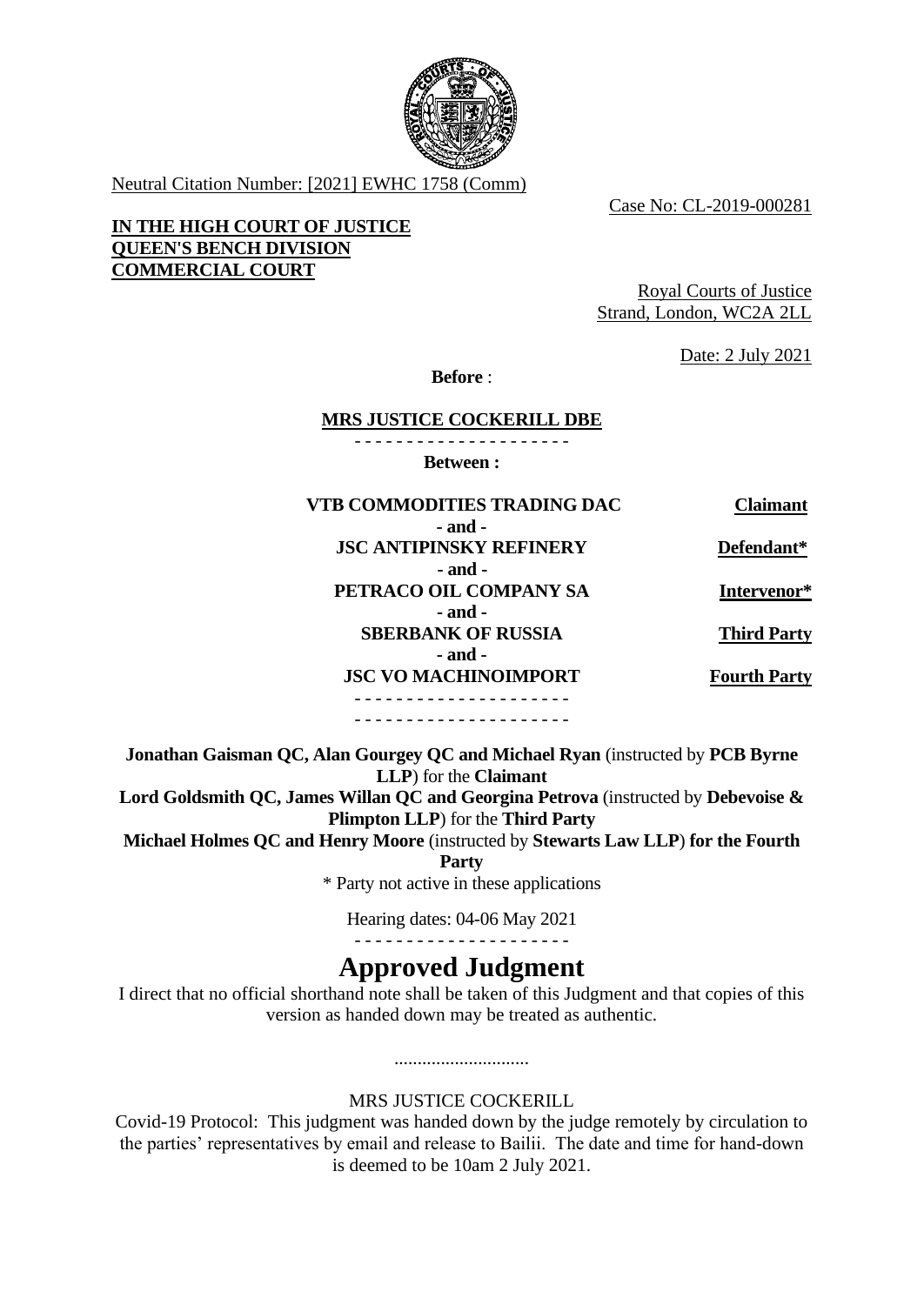# **Mrs Justice Cockerill :**

## **Introduction**

- 1. These proceedings started as an Arbitration Claim under CPR Part 62 relating to six LCIA arbitrations commenced by the Claimant ("VTB"), which is the commodities division of a large Russian bank, against the Defendant JSC Antipinsky Refinery ("Antipinsky"), which operated an oil refinery in Tyumen, Russia.
- 2. Relying on s. 44 of the Arbitration Act 1996, VTB obtained both a Worldwide Freezing Order ("WFO") and a mandatory injunction requiring Antipinsky to deliver a particular cargo of VGO (the "Polar Rock Cargo") to VTB (the "Cargo Injunction"). Such relief was claimed on an interim basis pending determination of VTB's claim for a final injunction in the arbitrations.
- 3. The Intervenor ("Petraco"), an oil trader, applied to vary the WFO and Cargo Injunction on the basis that it was entitled to receive the Polar Rock Cargo. It also applied for an inquiry as to damages under VTB's cross-undertakings in damages.
- 4. Subsequently, Phillips LJ (in one of his last appearances as a judge of the Commercial Court) set aside the Cargo Injunction and varied the WFO so as to remove a parallel prohibition on Antipinsky delivering VGO to third parties. He concluded that such orders were contrary to the established principle that the court will not decree specific performance of a contract for the sale of commodity where, as VTB accepted, title had not passed.
- 5. Meanwhile, before the Cargo Injunction was set aside, Sir William Blair made an order under s. 44 of the 1996 Act for the sale of the Polar Rock Cargo to VTB's sub-buyers, in exchange for VTB paying US\$30 million into court by way of fortification (the "Blair Order"). The Judge then directed:

"… the expedited trial of the rights and obligations of the Claimant, the Defendant and the Intervener in respect of the Polar Rock Cargo and/or the Secured Sums [being the US\$30m to be paid into court by VTB], including any losses that Petraco may have sustained under the cross-undertaking in damages, and (for the avoidance of doubt) the Claimant's right to seek repayment of the monies paid into Court… ."

- 6. The Blair Order contained directions for this expedited trial (the "Cargo Trial"), including for pleadings, disclosure, witness statements, expert evidence and a 3-day trial on the first available date after 22 July 2019.
- 7. That expedited trial has still not taken place.
- 8. These applications are all about the form which the trial will have. In these applications, the applicants ("Sberbank" and "MachinoImport") challenge the jurisdiction of this court to hear the proposed additional claims which VTB is seeking to pursue against them at the Cargo Trial under CPR Part 20.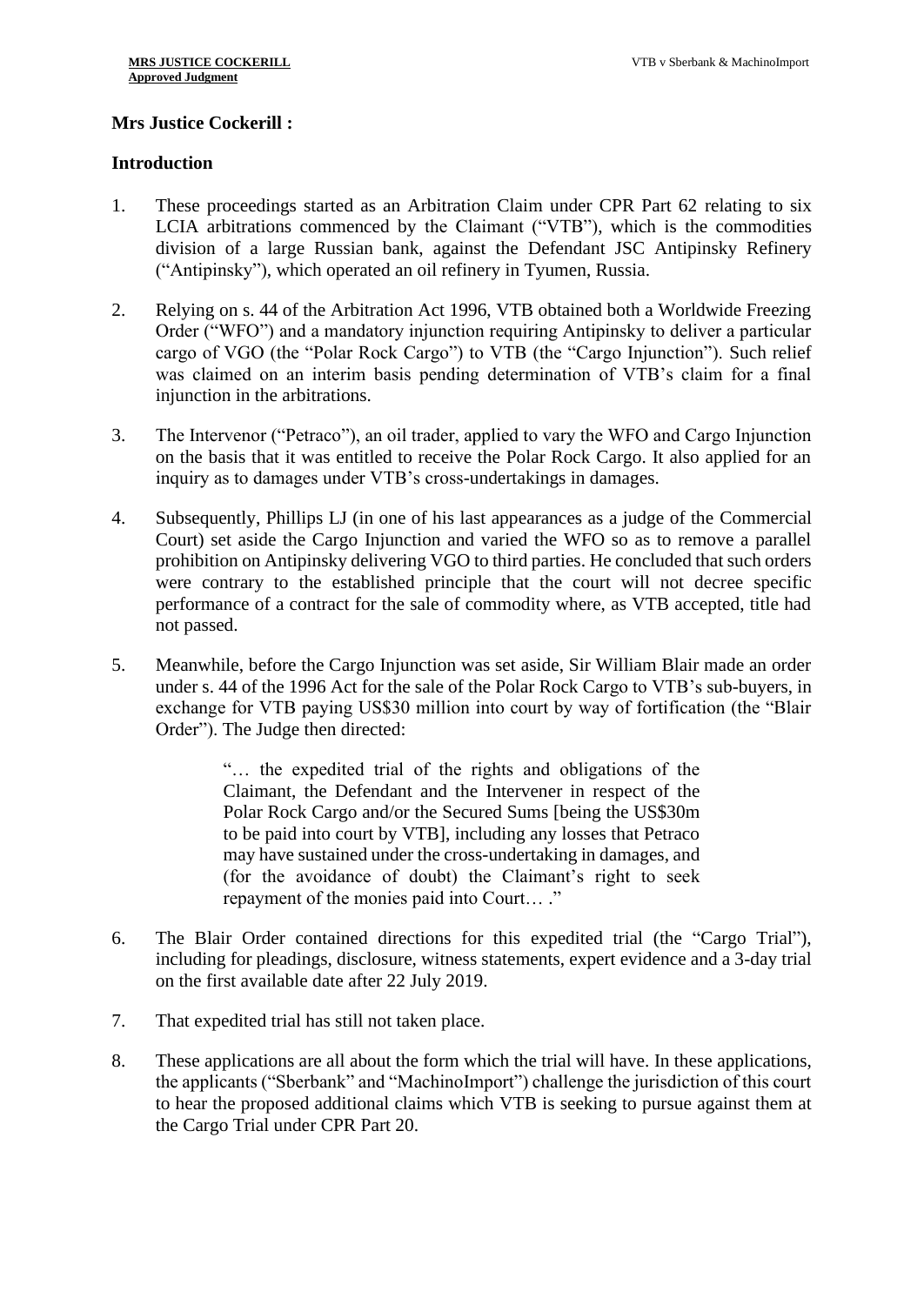- 9. In essence Sberbank and MachinoImport say that VTB has, "*through a series of audacious procedural steps*", sought to convert an Arbitration Claim against Antipinsky, into substantive proceedings through which it can pursue claims in tort and contract in England against them arising from an alleged fraudulent conspiracy. They say that this approach is illegitimate and flawed.
- 10. Specifically they say that:
	- i) VTB cannot bring Part 20 proceedings against them because VTB is Claimant not Defendant;
	- ii) Even if VTB could use Part 20, the Court should not exercise its discretion to do so because VTB is using the Cargo Trial as a basis to drag freestanding damages claims against third parties into the English court;
	- iii) There is no applicable gateway to permit service out;
	- iv) England is not the *forum conveniens*.

At this hearing the third argument (gateway) has not been pursued, it being realistically acknowledged that the cross-over between that issue and the second issue (discretion) means that the answers to both questions must be the same.

- 11. VTB's response is to say that the situation is an organic development in the litigation, and perfectly permissible. It says that:
	- i) VTB is a defendant to Petraco's claim and has, as Defendant, made a counterclaim against Petraco. As a defendant, VTB is entitled to bring Part 20 claims against MachinoImport and Sberbank, subject to the relevant requirements of Part 20 being satisfied, and that there is no bar to the Part 20 proceedings.
	- ii) Given the degree of overlap between the Cargo Trial and the claims it seeks to bring it is right that those claims be determined in this action. Its case is that the same double-selling is in issue in both VTB's counterclaim against Petraco and in the additional claims against MachinoImport and Sberbank.
	- iii) England is the *forum conveniens*.
		- a) It is only in England that all the claims relating to the dishonest double-selling scheme may be litigated so that the Court may fully investigate all the relevant facts and issues by reference to all the evidence and thus avoid the risk of irreconcilable judgments.
		- b) The present case is similar to the situations in previous cases where, the fact that a conspiracy or dishonest scheme was alleged meant that the need for a single investigation in one forum outweighed the other substantial factors pointing to another forum. There is no distinction in substance with the present case where two interlinked conspiracies are alleged arising out of the same factual narrative.

# **Factual Background**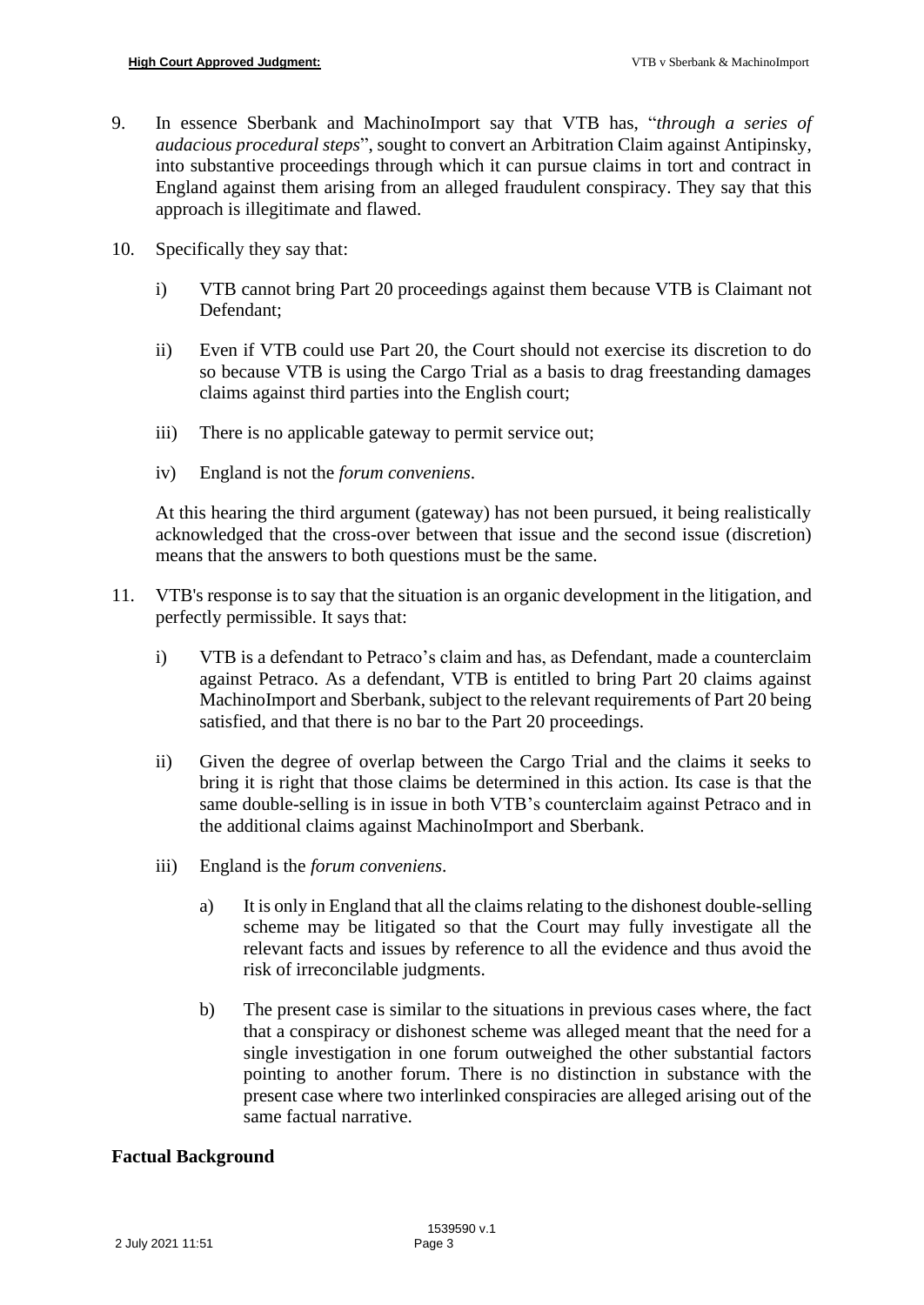- 12. Because this is a jurisdiction hearing the following factual background combines both uncontentious facts, and facts which are asserted to be true by VTB.
- 13. VTB is an Irish commodity trader. It is a subsidiary of VTB Bank PJSC, a Russian majority state-owned bank (which is the second largest bank in Russia). The activities relevant to this claim were undertaken principally through its branch in Zug, Switzerland, as well as through staff based in Moscow.
- 14. Antipinsky is a Russian company, which owned and operated the largest independent oil refinery in Russia. It is now in insolvency proceedings before the Russian courts.
- 15. Petraco is a Swiss company, engaged in oil trading.
- 16. MachinoImport is a Russian company, engaged in oil-related projects and trading of petrochemicals, which has its headquarters in Russia. It had been a substantial purchaser of products from Antipinsky (and associated companies) since at least 2016.
- 17. Sberbank is a Russian majority state-owned bank (and the largest bank in Russia). It is common ground that Sberbank provided finance to Antipinsky and was its largest creditor. VTB goes somewhat further and says that by autumn 2018 Sberbank had taken over control of Antipinsky which control was exercised through Sberbank's shareholding and via Antipinsky's board of directors. That control however is in issue.

# *The original dispute*

- 18. VTB's case is that Antipinsky's maximum monthly refinery output of VGO was c.180,000 tonnes per month and this was known both to MachinoImport and Sberbank.
- 19. Before September 2018 VTB purchased Antipinsky's VGO indirectly via an entity called Edima Trading & Business Services AG. In October 2018, VTB's purchases became direct. In 2018-2019, VTB entered into six paired Offtake Contracts and Prepayment Agreements (the "VTB-Antipinsky Contracts"). These contracts were subject to English law and LCIA arbitration clauses. Under the Prepayment Agreements, Antipinsky was entitled to make utilisation requests for sums to be paid by VTB prior to VTB receiving delivery of VGO under the offtake contracts. In this way, the contractual scheme was that Antipinsky was prepaid for deliveries of VGO.
- 20. By the end of November 2018, VTB had advanced  $\epsilon$ 121.6 million to Antipinsky which was to be repaid by delivering 14 shipments of 33,000 MT, with two shipments in January 2019, six in February 2019 and six in March 2019. On this basis Antipinsky's entire production for February and March was to go to VTB. VTB alleges that MachinoImport was to act as forwarding agent in respect of these sales. As such it arranged the physical transportation of the oil and it co-ordinated vessel nominations and loadport operations; and of course it knew of Antipinsky's commitment to VTB.
- 21. VTB says that in December 2018, meetings took place between Sberbank and VTB to discuss Antipinsky's situation; Sberbank explained that it had taken control of Antipinsky and sought to persuade VTB to commit to maintain existing levels of prepayments; VTB made clear that it had prepaid for shipments of VGO and would not accept any imposition of conditions upon delivery for pre-paid shipments.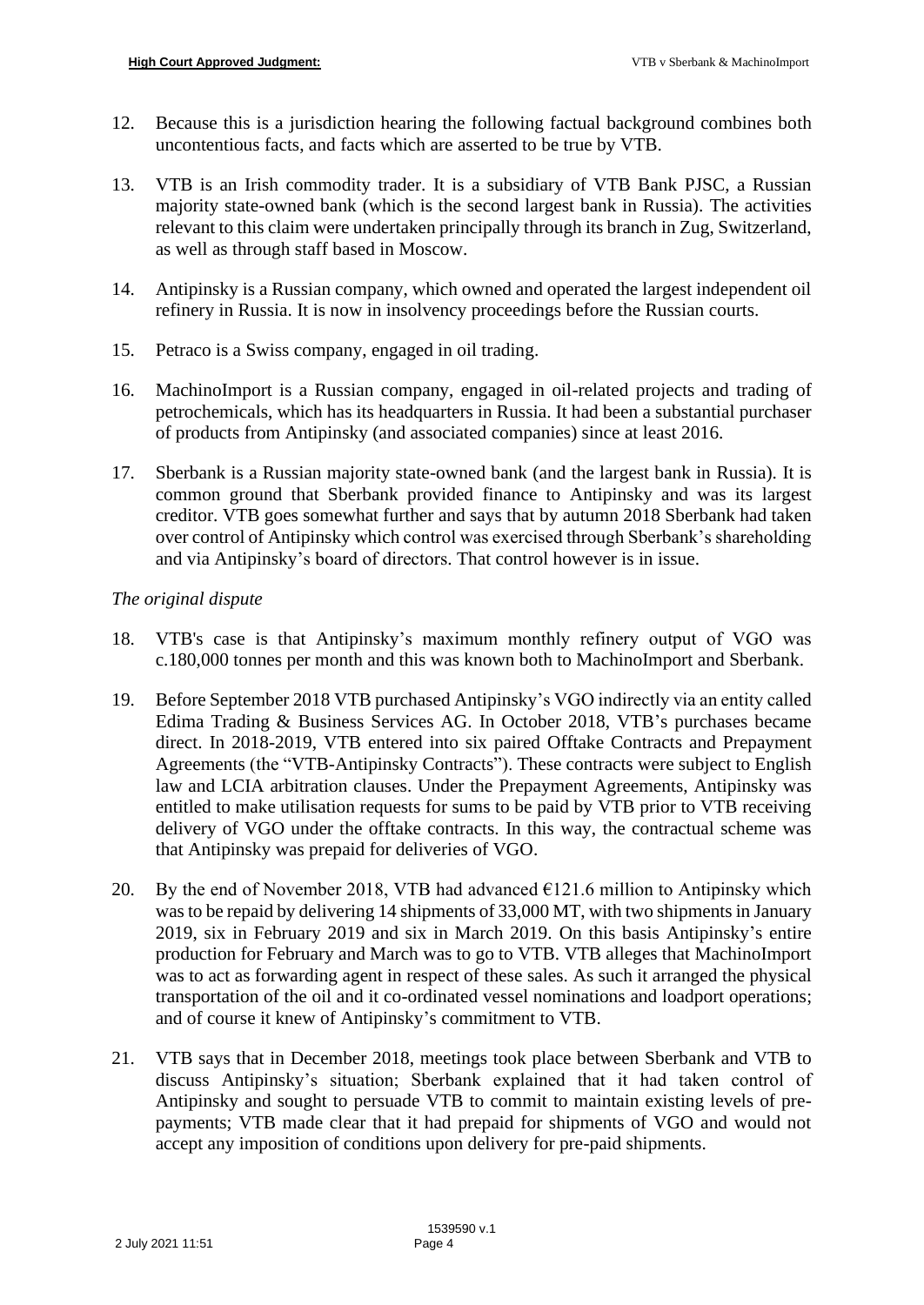- 22. The essence of the case which VTB wishes to bring in these proceedings is that in early 2019 a "double selling scheme" was put in place by Sberbank and MachinoImport. As further detailed below:
	- i) Antipinsky entered into a (Russian law) contract to sell 2,160,000 MT of VGO to MachinoImport on terms to be agreed in subsequent specifications (the "Antipinsky-MachinoImport Contract"). VTB says that this contract covered the entire annual production of Antipinsky for 2019 and that Sberbank, as the major creditor and controller of Antipinsky, procured Antipinsky to enter into the contract with MachinoImport when it knew the refinery did not have capacity to do so, by reason of its prior commitments to VTB. VTB contends that this contract was a sham. This contract included provision for delivery in February 2019, though the February production was "booked" to VTB.
	- ii) MachinoImport in turn entered into a contract to sell lots of 30,000 MT of VGO to Petraco on terms to be agreed in separate addenda (the "Petraco-MachinoImport Contract"). Specifically three such addenda were agreed, providing for delivery to Petraco of two cargoes in March 2019 and the Polar Rock Cargo (which was later the subject of the Cargo Injunction) in April 2019. On 14 January 2019, MachinoImport contracted with Petraco Oil Company LLP ("Petraco London" – a company in the same group as Petraco) to supply Petraco London with 33,000 tonnes of VGO in the delivery window 4-9 February 2019.
- 23. The timeline which led to this contractual arrangement runs as follows. On 15 January 2019, a meeting was held in Moscow between VTB, Sberbank, MachinoImport and Antipinsky to discuss the parties' future relationship (the "Moscow Meeting").
- 24. VTB's case is that:
	- i) It was made clear that Antipinsky had committed its entire VGO output from February to March 2019 to VTB and that Antipinsky's refinery was running significantly behind its obligations.
	- ii) The role of MachinoImport was also discussed and in particular whether MachinoImport could participate in the sales of VGO as principal.
	- iii) VTB made plain that the VTB-Antipinsky Contracts were direct contracts between VTB and Antipinsky with no scope for participation by an intermediate buyer/seller.
	- iv) At this meeting, Sberbank, MachinoImport and Antipinsky concealed from VTB the fact that February 2019 production of VGO had (inconsistently) already been committed to MachinoImport and sold to Petraco London.
	- v) Subsequent to the Moscow Meeting, MachinoImport confirmed to VTB that its role was as forwarding agent and only as forwarding agent.
- 25. On 21 January 2019, VTB and Sberbank agreed a revised delivery schedule covering January to May 2019 with (VTB says) Sberbank reiterating that it had operational control of Antipinsky.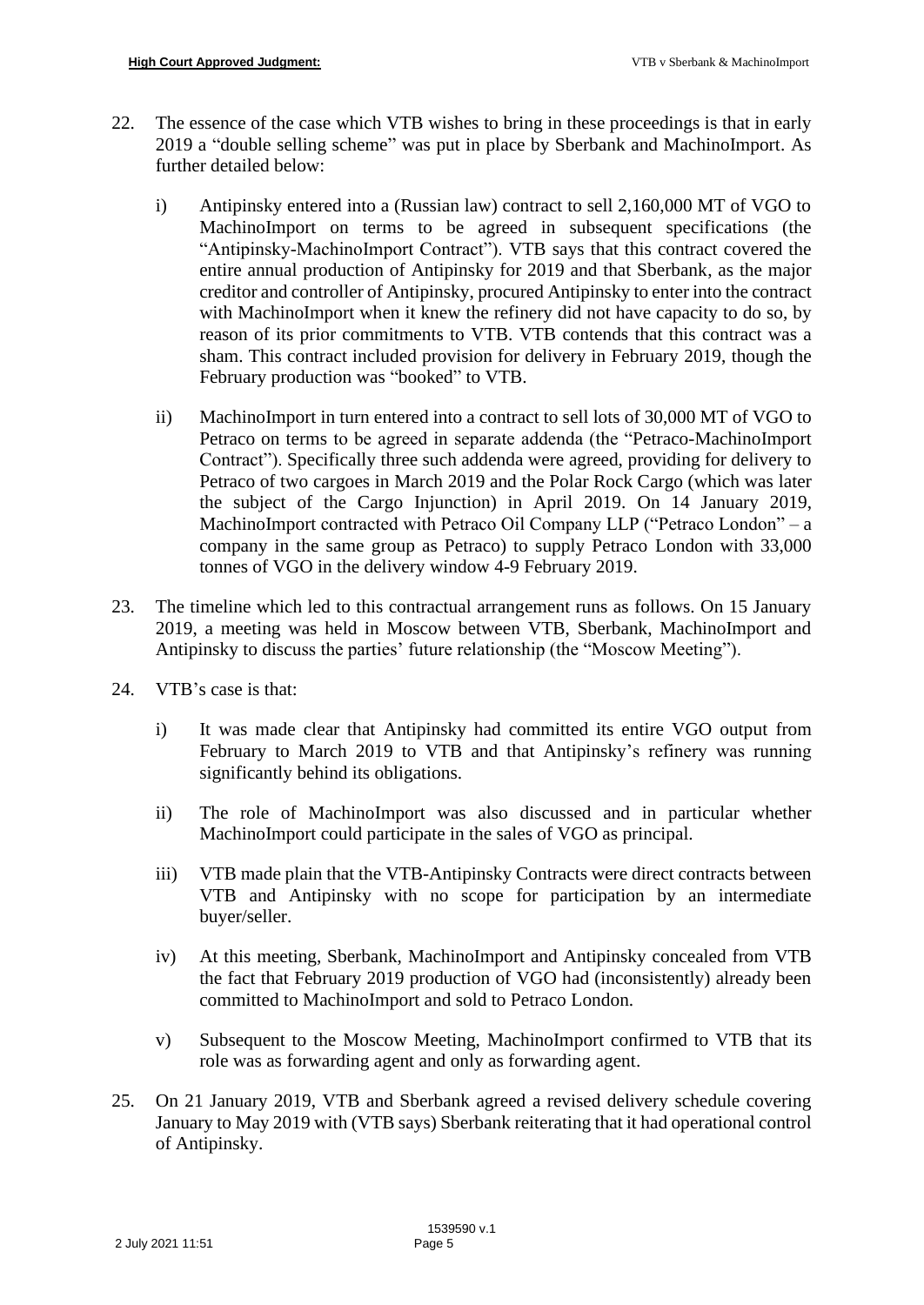- 26. On 25 January 2019, Petraco and MachinoImport entered into the Petraco-MachinoImport Contract for the sale of VGO from the refinery. This contract was executed by MachinoImport subsequent to its meeting with Antipinsky and Sberbank in early January 2019 and in anticipation of the execution by MachinoImport of an agreement for the purchase of VGO with Antipinsky.
- 27. On 27 January 2019, Antipinsky and MachinoImport entered into the Antipinsky-MachinoImport Contract for the sale/purchase of the entirety of the refinery's production capacity for 2019.
- 28. The essence of the complaint is that this arrangement was clearly inconsistent with VTB's entitlement. Moreover, it is said that the terms of the Antipinsky-MachinoImport Contract as to the passing of title necessarily pre-empted title passing to VTB (as Antipinsky and MachinoImport knew) and enabled Antipinsky/MachinoImport retrospectively to claim, if challenged, that title had passed to a third party. Yet further, the fact that MachinoImport was purchasing as principal was contrary to the terms of the discussion at the Moscow Meeting.
- 29. On 29 January 2019, unaware of these agreements, VTB agreed to advance further sums to Antipinsky against increased and rescheduled deliveries of VGO via various further agreements, including further Offtake Agreements and Prepayment Agreements, with the result (it is said) that the outstanding value of prepayments made by VTB to Antipinsky was  $\epsilon$ 194.8 million, which sum was to be repaid by 22 shipments of 33,000 MT between April 2019 and July 2019.
- 30. In essence Antipinsky had thus contracted to sell to VTB its entire output of VGO for the period until July 2019 and VTB had pre-paid for it; but at the same time Antipinsky had agreed to sell considerable volumes of product to MachinoImport, which it had on-sold to Petraco.
- 31. During February 2019, the balloon went up. VGO intended for VTB was instead shipped to MachinoImport and on-sold to Petraco. VTB heard from market sources of the involvement of Petraco in taking delivery of VGO (but not at that stage of MachinoImport) and objected to Antipinsky and MachinoImport.
- 32. VTB claims that:
	- i) On 1 February 2019, Sberbank dishonestly represented to VTB that all the refinery's March 2019 production was destined for VTB. In fact, a shipment to Petraco in March had been agreed pursuant to Addendum no.1 to the Petraco-MachinoImport Contract.
	- ii) On 18 February 2019, MachinoImport misleadingly claimed that a sixth shipment of VGO in March 2019 "*is not confirmed by the terminal*". This representation was untrue, as MachinoImport knew, because in fact deliveries were due to be made to Petraco, a fact which was concealed from VTB. This dishonest statement was made at Sberbank's direction and with Sberbank's approval.
- 33. On 26 February 2019, representatives of VTB met representatives of Petraco at the Langham Hotel, London. During this meeting, Petraco was told of the arrangements between VTB and Antipinsky including the fact that VTB had purchased all or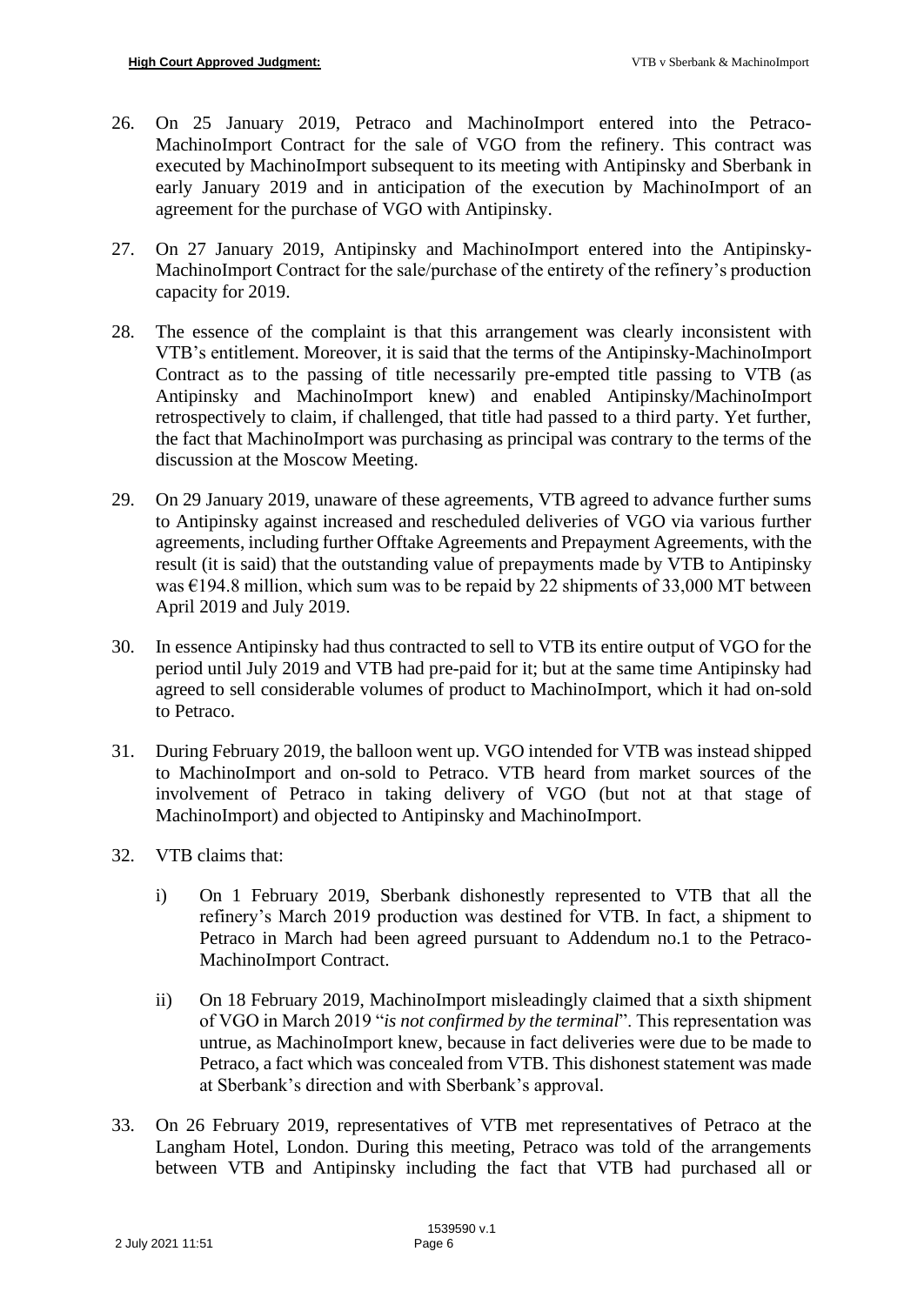substantially all of Antipinsky's production of VGO, and that any deliveries made to Petraco would put Antipinsky in breach of its obligations to VTB. Petraco refused to say who its February 2019 contractual counterparty was.

- 34. On 5 March 2019, MachinoImport and Petraco agreed to sell/buy a further parcel of VGO for March 2019 shipment.
- 35. On 6 March 2019 in response to inquiries from VTB, MachinoImport referred to the dates of two shipments and revealed that "*another buyer's vessel*" had been installed. It claimed that setting up VTB tankers was "*decided between Sberbank and VTB*". VTB says that this email dishonestly created the impression that MachinoImport was acting merely as forwarding agent, whereas it had itself agreed to sell the two March 2019 shipments referred to in the email to Petraco. Sberbank was copied to the email.
- 36. On 6 and 7 March 2019, VTB protested to Antipinsky, Sberbank and Petraco, telling Petraco that it was "*totally unacceptable that the refinery has sold the same cargo to two people*".
- 37. During a telephone call on 12 March 2019, VTB asked Sberbank whether there was a long-term facility agreement in place with Petraco, to which Sberbank responded "*no*".
- 38. Moving on in the timeline, March deliveries scheduled for VTB were instead sold to Petraco.
- 39. On 15 March 2019, VTB and Antipinsky entered a further offtake contract and prepayment contract. Sberbank was closely involved in the negotiation and conclusion of these contracts. VTB says that had it known of the Petraco arrangement and MachinoImport's true role in it, it never would have entered this and the later April VTB-Antipinsky Contracts or made pre-payments of c.€176 million under those contracts.
- 40. On 19 March 2019, having noted that only five deliveries to VTB had been scheduled for April 2019, VTB requested MachinoImport to confirm whether "*another cargo has been sold to a third party*" and requested an "*open dialogue*". In its email response (copied to Sberbank), MachinoImport denied any sale to a "*third party*". In fact, MachinoImport itself took delivery of product in April 2019 as a third party.
- 41. VTB claims that separately on 2 April 2019, Sberbank likewise dishonestly represented to VTB that the entirety of the refinery's production of VGO was being delivered to VTB.
- 42. On 8 April 2019, VTB and Antipinsky entered into further offtake and prepayment contracts: by now the refinery had committed its entire production to VTB up to July 2019, and MachinoImport knew this. Again VTB says it would not have entered into these contracts if it had known the true state of affairs, and had MachinoImport/Sberbank not falsely reassured it.
- 43. Following market rumours that Antipinsky was to be placed into bankruptcy, VTB requested that Sberbank execute a "Letter of Assurance" in favour of VTB, which Sberbank did on 11 April 2019. VTB says that it relied on this letter which *inter alia* confirmed (i) Sberbank's intention to put its best efforts into supporting performance by Antipinsky of the March VTB-Antipinsky Contracts with VTB, (ii) that Antipinsky had sufficient working capital, (iii) that Sberbank had no intention of taking action against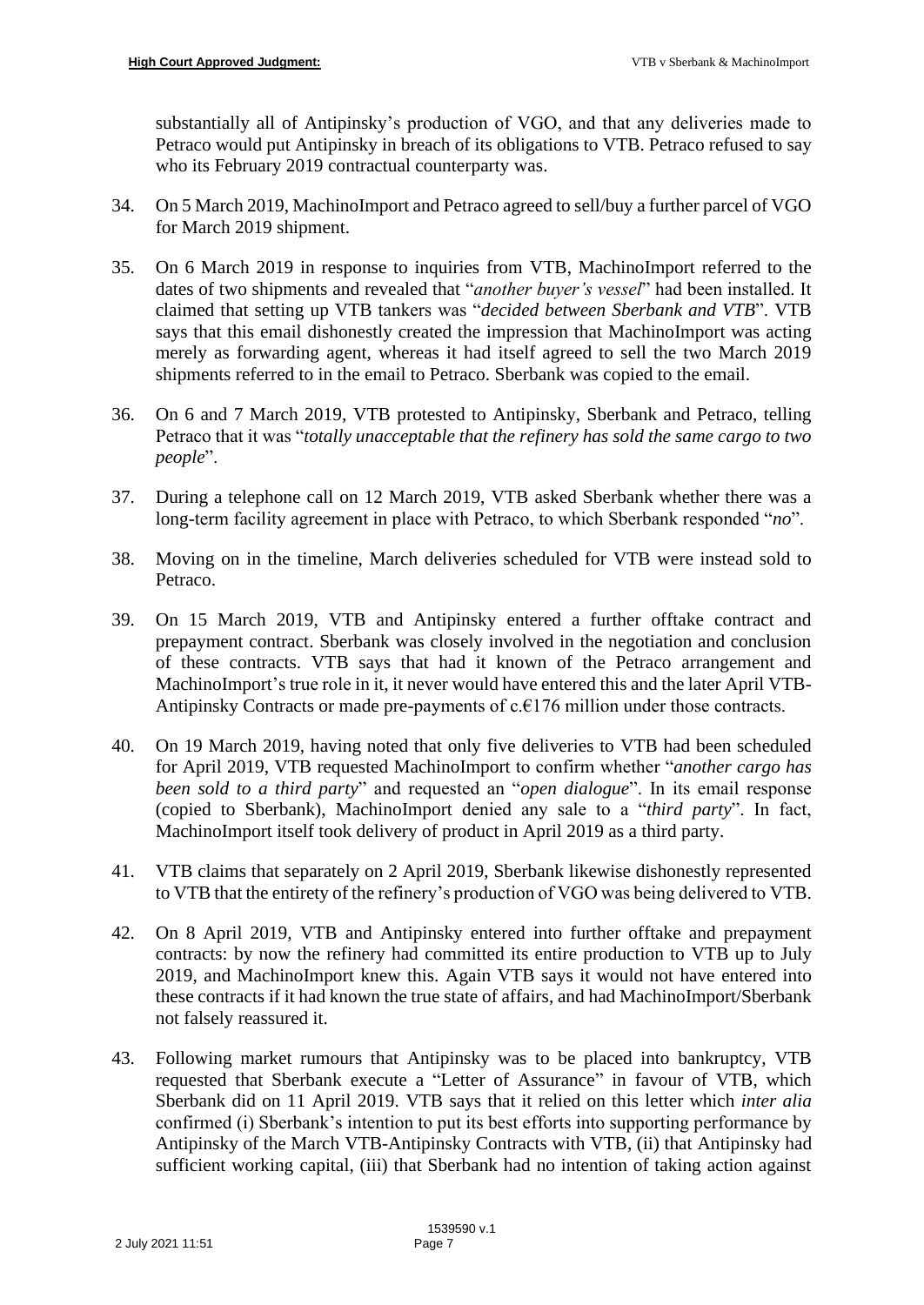Antipinsky that could damage its financial position and (iv) that Sberbank was not aware of any action by other creditors.

- 44. On 12 April 2019, MachinoImport and Petraco contracted for the sale/purchase of two more parcels, to be delivered May-June 2019, and for which Petraco prepaid. VTB contends that this was directed by Sberbank.
- 45. The inevitable result of the sales to Petraco was that Antipinsky fell further behind in its deliveries to VTB under the VTB-Antipinsky Contracts.
- 46. On 16 April 2019, MachinoImport advised VTB that cargoes scheduled for VTB were to be postponed; MachinoImport claimed that this was due to "*shortage of cargo at the terminal*"; VTB contends that this was a lie and that the shortage was because VGO had been sold by MachinoImport to Petraco.
- 47. On 18 April 2019 it is said that:
	- i) In a telephone call between representatives of Sberbank and VTB, Sberbank again dishonestly denied that Petraco had paid for any of VTB's forthcoming shipments of VGO.
	- ii) Antipinsky and MachinoImport abruptly cut off contact with VTB.
	- iii) Two previously accepted VTB-nominated vessels at Murmansk were thereafter held at anchor, and not called to berth.
- 48. The net result was that as at the end of April 2019, Antipinsky had 22 outstanding shipments to VTB, for which VTB had prepaid c.  $\epsilon$ 195 million. On 29 April 2019, VTB served on Antipinsky notices of default under the Prepayment Agreements and accelerated Antipinsky's obligations to repay the c.  $\epsilon$ 195 million.
- 49. Due to its financial difficulties, Antipinsky ceased to trade. On 29 April 2019, Antipinsky announced that it intended to apply for its own bankruptcy. As a result, on the same day, VTB exercised its rights following a default under the VTB-Antipinsky Contracts.
- 50. On 29 April 2019, VTB commenced LCIA arbitrations under the VTB-Antipinsky Contracts claiming breach of contract based on Antipinsky's failure to deliver product or to reimburse VTB's prepayments.
- 51. On the same day, VTB commenced these proceedings seeking interim relief under s. 44 of the 1996 Act pending final orders in the arbitrations. The Cargo Injunction and WFO were granted *ex parte* on 29/30 April 2019. Each of the orders contained a crossundertaking in damages, including in favour of "*other person(s*)". The Cargo Injunction and the WFO also contained non-standard provisions effectively preventing the delivery of the Polar Rock Cargo to Petraco.

# *The intervention of Petraco*

52. On 1 May 2019 Petraco applied for an order requiring VTB to disclose evidence, submissions, and any other documentation shown to Waksman J or Teare J on 29 and 30 April 2019 and a note of the judgment and transcript of the hearings in each case. That application was granted.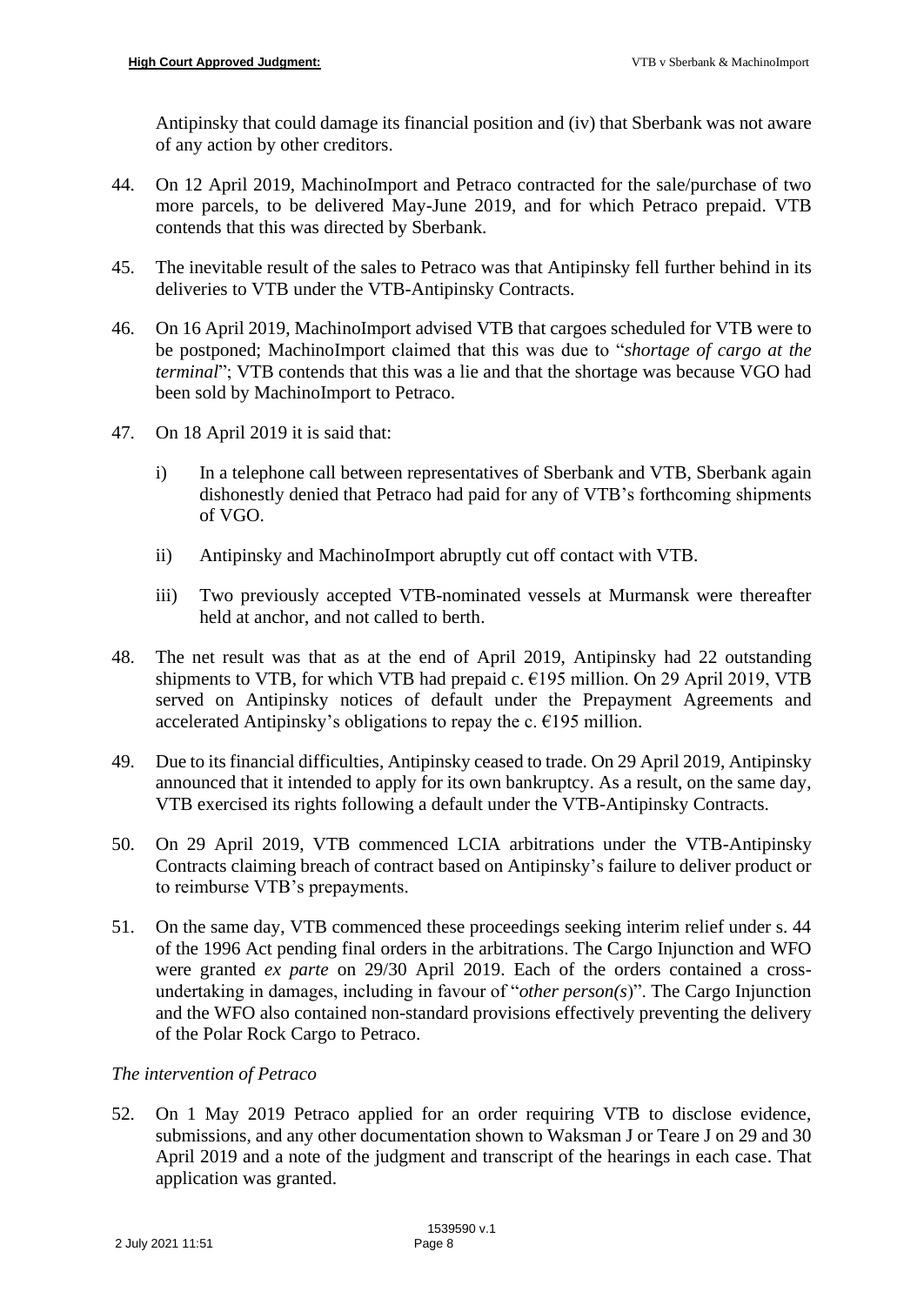53. On 8 May 2019, Petraco issued an application seeking to vary both the Cargo Injunction and the WFO and seeking the release to it of the Polar Rock Cargo (with a value of around US\$25 million) or, in the alternative, for fortification of the cross-undertaking in the sum of US\$30 million. It sought an order that:

> "(1) Paragraph 5 of the Order of Mr Justice Waksman [dated 29 April 2019] and paragraphs 4(2), 6(c) and 14 of the Order of Mr Justice Teare [dated 30 April 2019] be varied so as to entitle Petraco to take delivery of the quantity of 60,608.905 mts presently on board the "POLAR ROCK" in the port of Murmansk and to load this cargo onto their chartered vessels. M.t. "Esther'' and m.t. "Louie" as soon as reasonably practicable."

- 54. Its written submissions referred specifically to paragraphs 6(c) and 14 of the WFO as being objectionable. The application was made on the basis that, *inter alia*, the Polar Rock Cargo was not owned by Antipinsky but by MachinoImport and was therefore not caught by or subject to the Orders of Waksman J and Teare J. Petraco referred to the Antipinsky-MachinoImport Contract and the Petraco-MachinoImport Contract. In its evidence it asked the Court to resolve "*Petraco's entitlement to load these cargo [sic] at Murmansk on board the MT ESTHER and MT LOUIE [Petraco's nominated vessels] … as quickly as possible*".
- 55. On 13 May 2019, VTB issued a cross-application for an order for sale of that cargo to its sub-buyers with the proceeds of sale to be paid into court as fortification.
- 56. Those applications, together with the return date of the original *ex parte* applications, were heard by Sir William Blair on 15 May 2019.
- 57. VTB contended that:
	- i) Petraco's application required "*an adjudication of the substantive question of whether MachinoImport has acquired good legal title to the Parcel*".
	- ii) VTB submitted that, as a result of Petraco's disclosure, there was compelling evidence that MachinoImport had conspired with Antipinsky to deprive VTB of its contractual rights (noting that such issues were potentially governed by Russian law).
	- iii) The result of such dishonest conduct was that any title which MachinoImport might have to the VGO was vitiated. Further or alternatively, MachinoImport was in any event estopped from asserting title against VTB and Petraco was bound by such estoppel.
	- iv) VTB summarised what is broadly referred to as "the double-selling scheme" and its relevance to the dispute with Petraco over the Polar Rock Cargo; it suggested that the evidence indicated that MachinoImport was part of the scheme.
	- v) The question of the invalidity of the Antipinsky-MachinoImport Contract under Russian law was identified.
- 58. VTB also (in very broad terms) flagged the potential for tortious claims against Petraco arising from the same facts; it said in terms that Petraco was on notice as to the fraud and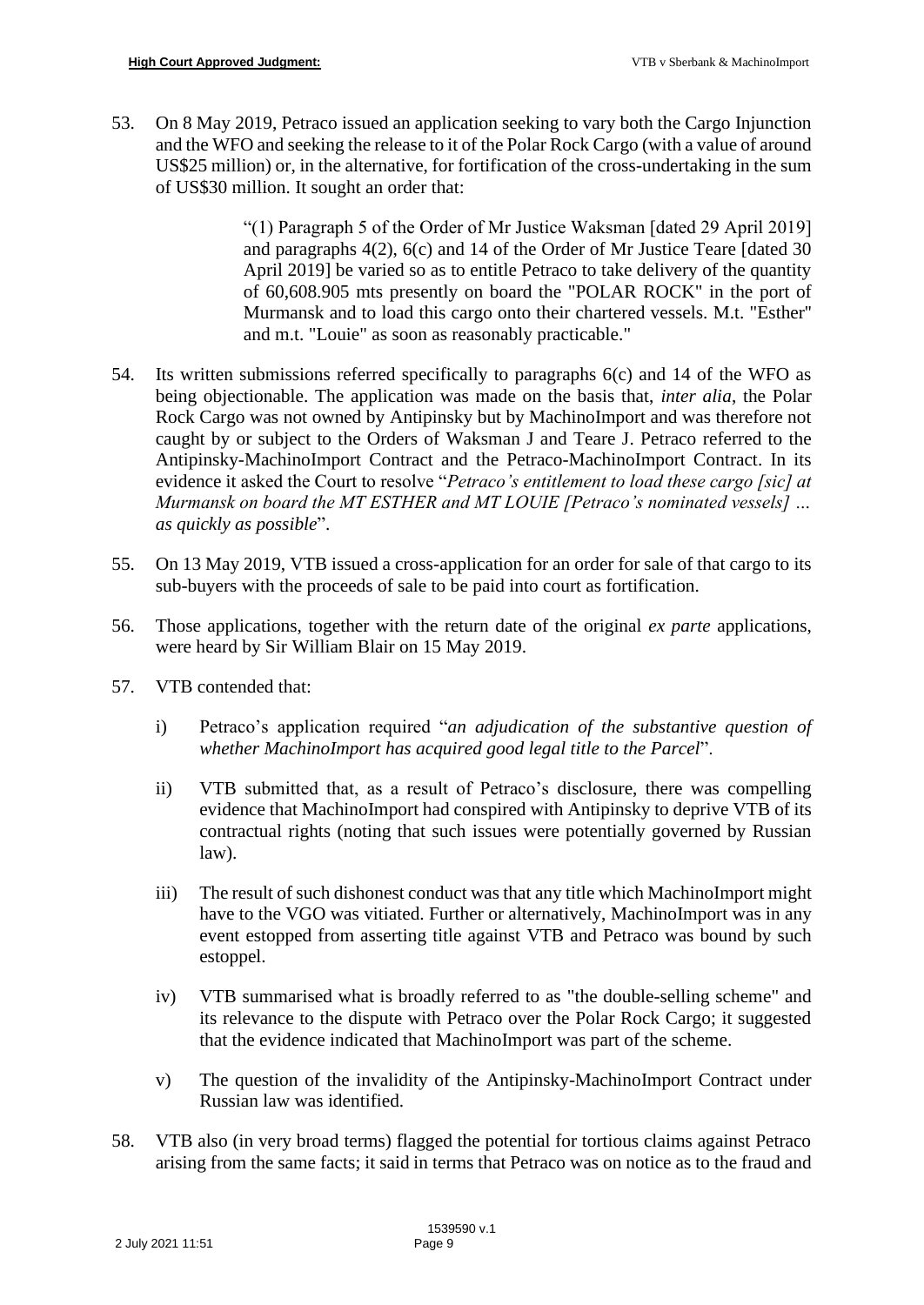that there were facts which gave rise to tortious claims against Petraco. It did not indicate any present intention to bring such claims.

- 59. In the end, VTB and Petraco reached a practical solution, by which (a) VTB agreed to fortify the cross-undertaking in the sum of US\$30 million, and (b) Petraco agreed not to oppose VTB's application for an order for sale of the relevant cargo under s. 44 of the 1996 Act and agreed that it would write to MachinoImport releasing it from the obligation to deliver the relevant cargo to Petraco. As the Judge explained, Petraco effectively agreed "*… with the suggestion by VTB that the oil should be shipped under its contracts, and the parties' respective positions should be argued over in respect of the proceeds*". VTB and Petraco jointly requested a three-day expedited hearing in July 2019 to resolve the competing claims to the Polar Rock Cargo and the US\$30 million which had replaced it.
- 60. The hearing on 15 May 2019 thus resulted in the Blair Order, which provided at paragraph 6 as follows:

"The following directions are given for the expedited trial of the rights and obligations of the Claimant, the Defendant and the Intervener in respect of the Polar Rock Cargo and/or the Secured Sums, including any losses that Petraco may have sustained under the cross-undertaking in damages, and (for the avoidance of doubt) the Claimant's right to seek repayment of the monies paid into Court".

- 61. A procedural timetable was then set down providing for service of pleadings, disclosure, witness evidence and evidence of Russian law. Paragraph 6 of the Blair Order also stipulated that Petraco should serve Points of Claim, VTB should serve Points of Defence and (if so advised) Counterclaim.
- 62. The discussion at the hearing before Sir William Blair identified the following issues: (a) who had title to the Polar Rock Cargo, (b) claims under the cross-undertakings in damages, (c) the return of VTB's fortification, and (d) possibly, claims for losses arising out of Petraco's intervention in the Arbitration Claim. The Cargo Trial was listed for a three-day hearing to commence just two months later.
- 63. Petraco filed Points of Claim on 21 May 2019. By this statement of case, Petraco relied on both the Antipinsky-MachinoImport Contract and the Petraco-MachinoImport Contract to allege that title in the Polar Rock Cargo was transferred from Antipinsky to MachinoImport. Petraco claimed that it had suffered loss and damage for which VTB is liable to compensate it under the cross-undertaking in damages because MachinoImport had been prevented from delivering the Polar Rock Cargo to Petraco by the grant of the WFO and Cargo Injunction. It also sought payment out of the Secured Sums.
- 64. VTB filed its Points of Defence and Counterclaim on 7 June 2019. VTB argued that MachinoImport never obtained title to the Polar Rock Cargo because the Antipinsky-MachinoImport Contract was void. In support of this allegation, VTB alleged that Antipinsky had breached a duty of good faith under Russian law, essentially because Antipinsky's agreement to sell VGO to MachinoImport prevented Antipinsky from performing its existing obligations to VTB. VTB relied in its pleading upon the dishonest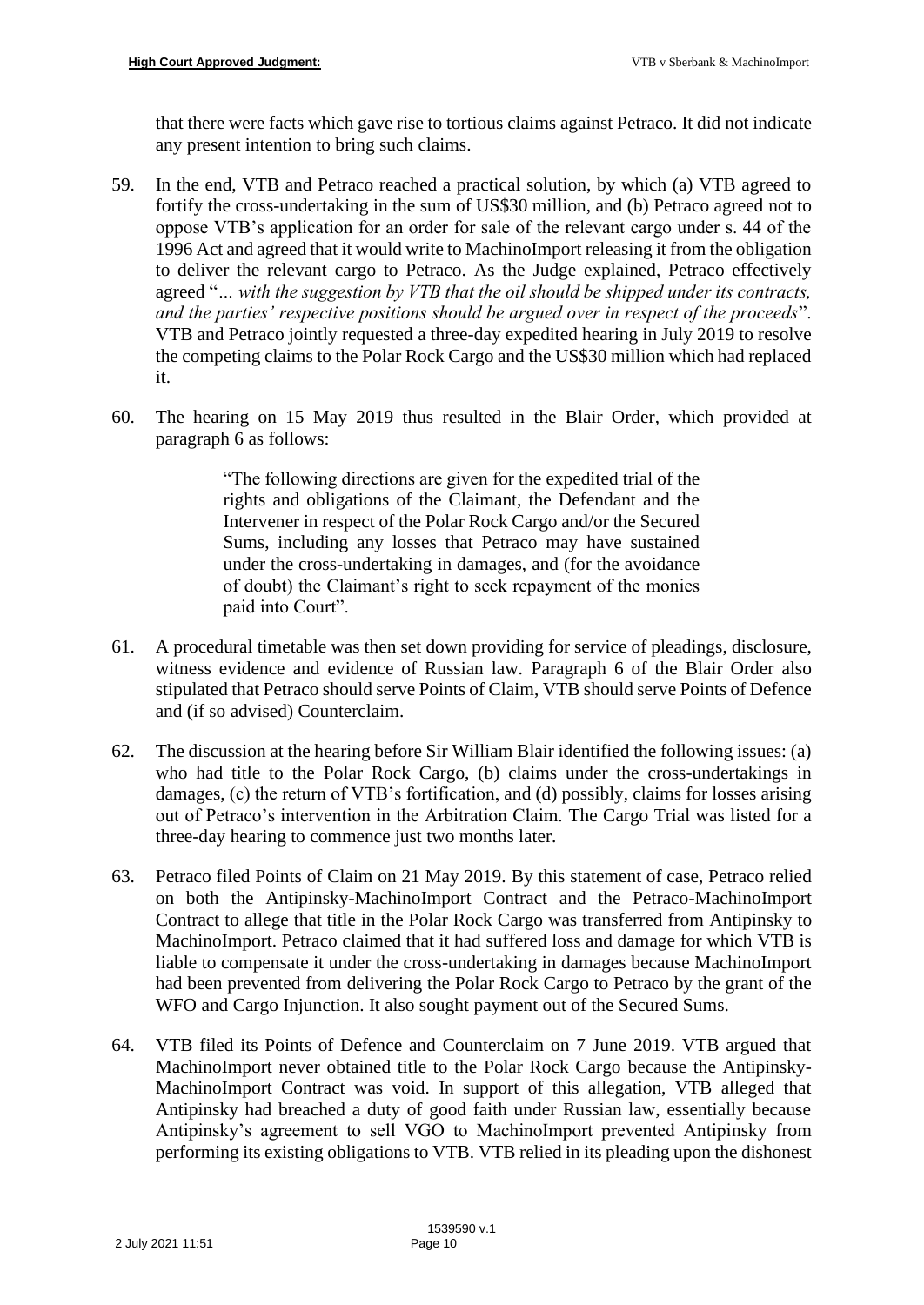double-selling scheme in order to assert that MachinoImport had no rights to the Polar Rock Cargo which would entitle Petraco to take delivery.

- 65. VTB contended in the alternative that title to the relevant cargo did not pass because of matters relating to shipping documents; because Antipinsky retained an interest in the VGO; or because Petraco was estopped from asserting title by virtue of representations which had allegedly been made by MachinoImport. Third, and in any event, VTB argued that no damages should be awarded under the cross-undertakings in damages.
- 66. As it had foreshadowed, VTB also "counterclaimed" for a declaration that Petraco had no interest in the Polar Rock Cargo on the basis of the same arguments.
- 67. VTB also included in its pleading a counterclaim in tort against Petraco under Article 1064 of the Russian Civil Code (the "RCC"). VTB essentially alleged that Petraco had procured or induced Antipinsky to breach its contractual obligation to deliver four cargoes to VTB under the VTB-Antipinsky Contracts. This plea was not limited to the Polar Rock Cargo which had been the subject of the Cargo Injunction. VTB contended that Petraco acted unlawfully because it contracted with MachinoImport knowing that VTB had already paid for and was entitled to those cargoes. The value of the claim appears to be around US\$27 million, principally representing the value of two March 2019 cargoes, which (VTB alleges) would have been delivered to VTB but for the alleged wrongful acts.
- 68. On 28 June 2019, Petraco applied to strike out the Points of Defence and Counterclaim on the basis, in summary, that they went beyond the scope of the Blair Order. On 5 July 2019, the Cargo Trial date was vacated and the directions relating to the Cargo Trial were suspended pending the strike out application.
- 69. On 1 August 2019, VTB issued its application to commence a Part 20 claim against Sberbank and MachinoImport within the Cargo Trial, and for permission to serve out of the jurisdiction (the "Part 20 Application"). However, Bryan J directed that the Part 20 Application should only be heard after determination of Petraco's strike out application.
- 70. On 10 October 2019, which was about a week before the strike out application was due to be heard, VTB and Petraco agreed a Consent Order (the "Petraco Consent Order") by which Petraco effectively abandoned its strike out application and the Cargo Trial was stayed pending determination of the Part 20 Application. Teare J, who made the Petraco Consent Order, was told that the strike out application "*has now been withdrawn and the relevant Consent Order has been lodged with the Court*".
- 71. After Petraco's strike out application had been resolved by the Petraco Consent Order, the Part 20 Application was heard and granted by Teare J on 5 May 2020. Teare J gave a short judgment in which he essentially found that (a) the connection between the existing and proposed claims justified permission being granted under CPR rr. 19.2, 20.5 and/or 20.7, (b) Sberbank and MachinoImport were proper parties to the "counterclaim" made by VTB, and (c) although a great many of the facts and matters relied upon had no connection with this jurisdiction, England was nevertheless the *forum conveniens* because it was desirable to have all claims in a single set of proceedings because "*the same double-selling scheme is involved*".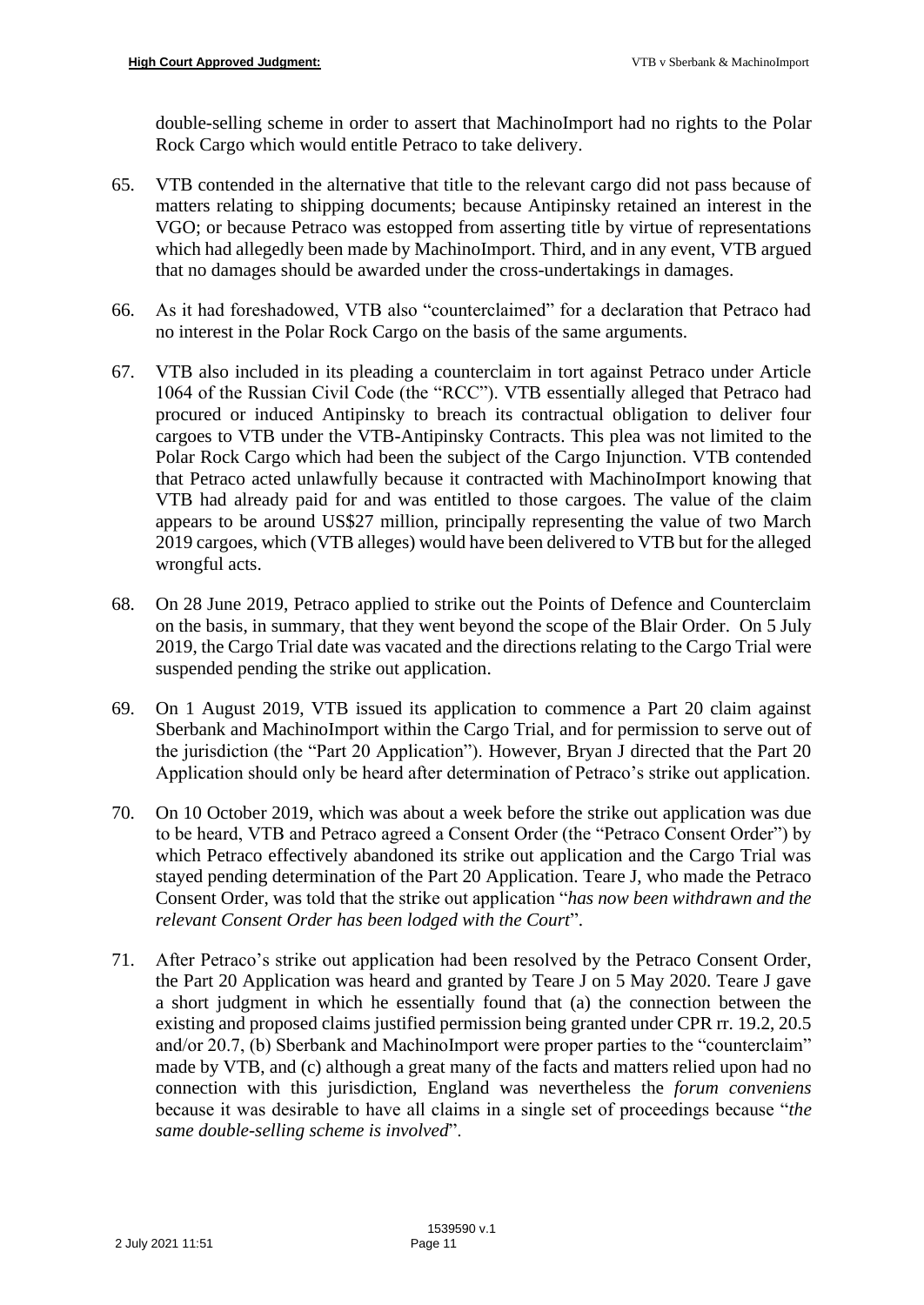- 72. It is this order which Sberbank and MachinoImport now seek to set aside by this challenge to jurisdiction.
- 73. As for the arbitrations, following a hearing that Antipinsky did not attend, the LCIA tribunal issued a Partial Final Award on VTB's debt claims against Antipinsky, awarding VTB a total of  $\epsilon$ 208,102,208 across the six arbitrations in respect of sums repayable to VTB under the Prepayment Agreements, together with contractual interest.
- 74. No payment has been made pursuant to that Partial Final Award due to the Antipinsky bankruptcy proceedings. The arbitrations remain technically on foot in relation to VTB's claims against Antipinsky for (i) specific performance and (ii) damages for conspiracy; however the proceedings are stayed because of the Russian bankruptcy proceedings.

# *The Russian Proceedings*

- 75. There are also proceedings in Russia which should be mentioned.
- 76. On 30 April 2019 (the same day as Teare J made an Order granting the WFO and continuing the Cargo Injunction) VTB unsuccessfully applied for interim measures against Antipinsky before the Murmansk Arbitrazh Court.
- 77. On 7 May 2019, VTB issued: (a) a substantive claim in the Murmansk Arbitrazh Court against MachinoImport and Antipinsky, seeking a declaration that the Antipinsky-MachinoImport Contract was invalid, (b) an application for provisional measures, this time in support of the new claim brought before the Murmansk Arbitrazh Court, and (c) a further application for provisional measures in support of the arbitrations between VTB and Antipinsky.
- 78. On 8 May 2019, VTB's substantive claim before the Murmansk Arbitrazh Court was rejected. The Court concluded that it had no jurisdiction and that VTB had no standing to challenge the Antipinsky-MachinoImport Contract, and the applications for provisional measures were rejected on technical grounds.
- 79. On 13 May 2019, VTB sued in the Moscow Arbitrazh Court (the "Moscow Proceedings") seeking to invalidate the Antipinsky-MachinoImport Contract as against Antipinsky and MachinoImport. VTB's claim was supported by an application for injunctive relief, which was dismissed on 17 May 2019.
- 80. On 18 June 2019, VTB applied to withdraw the entirety of the Moscow Proceedings. The Moscow Arbitrazh Court gave the required permission but only after it had admitted MachinoImport's formal defence document to the Court record.
- 81. On 3 September 2019, the Antipinsky bankruptcy proceedings commenced, in which VTB applied on 6 March 2020 to be admitted as a creditor for the equivalent of approximately €194 million. On 30 July 2020, VTB was admitted as a creditor in the Antipinsky bankruptcy proceedings. The Arbitrazh Court of the Tyumen Region decided that  $\epsilon$ 203,734,548.32 (inclusive of interest) in total was due under the VTB-Antipinsky Contracts.

# **The Proposed Claims and Overlap**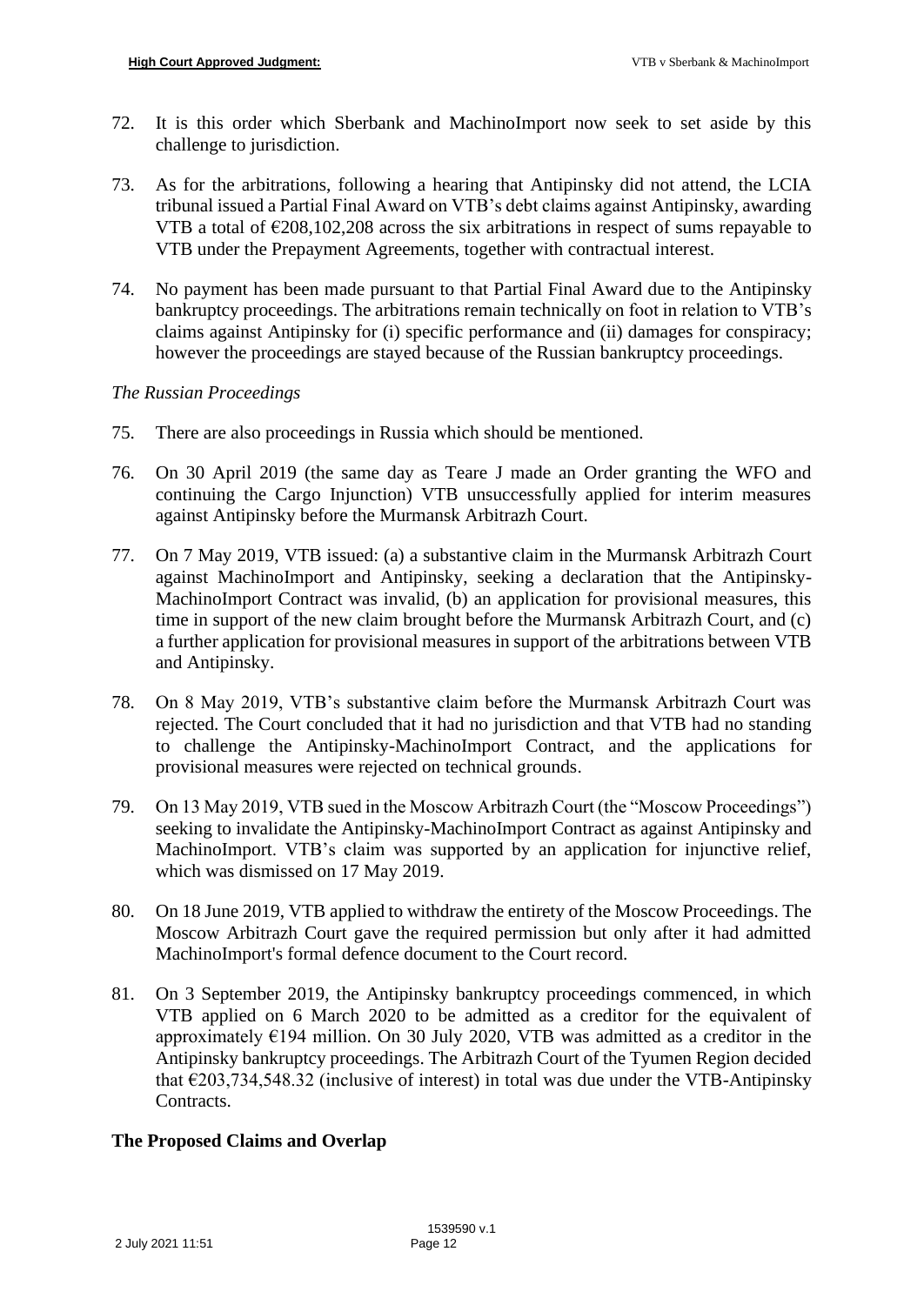82. VTB now seeks to bring fraud claims against both Sberbank and MachinoImport within the framework of these proceedings. The claims are set out in VTB's Particulars of Additional Claim. Although the question of overlap is not relevant to the first issue for decision, it is so enmeshed with the other issues, and so closely tied to the facts and factual allegations, that it makes sense to deal with the claims brought and the question of overlap here, as part of the factual section of the judgment.

## *The proposed Part 20 claims against Sberbank and MachinoImport*

- 83. VTB seeks to pursue two discrete claims against Sberbank.
- 84. First, VTB brings claims against Sberbank under the "Letter of Assurance" issued on 11 April 2019 in connection with the performance of contracts concluded between VTB and Antipinsky in March 2019. VTB contends that the Letter of Assurance contained false statements, which it argues give rise to claims for breach of warranty and in deceit. VTB accepts that this claim is limited to its alleged losses suffered under the March 2019 contracts, which represent a small part of its overall claim.
- 85. In summary, the untruthful statements are said to be that:
	- i) Sberbank intended to support Antipinsky's performance of the March contracts. VTB contends that, in fact, Sberbank prevented Antipinsky from performing its earlier contracts leading to disruption of the March contracts;
	- ii) Antipinsky had sufficient working capital to perform the March contracts. VTB contends that, in fact, Antipinsky was already hopelessly insolvent by 11 April 2019;
	- iii) Sberbank did not intend to take action which could detrimentally affect Antipinsky's financial position. VTB contends that, on the contrary, Sberbank and/or its subsidiaries were taking preparatory steps in anticipation of bankruptcy and subsequently caused Antipinsky to enter bankruptcy proceedings;
	- iv) Sberbank was not aware of potential action by other creditors. VTB contends that, in fact, Sberbank knew that one creditor had taken steps towards commencing enforcement action and that another was taking preparatory steps.
- 86. On the basis of these matters, VTB contends that it can recover damages:
	- i) For breach of contractual warranty representing the value of shipments due under the March contracts on the basis that, if these statements had been true, the relevant contracts would have been performed;
	- ii) In deceit, principally for the loss of a chance of recovering a substantial part of its outstanding prepayments between 11 and 29 April 2019.
- 87. Second, VTB also brings claims against Sberbank and MachinoImport under Article 1064 of the Russian Civil Code ("RCC"). These would, in English terms, be claims in unlawful means conspiracy. In summary, VTB alleges that Sberbank, as a major secured creditor of Antipinsky, assumed legal and *de facto* control of the refinery. VTB alleges that Sberbank then adopted a "*modus operandi*" of encouraging Antipinsky's counterparties to continue to trade with the refinery and to provide finance to it, with the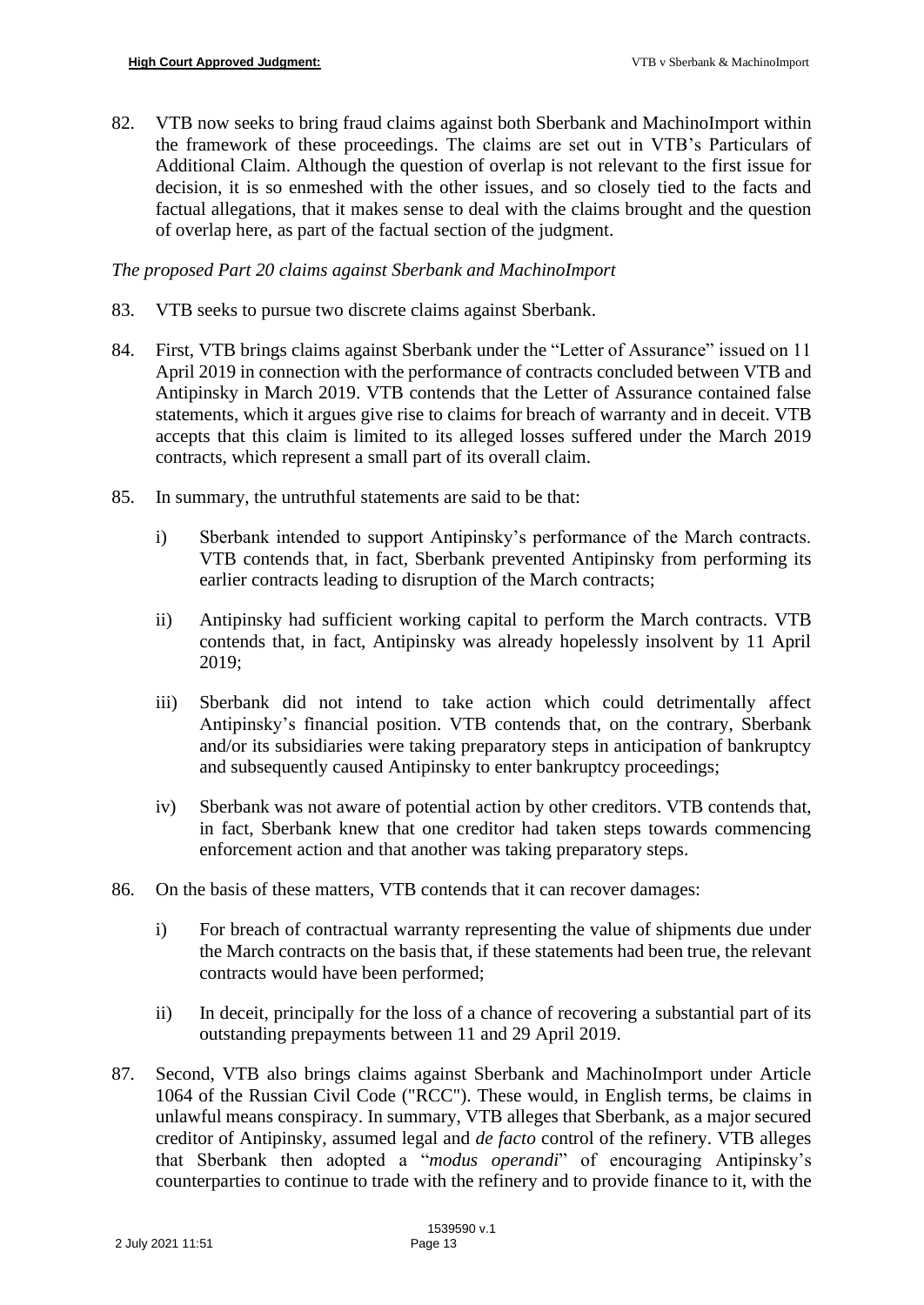aim of "*maximis[ing] [Antipinsky's] revenue to [Sberbank's] benefit and then, when it suited [Sberbank's] commercial purposes, plac[ing] [Antipinsky] into bankruptcy…*".

- 88. VTB alleges that Sberbank induced Antipinsky's counterparties to provide finance through a series of unlawful means, including (a) making false representations that Sberbank would stand behind Antipinsky, (b) procuring Antipinsky to contract with MachinoImport and to require prepayments in respect of product which it knew the refinery did not have capacity to sell, and (c) misrepresenting and concealing the existence of "double sales" to induce VTB to continue to make prepayments.
- 89. The claims against MachinoImport are similar: that it has caused harm to VTB by its purchases of cargoes which it knew had been sold to VTB, by prioritising deliveries to Petraco and by failing to disclose both the Antipinsky-MachinoImport Contract and the sales to others.
- 90. VTB thus alleges that Sberbank and MachinoImport have (a) procured Antipinsky not to deliver numerous cargoes to VTB, and (b) caused VTB to make prepayments of  $\epsilon$ 226.3 million to Antipinsky which it would not otherwise have made.
- 91. VTB alleges that the "diversion" of cargoes to other parties was at Sberbank's direction or with its knowledge and approval; and that Sberbank concealed the existence of inconsistent contracts and made false representations to VTB.
- 92. In addition to the loss of the two March cargoes (valued at c. US\$27 million) which it says were wrongfully diverted to Petraco and which feature along with the Polar Rock Cargo in the claim against Petraco, VTB claims its outstanding prepayments ( $\epsilon$ 226.3 million) as well as loss of profit on all outstanding shipments and an indemnity in respect of liability to its own off-takers.

# *Overlap*

- 93. VTB contends that the proposed additional claims against Sberbank and MachinoImport "*almost entirely overlap*" with the issues in the Cargo Trial. The central point is that they "*all relate to the same fraudulent scheme in respect of the double-selling of VGO by [Antipinsky], via MachinoImport, to Petraco*". It submits that the applicants' approach wrongly ignores VTB's counterclaim against Petraco for declaratory relief and seeks artificially to limit what is in issue in VTB's tort counterclaim against Petraco.
- 94. It urges caution as to concentrating too hard on individual threads, praying in aid the approach in *VTB Capital Plc v Nutritek Corp* [2013] 2 AC 337 (SC) at [83] per Lord Neuberger:

"there is little point in going into much detail: when determining such applications, the court can only form preliminary views on most of the relevant legal issues and cannot be anything like certain about which issues and what evidence will eventuate if the matter proceeds to trial."

95. Further VTB suggests that given the fact that, if this were a domestic case, there would be no hesitation in joining third parties in a similar position, I should be very cautious about adopting a different course here.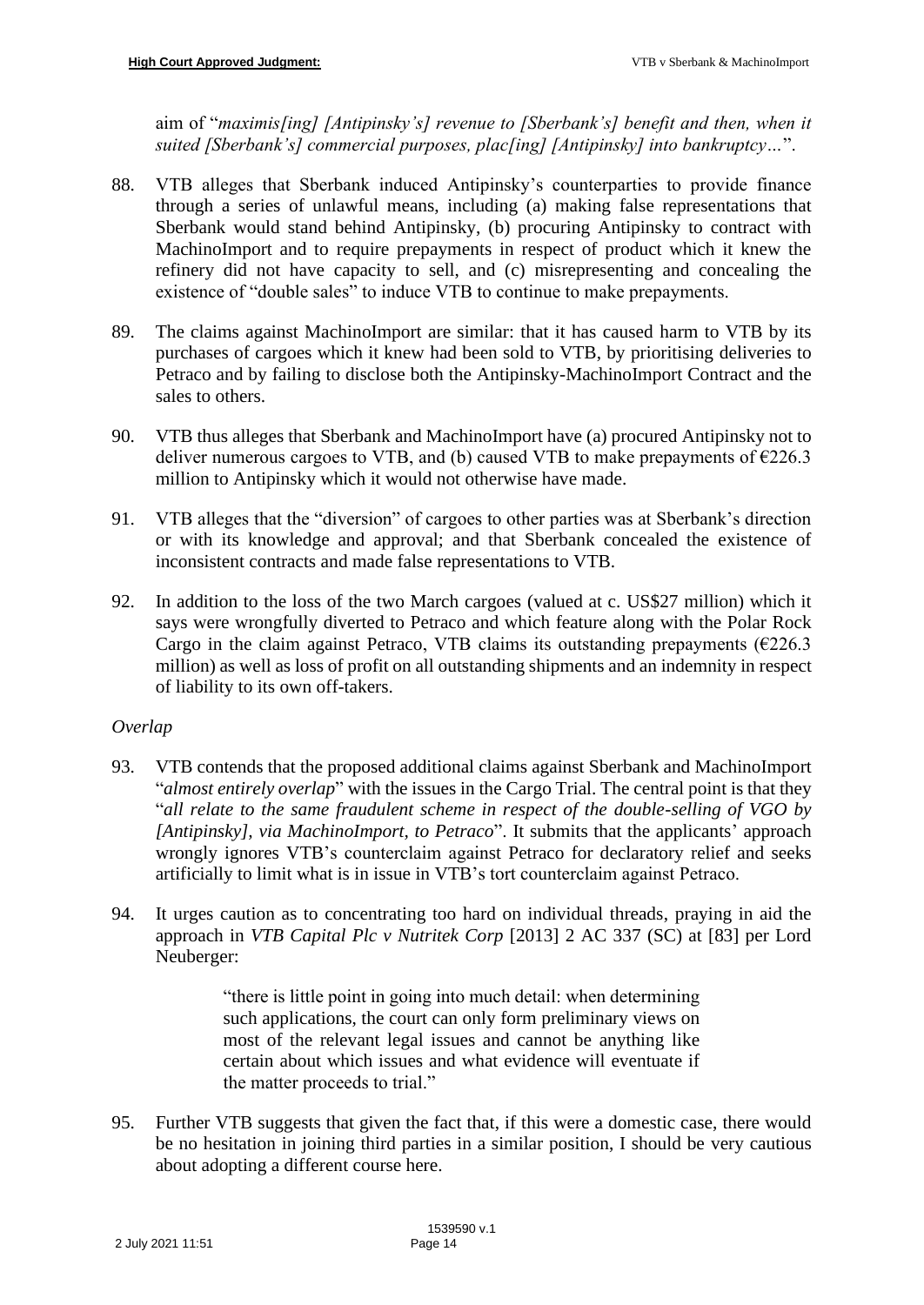- 96. As to the case for joinder of each party (and each party must of course be considered separately) VTB says in summary:
	- i) As regards MachinoImport:
		- a) MachinoImport's role was central to all the claims VTB pursues. MachinoImport was the forwarding agent who should have arranged delivery to VTB, but instead MachinoImport covertly installed itself as buyer of VGO promised to VTB.
		- b) MachinoImport's dual role was thus the means by which Petraco acquired cargo promised to VTB, thus implementing the conspiracy between Antipinsky, MachinoImport and Sberbank, at the instruction of Sberbank.
		- c) MachinoImport was party to both conspiracies. MachinoImport is liable in tort for procuring in bad faith Antipinsky's breach of contract by supplying VGO to Petraco that had already been committed to VTB.
		- d) If VTB's allegations of bad faith conduct against MachinoImport are established, VTB will succeed both against MachinoImport under aArticle 1064 but also against Petraco for declaratory relief. These allegations are also of central relevance to VTB's tort claims against Petraco. Indeed, in VTB's pleading against Petraco, VTB expressly alleges that MachinoImport is liable under Article 1064.
	- ii) With respect to Sberbank, the existence of discrete issues which need to be addressed in order to establish Sberbank's liability, does not entail an unacceptable expansion of the proceedings:
		- a) Sberbank is alleged to be MachinoImport's co-conspirator.
		- b) Sberbank is sued for its conduct in dishonestly procuring the breach by Antipinsky of its obligations to VTB and in dishonestly misrepresenting matters to VTB and in concealing matters from VTB. This is the same course of conduct that the Court will be considering in the claims against MachinoImport.
		- c) With respect to Sberbank's control of Antipinsky, this is also alleged in the Points of Defence and Counterclaim. Sberbank's control of Antipinsky arises in VTB's claim against Petraco that the Antipinsky-MachinoImport Contract is void: in that connection, VTB alleges that Antipinsky acted in bad faith in entering into that contract; such bad faith may be proved by establishing a combination of Sberbank's bad faith and its control of Antipinsky.
- 97. Sberbank and MachinoImport dispute this and contend that the argument that the Cargo Trial and the proposed additional claims involve "*the same fraudulent scheme*" is wrong. They say that the facts in issue within the Cargo Trial are, therefore, narrowly focused and that the case against Petraco – and alleged *mutatis mutandis* against MachinoImport – is limited to an allegation of "bad faith" on the basis that Petraco and MachinoImport intended (or were recklessly indifferent and/or negligent) to procure or induce Antipinsky's breaches of contract. There is no claim in fraud or deceit and there is no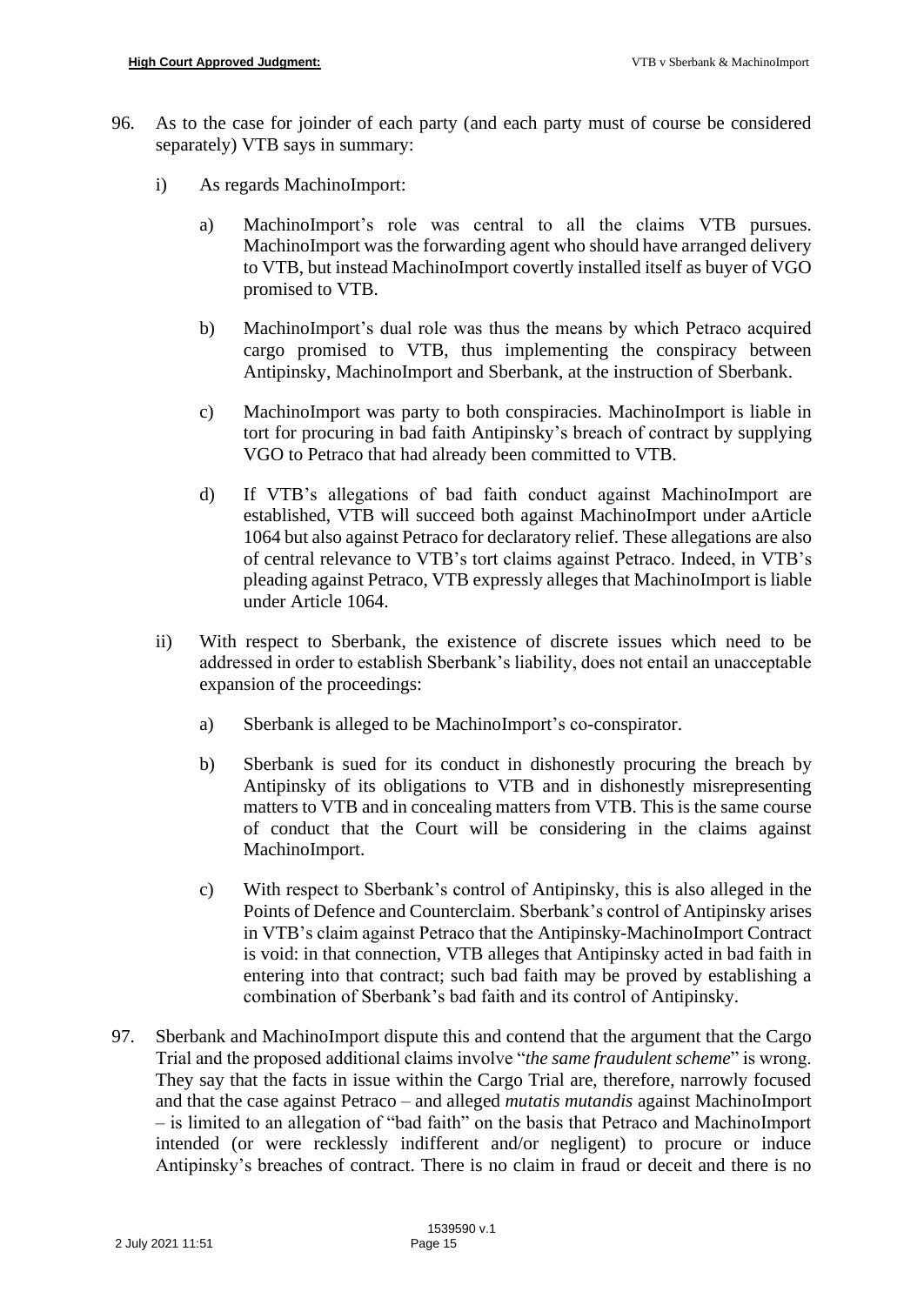claim in conspiracy. In addition the proposed Part 20 claims against Sberbank and MachinoImport are of a radically different nature and scale, raising very different factual and legal issues.

#### *Discussion*

- 98. Having carefully considered the competing submissions (to which the above summary cannot begin to do justice), I have formed the clear view that the overlap in this case is limited.
- 99. I bear well in mind the passage from *VTB v Nutritek* and also the fact that looking simply at causes of action can tend to neglect factual overlaps which may themselves have significance. However the Court has to form a view and has to try to be far sighted about the likely future course of the various claims; and in doing so at this stage it must be guided by the pleaded case.
- 100. This is a point which was made recently by the Supreme Court in *Okpabi v Royal Dutch Shell Plc* [2021] UKSC 3 [2021] 1 W.L.R. 1294 in the context of a jurisdiction challenge:

"103. This was a jurisdiction challenge and concerned whether it was appropriate to grant permission to serve proceedings out of the jurisdiction on a foreign defendant. Those proceedings were meant to be as defined in the particulars of claim for which permission to serve out was sought. In this case the challenge was made on the grounds that the claimants had no arguable case against the anchor defendant. Where, as in this case, there are particulars of claim, that is an issue which should ordinarily fall to be addressed by reference to the pleaded case.

104. If the issues are addressed by reference to the pleaded case, then the focus of the inquiry is clearly circumscribed and problems of lack of proportionality should generally be avoided.

105. In the present case, not only did the parties choose to swamp the court with evidence, but it appears that the claimants chose not to update their pleadings to reflect the evidence. We were told that this is because they wanted to avoid producing various iterations of the pleading, but if they wanted to advance a case which was not reflected by their existing pleading then they should have amended it. In that way the proper focus of the inquiry can be maintained…"

- 101. I start therefore with a comparison of the pleaded cases.
- 102. The key allegations relied upon in the Points of Defence and Counterclaim as against Petraco are as follows:
	- i) Four cargoes including the Polar Rock Cargo were "diverted" from VTB to Petraco;
	- ii) Antipinsky was under a duty of good faith to VTB;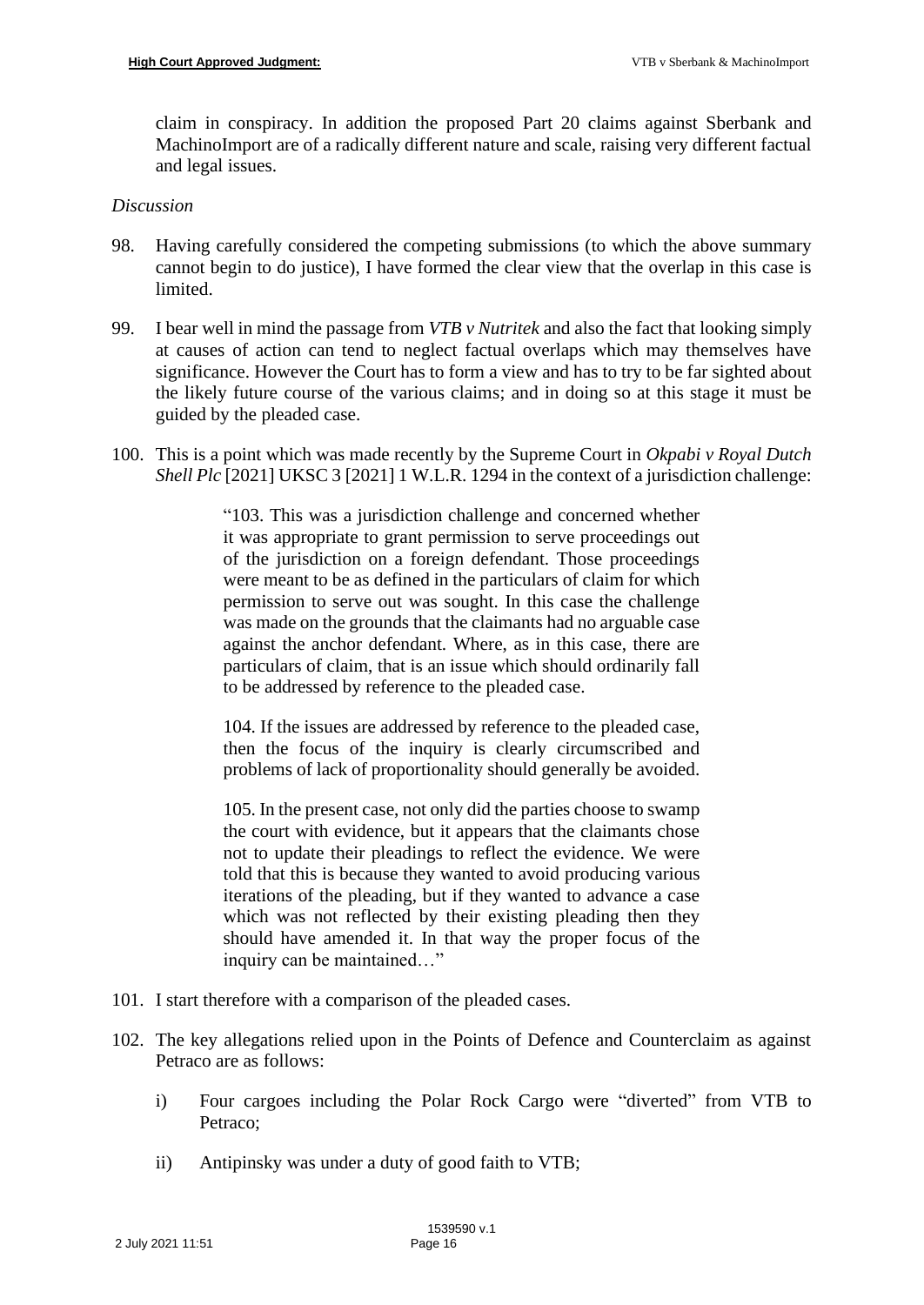- iii) Antipinsky breached its duty of good faith by contracting with VTB for product it did not intend to deliver and/or by entering into contracts with third parties by which it precluded itself from performing its prior obligations to VTB;
- iv) Antipinsky passed title to MachinoImport;
- v) MachinoImport (and, by privity, Petraco) are estopped from asserting title to the Polar Rock Cargo because, it is said, MachinoImport represented by its "*words and conduct*" that it was only acting as a forwarding agent for Antipinsky. Reliance is placed in particular on the period between 15 January and 18 April;
- vi) Petraco is liable under Article 1064 RCC for knowingly inducing and/or procuring Antipinsky's breaches of its contracts with VTB. "*[T]o the extent relevant*", MachinoImport is also liable under Article 1064 RCC because it also procured Antipinsky's breaches for the same reasons as Petraco *mutatis mutandis*;
- vii) "*To the extent relevant*" MachinoImport is liable under Article 1064 RCC for knowingly inducing and/or procuring Antipinsky's breaches of its contracts with VTB; and
- viii) Any such breaches caused harm to VTB such that VTB has a claim under Article 1064 RCC.
- 103. Looking at the factual issues which are due to arise, VTB relies in particular on:
	- i) The 15 January 2019 Moscow Meeting between VTB, Sberbank, MachinoImport and Antipinsky (but not Petraco) at which, it is said, "*it was made clear to everybody at the meeting that, as matters stood, [Antipinsky] had committed its entire VGO output for February and March 2019 to VTB…*";
	- ii) A meeting on 26 February 2019 at the Langham Hotel (the "Langham Meeting") between VTB and Petraco at which, it is said, VTB advised that it had renewed its contractual relationship with Antipinsky and had agreed to provide Antipinsky with a rolling pre-payment facility; and
	- iii) Messages from MachinoImport to VTB on 6 March 2019, 19 March 2019, and 16 April 2019, which allegedly misrepresented the role of MachinoImport and/or the absence of sales by Antipinsky to other buyers.
- 104. The Particulars of Additional Claim are on any analysis far more wide-ranging:
	- i) Sberbank, which is mentioned effectively only in passing in the Points of Defence and Counterclaim, is placed front and centre. It is the Third Party, with MachinoImport only ranking as Fourth Party. There is an issue as to control of Antipinsky by Sberbank. There is a whole section of the factual background called "*Sberbank's modus operandi*";
	- ii) By contrast Petraco appears only at the fringes of the pleading;
	- iii) There is a discrete English Law claim under the Letter of Assurance against Sberbank;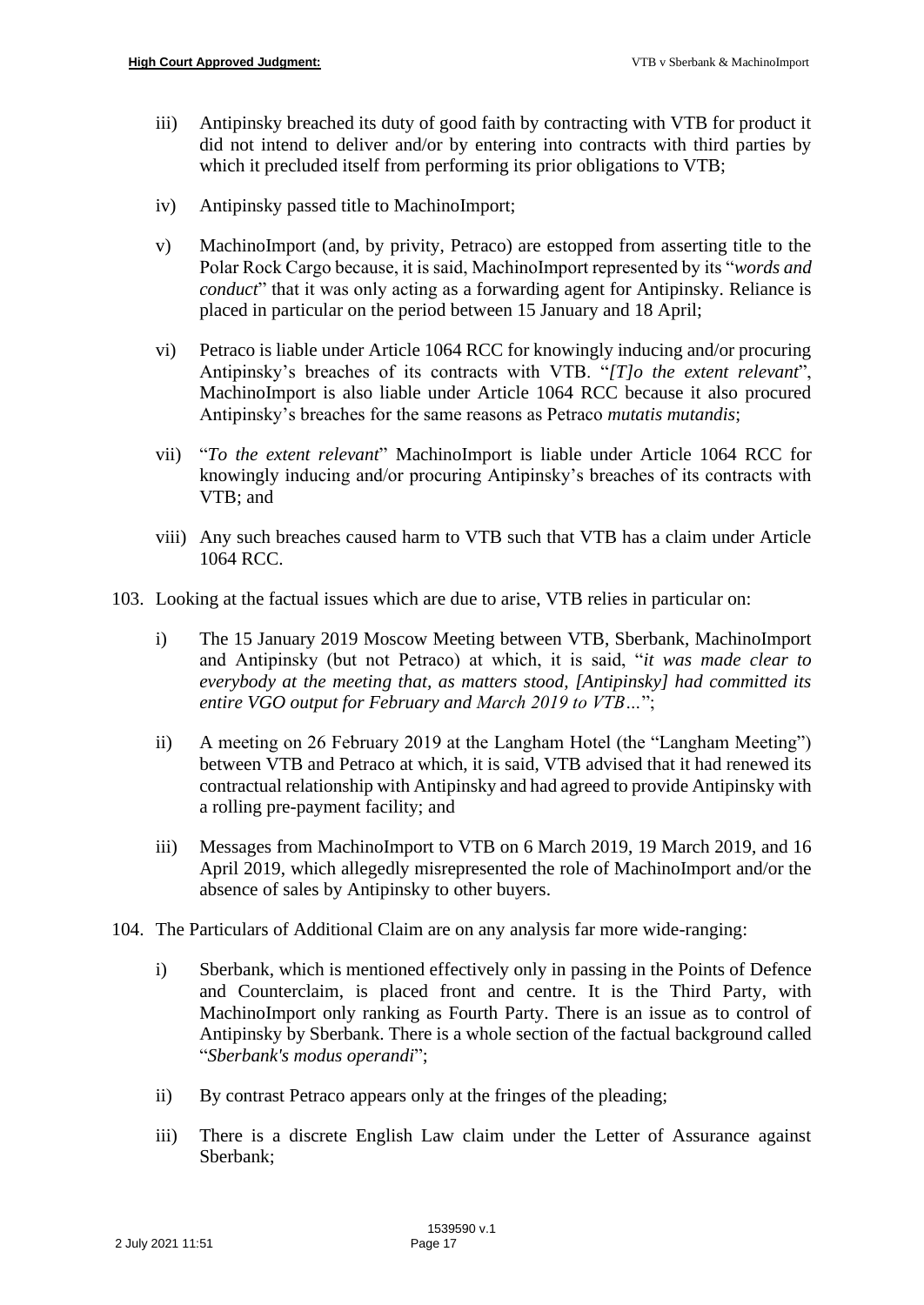- iv) Unlike the Cargo Trial there is an allegation of a conspiracy to defraud VTB. That  $claim$  – one of joint enterprise – is at the heart of the Particulars. It concerns Sberbank and MachinoImport – but not Petraco;
- v) There are secondary separate cases against Sberbank and MachinoImport extending both to individual cargoes (paragraph 114 of the proposed Particulars of Additional Claim) and the extent of the pre-payments (paragraph 115 of the same document).
	- a) Against MachinoImport there is in relation to the former reference to MachinoImport purchases. In relation to the latter there is a failure to speak/fraudulent misrepresentation case.
	- b) Against Sberbank there is reliance on the allegation of control and direction in relation to the individual cargoes, there is a separate representation case and a case of failure to correct MachinoImport's representation.
- vi) There is an allegation that there was an attempt by Sberbank to maximise Antipinsky's revenue deliberately before it was put into bankruptcy;
- vii) While there is some factual overlap (for example reliance in both pleadings on the Moscow Meeting and the emails of 6 March, 19 March and 16 April), there is reliance on a number of factual events which do not figure in the Cargo Trial pleadings:
	- a) a telephone conference between VTB, Sberbank, Antipinsky and Alvarez & Marsal on 11 December 2018;
	- b) a meeting in Moscow between VTB, Sberbank and Alvarez & Marsal on 24 December 2018;
	- c) a telephone conference between VTB and Sberbank on 21 January 2019;
	- d) a telephone call between VTB and MachinoImport on 23 January 2019;
	- e) a WhatsApp call between VTB and Sberbank on 7 March 2019;
	- f) a telephone conference call between VTB and Sberbank on 12 March 2019;
	- g) an email from Sberbank to VTB on 2 April 2019;
	- h) a meeting at Sberbank's offices in Moscow (and a subsequent telephone call) between Sberbank and VTB on 12 April 2019; and
	- i) a telephone call between VTB and Sberbank on 18 April 2019.
- viii) The claim advanced relates not just to four cargoes, worth \$27 million, but to a further 22 cargoes sold to parties other than Petraco with a claim value of somewhere in the region of \$300 million.
- 105. Taking the last point first, this is in and of itself an indicator of a very different range of factual inquiry. Simply proving facts in relation to the parts of the claim which are not in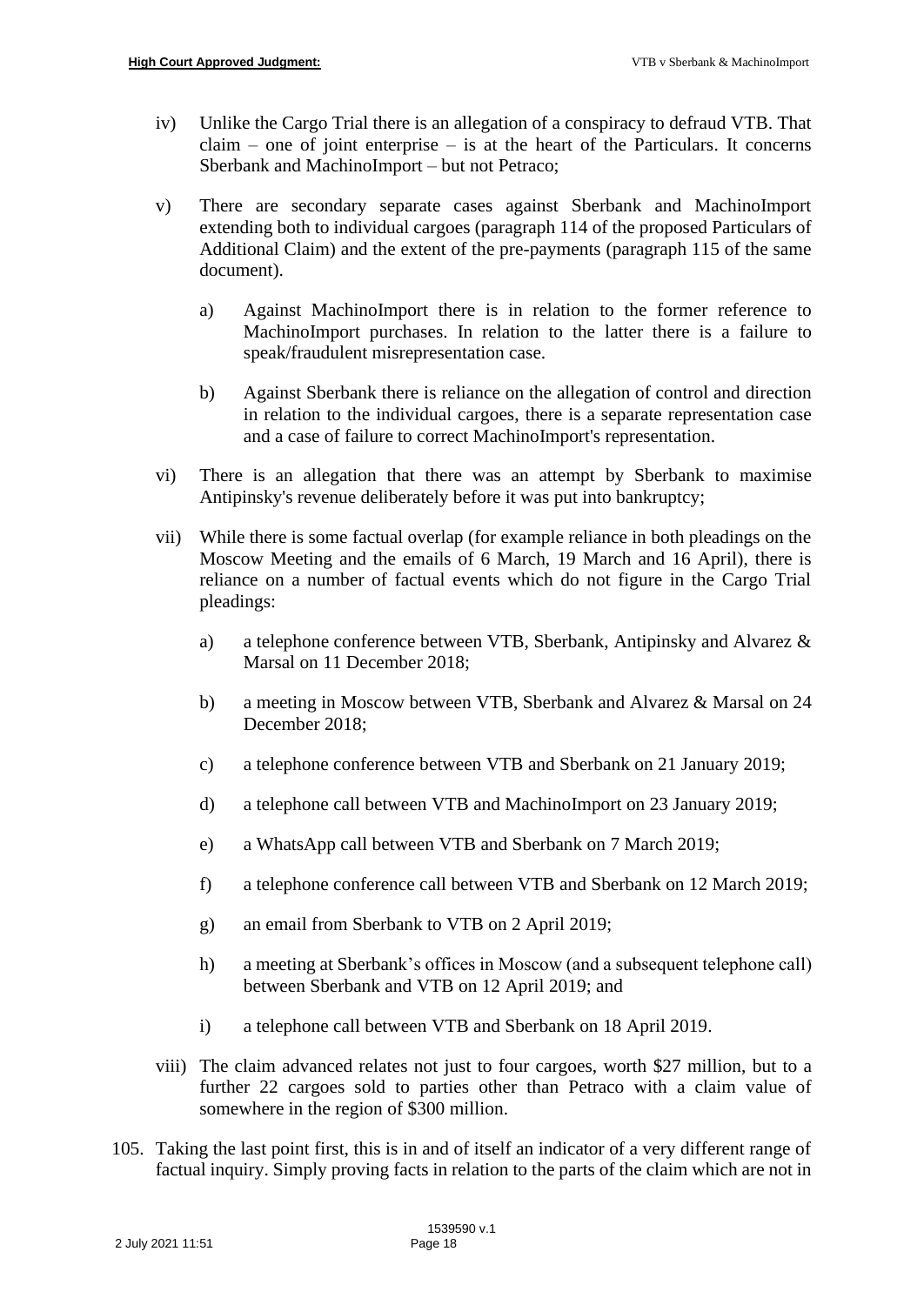issue in the Cargo Trial would inflate the documentation, and the witness evidence, and the trial length by an order of magnitude which, if not of an order with the increase in the size of the claim, cannot avoid being highly significant.

- 106. Secondly, I accept the submission that this mismatch between the nature of the claims in the two pleadings is significant and imports two very different trials. Sberbank submitted that given that the conspiracy claim involves an allegation of dishonesty, and that is not pleaded in the Cargo Trial, VTB would not be entitled to advance any such case within the Cargo Trial. VTB contends that this is an artificial distinction and that the conduct of MachinoImport and Petraco alleged in the Cargo Trial is "*the implementation of the conspiracy between [MachinoImport] and Sberbank*". However that is not its pleaded case in the Cargo Trial; and while Mr Gaisman QC tries to persuade me that I should wink an eye at this, it seems to me that (particularly given the long time lag between the making of these applications and their hearing which has provided ample scope for amendments – as they provided time for the service of 20 witness statements) I am entitled to assume that VTB's pleadings are in the state it wants them to be in. Although some reliance was placed on the stay which has been in place, that stay never applied to applications to amend the pleadings. If the matter went to trial on these pleadings VTB would not be permitted to advance its conspiracy claim in the context of the Cargo Trial.
- 107. Thirdly the preliminary indications of wide differences in ambit are supported by the fact that VTB itself says that it is alleging two separate conspiracies. It refers to (a) a "conspiracy" between Antipinsky, Sberbank and MachinoImport "*pursuant to which [Antipinsky] effectively banked [VTB's] prepayments before re-selling the same VGO to MachinoImport*", and (b) a "*separate… conspiracy between MachinoImport and Petraco*" to on-sell (some of) those cargoes to Petraco. This disjunction effectively reflects the different cases which are advanced in the proposed Part 20 proceedings and in the Cargo Trial.
- 108. That tacit acknowledgement is reflected in VTB's own position at an earlier stage when the question of conspiracy was in focus by reference to the scope of the arbitration. Leading counsel then instructed for VTB accepted that that dispute, which was intended to cover much of the territory now covered by the proposed Part 20 claims covered "a massively wider range" of matters.
- 109. If the two points are indeed separate then the different ambit of the factual inquiries involved takes on a considerable significance also. There are two different cases. Determining whether there was a fraudulent joint enterprise (Part 20) would involve inquiry into the conduct and motives of Sberbank and MachinoImport. That is a more complex and intrinsically different investigation to the Cargo Trial question of whether Petraco (and "to the extent relevant" MachinoImport) knew that their contractual arrangements would lead Antipinsky to breach its contractual obligations to VTB.
- 110. While MachinoImport figures in both claims it is very much a "supporting actor" in the Cargo Trial. The essence of that claim is about diversion of cargoes over a relatively short period of time. There is no case of collusion or joint enterprise or conspiracy. The pleading does not make clear whether the court hearing the Cargo Trial would actually need to make findings about MachinoImport's conduct. The allegation that the Antipinsky-MachinoImport Contract is void appears to rest on an allegation about Antipinsky's alleged bad faith, not that of MachinoImport. While VTB says that the facts pleaded amount to a plea of conspiracy it is certainly not made – as it would need to be,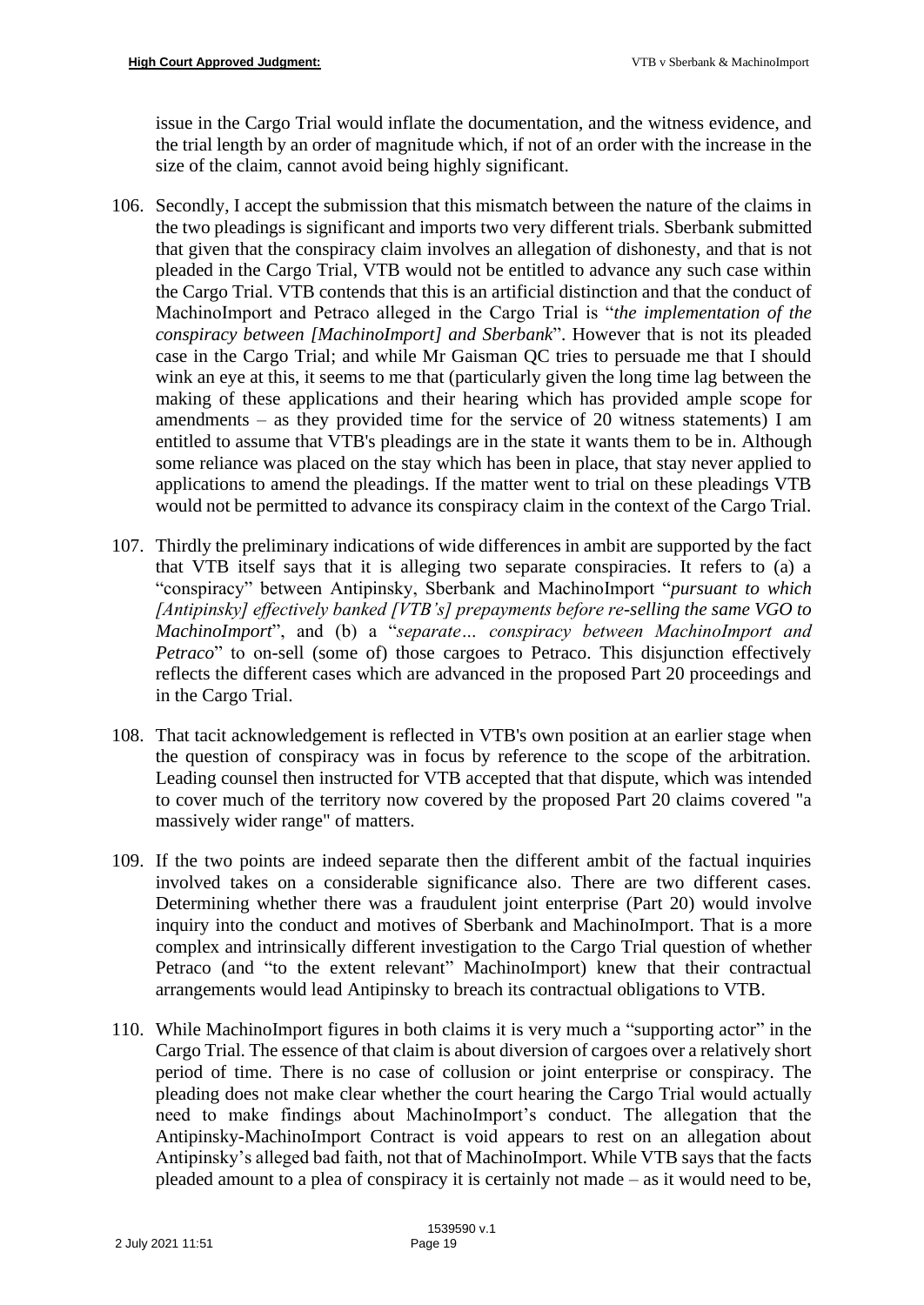as a matter of principle and also given that any such conspiracy would involve evidence of foreign law.

- 111. Perhaps most significantly the "double selling" which is at the heart of the Cargo Trial, and which was the reason why Teare J acceded to the Part 20 Application is only relevant to a small minority of the claim in the proposed Part 20 proceedings. The centre of gravity of the claim in the Part 20 proceedings moves to the consequences of Antipinsky's insolvency and "*prepayments made by VTB to [Antipinsky] that would not otherwise have been made*".
- 112. These various points can be made in a variety of ways and with a variety of different emphases. One can focus down on particular parts, unpicking the issues which would be likely to feature in (say) a List of Issues for trial or a List of Issues for Disclosure. For example Sberbank produced a "*Table of Issues that are NOT common between the Cargo Trial and the Proposed Additional Claims*". There over eight pages are set out matters such as the control issue, the modus operandi, the joint enterprise and so forth each by reference to the specific allegations made in the pleading, in a form which is strongly reminiscent of such documents. But whichever way one rearranges or presents the pieces the points are broadly these. Thus though this document (despite a degree of overselling to which I will refer below) is a telling one – not least in that it does enable something of that forward projection of the way in which the trial would develop to deal with those issues – I do not count it as providing a separate ground of justification for the conclusion which I reach.
- 113. Of course I accept the submission that overlap remains; in fact that was not disputed. Plainly there is some overlap; there is an ingredient of bad faith in the Cargo Trial allegations – both against Petraco and MachinoImport and critical to those allegations are some common pieces of evidence. Those allegations of bad faith will therefore overlap with the wider field of battle in the Part 20 proceedings. I also accept that the "Table" at one or two places slightly oversells the point as to distinctness. But the fact of some overlap is a very different beast from what VTB claim to be an almost complete overlap.
- 114. Equally plainly if there were not jurisdictional issues one might well conclude that a single trial was the most desirable way to proceed (the expedited trial having long since departed). But that tells one almost nothing; the question is a different one when one brings into the equation the considerations relevant to jurisdiction.
- 115. Of the points raised by VTB the one which has troubled me the most is the submission that the same Russian law (Article 1064 RCC) claim arises against all three parties and this makes one set of proceedings desirable. However this is to fall into the very trap against which Mr Gaisman warned me in his oral submissions – excessive concentration on the cause of action, neglecting the factual building blocks of the claim.
- 116. There are Article 1064 claims against all three parties; but the claims are not all the same. To the extent that they truly are several claims, it follows that they do not assist VTB in the case on overlap. But further the bad faith (actual or Nelsonian knowledge of competing arrangements and/or breach of duty) for the purposes of the Petraco claim is not the same as the bad faith (conspiracy to injure) in the Part 20 claim. There is some common factual underpinning – but there is a wealth of factual underpinning which is only relevant to the second of these claims.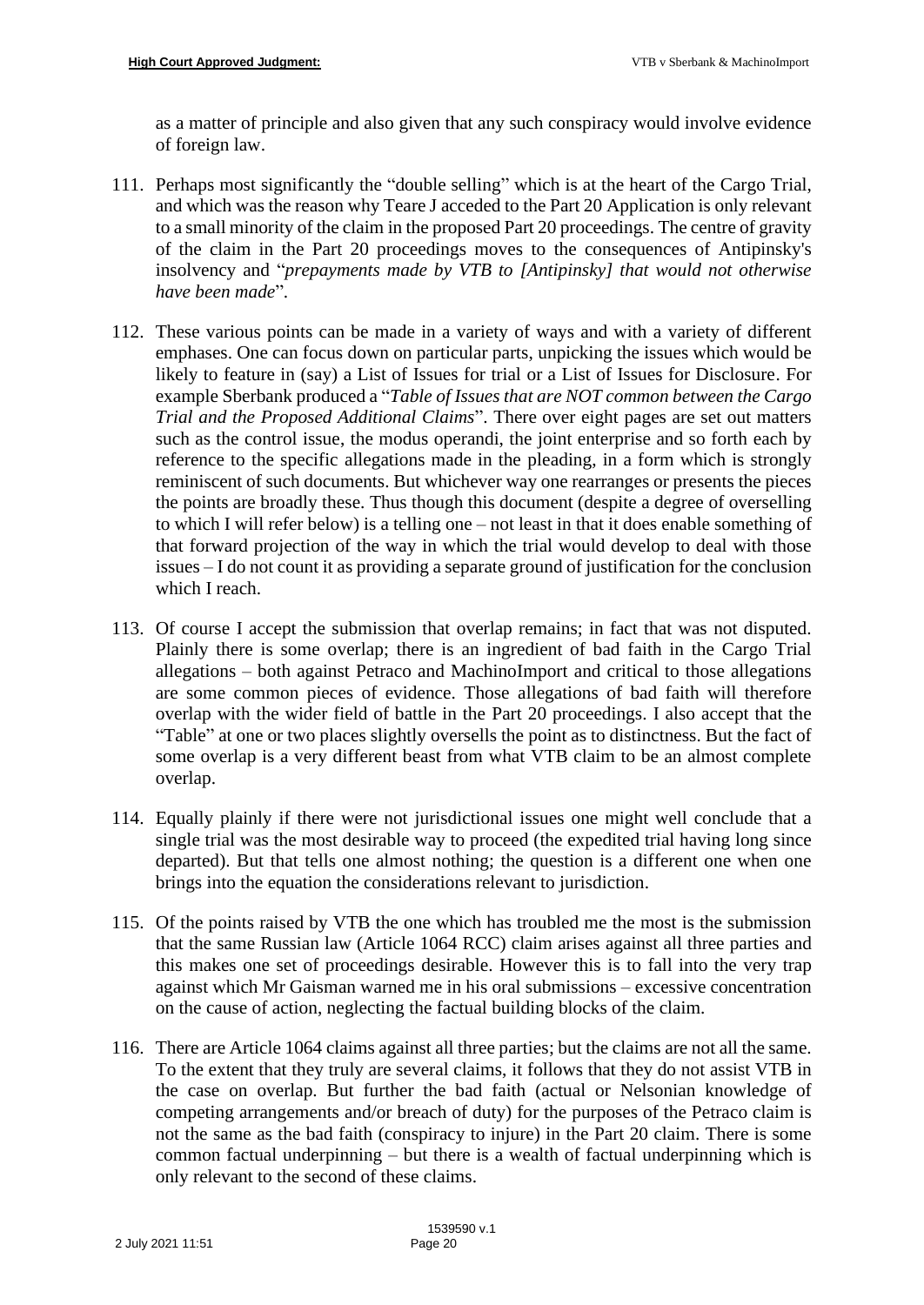117. Ultimately I conclude that the applicants are correct in submitting that the overlap between the two claims is limited and a very long way from being "almost total". This is a conclusion which I shall revisit at the relevant points in the analysis below.

#### **Issue 1: Is VTB a defendant?**

- 118. The first issue is the one which both sides agree arises and which is a jurisdictional question – namely: is VTB a defendant so as to be able to utilise the Part 20 process? I will deal with that first before dealing with other questions which have seemed to me also to potentially arise.
- 119. The issue as to whether VTB is a defendant is a relatively narrow one. VTB contends in essence that VTB is clearly in the position of a defendant in the Cargo Trial and has standing to bring additional claims under Part 20. This, it says, is clear from the background to and the terms of the Blair Order, in particular concerning the fact, nature and consequences of Petraco's intervention. The essence of this point is that Petraco did not merely intervene in these proceedings; VTB would rather characterise it as the aggressor. VTB notes that Petraco positively sought a summary determination on its application of the issue of the ownership of the Polar Rock Cargo. Further VTB contends that the question of whether or not it is a defendant was effectively decided by the Order of Sir William Blair.
- 120. The applicants, for their part, say that CPR Part 20 has no application here because (a) Petraco has not brought a "claim" against VTB, (b) VTB is not a "defendant" but has always been and remains the "claimant". They rely on a line of authority from *C T Bowring & Co Ltd v Corsi & Partners Ltd* [1994] BCC 713.

#### *The law*

- 121. It was common ground that the fact that a party is named as defendant to a claim form is not determinative of whether they are to be regarded as a defendant and that a party may be both a claimant and a defendant in the same proceedings; and a party formally named as a claimant on the claim form may be a defendant for some purposes under the rules.
- 122. This frequently occurs where a claimant brings a claim and the defendant counterclaims. Another example given was *Burchell v Bullard* [2005] EWCA Civ 358, a case where a claimant builder sued for outstanding fees. The defendants brought a counterclaim for defective work. The claimant in turn brought a Part 20 claim against the sub-contractor responsible and the Court of Appeal held that it was a paradigm case for third party proceedings.
- 123. It is therefore broadly common ground that the terms "claimant" and "defendant" need to be applied in the context of the particular claim in issue. But there are points where (as is agreed to be the case here) it matters which side of the divide a particular party falls. The authorities are fairly limited. The main ones discussed at the hearing were the following.
- 124. The first trio relate to substantive claims brought without any originating process. The first of these is *JSC BTA Bank v Ablyazov (No.11)* [2015] 1 WLR 1287 – a case on which both sides placed considerable reliance. In that case the claimant bank obtained a freezing order that applied to assets of which foreign third parties claimed to be the beneficial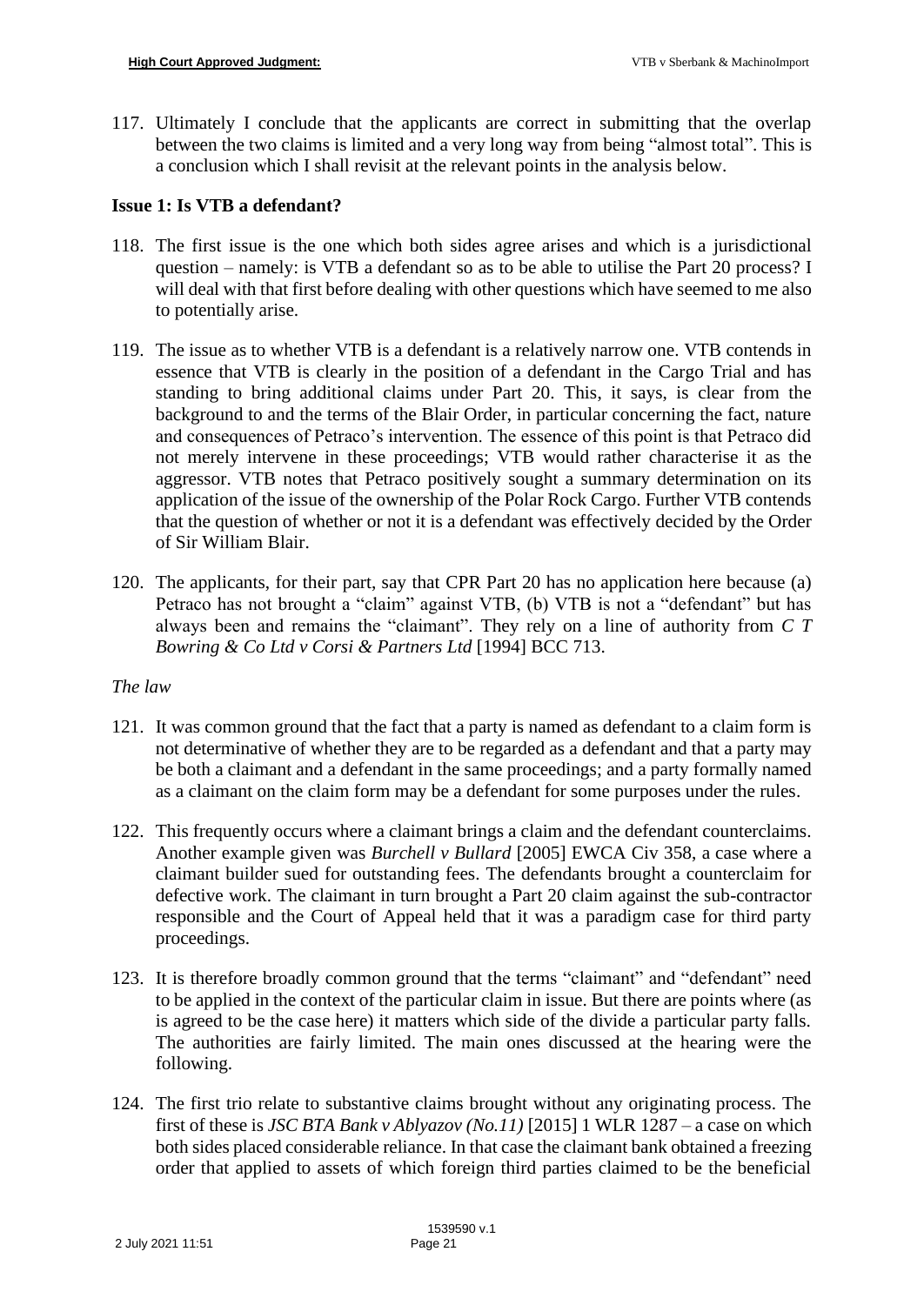owners. The third parties applied to vary the freezing order so as to exclude the disputed assets. This was contested by the bank. In consequence, the judge directed a trial of the issue as to ownership of those assets. The third parties argued on appeal that the judge was wrong to do so and that the bank should have sought permission to serve a claim form out of the jurisdiction on the third parties and to join them as defendants to the action. The Court of Appeal rejected this contention and found the Judge had jurisdiction to order a trial of the issue of beneficial ownership.

- 125. In that case the third parties pointed to cases under the *Masri* jurisdiction where third parties had been joined as defendants to the proceedings [82]. However, in rejecting the argument on appeal Christopher Clarke LJ pointed out the difference to the case before him: "*The present case is not, however, one in which relief is sought by the bank against the applicants; but the reverse.*" [83].
- 126. The Court went on to consider whether it was appropriate for the Judge to direct the trial of further claims against the third parties for their alleged role in assisting the defendant's breach of court orders. Christopher Clarke LJ held at [88] that those claims had been wrongly included in the Order.
- 127. However, having said that, the Court considered whether the *Chabra* jurisdiction offered a route by which the second basis of claim could be pursued for the purposes of establishing jurisdiction. It indicated that it appeared that such a claim could have been brought within the proceedings via an application rather than via originating process if the correct procedure were followed (applying for permission to serve the application out of the jurisdiction making use of CPR r. 6.2(c) [94]).
- 128. The second is *GFN SA v Bancredit Cayman Ltd* [2010] Bus LR 587 (PC) which concerned the application of the Cayman Islands' procedural rule on security for costs entitling a defendant to seek security for costs against a claimant company in any "*action, suit, or other legal proceeding*". The issue in the case was whether applications in liquidation proceedings by alleged creditors of a company to challenge the liquidators' rejection of the proof of debt were in substance freestanding, originating applications which counted as an "*action, suit, or other legal proceeding*". The Privy Council determined that they were.
- 129. Lord Neuberger delivered the majority opinion of the Board and held at [31] that "*when deciding whether a particular application is an* '*action, suit or other… proceeding*' *or an* '*action or other proceedings*'*, the court must look at the substance of the application as opposed to its strict form*". At [32] he determined that the creditor's applications were in substance "*originating applications*" because:

"They brought before the court issues which were not previously before the court, and which would not otherwise have been before the court… these applications were essentially freestanding. … The winding up proceedings merely provided the forensic framework in which the applications were made, or the procedural launch pad from which the applications were issued".

130. The third of the trio is *Re Dalnyaya Step LLC* [2017] EWHC 756 (Ch) [2017] 1 WLR 4264. It concerned an application for recognition by a Russian liquidator under the Cross Border Insolvency Regulations 2006 ("CBIR") resulting in a without notice recognition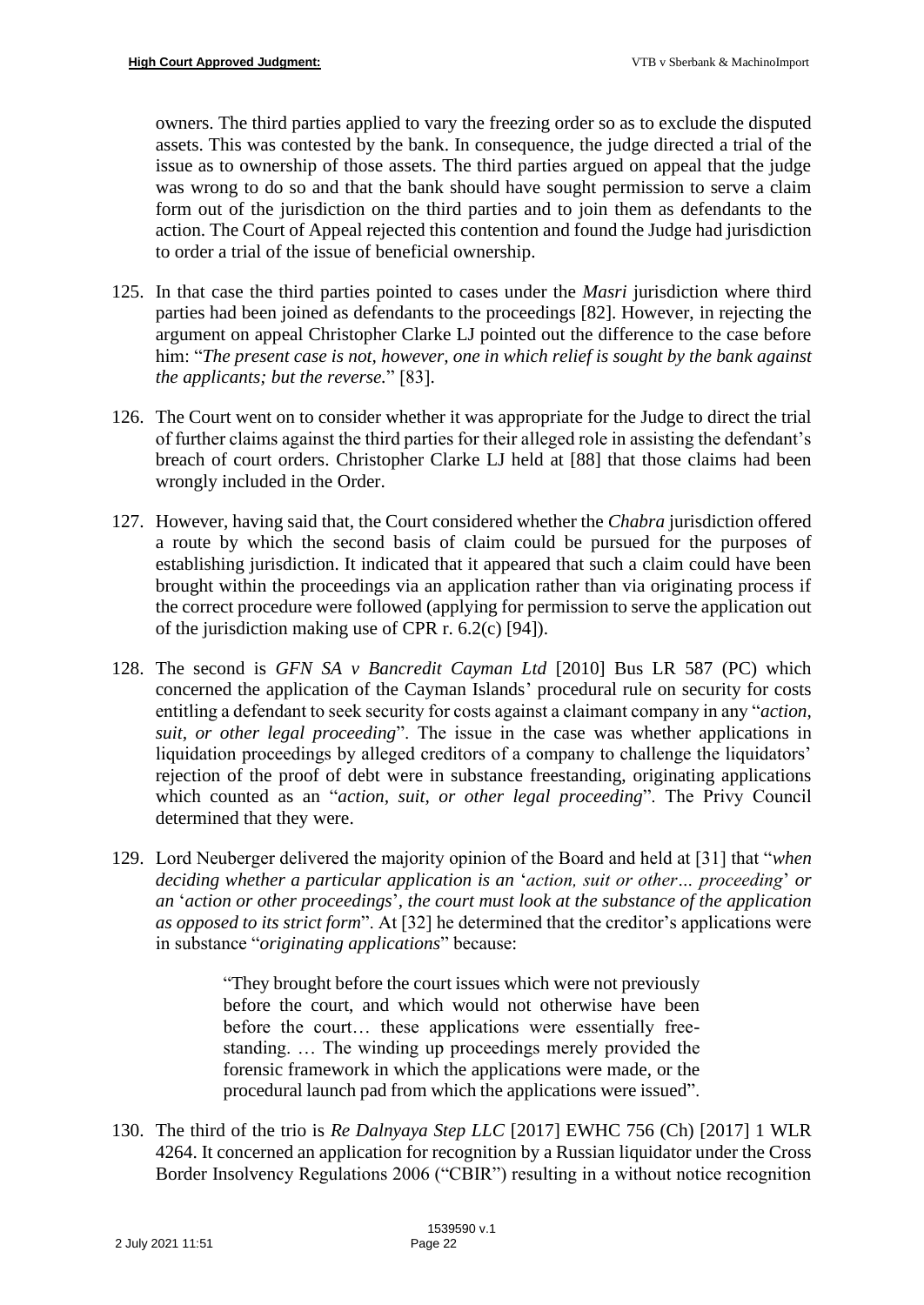order and an application for production of documents under s. 236 of the Insolvency Act 1986 against the managers of a trust company. The managers applied to set aside the recognition order and resisted the s. 236 application; they sought security for costs of the hearing of both applications. The liquidator resisted the application on the basis that neither the recognition application nor the application under s. 236 constituted "proceedings" or a "claim" for the purposes of CPR r. 25.12.

- 131. Rose J rejected the liquidators' contentions and held that:
	- i) In determining who was entitled to security for costs, the nature and substance of the proceedings had to be examined: [58]-[60].
	- ii) The application under the CBIR was a proceeding or claim; Rose J pointed to the provisions governing how such applications were to be dealt with, including allocation to the CPR multitrack and commented, "*I do not see how all this activity can take place without there being some kind of claim or proceeding brought by the foreign representative; this cannot all be done in a legal vacuum*": [64].
	- iii) In addition, the managers could properly be described as defendants to the recognition application as parties antagonistic to the grant of the order: [65].
	- iv) Further, the managers were not seeking any separate relief and had taken a purely defensive stance: [71].
	- v) Rose J therefore held that the set aside application was "part and parcel" of the liquidator's original claim for the recognition order, with the consequence that the liquidator was still to be regarded as the "claimant".
- 132. The second trio of cases relates to applications for security for costs in the context of claims brought in relation to a cross-undertaking in damages.
- 133. The first of these is *CT Bowring & Co v Corsi & Partners* [1994] BCC 713 (CA), where a freezing injunction was discharged by consent and the defendant sought to enforce the cross-undertaking in damages. The claimant sought security for costs of the inquiry from the defendant. The Court refused its application for security on the basis that the defendant seeking compensation remained in the position of a defendant.
- 134. The focus there was on whether the defendant who had sought the inquiry was in the position of a claimant against whom security could be ordered. Millett LJ stressed the point that whether a party was in the position of a defendant was a matter of substance not form; "*in considering whether a party is a plaintiff or a defendant the court must have regard to the substantial and not the nominal position of the parties.*" He went on to emphasise the defendant's essentially reactive position, and its lack of choice in being brought into the proceedings.
- 135. The second case is *JSC VTB Bank v Skurikhin* [2018] EWHC 3072 (Comm). In that case the claimant applied for security for its costs in respect of an application by a party for an order appointing receivers by way of equitable execution. Andrew Henshaw QC adopted the test of an application that has no independent vitality of its own, that is "in substance a defensive measure" or that forms part and parcel of the claim. Following the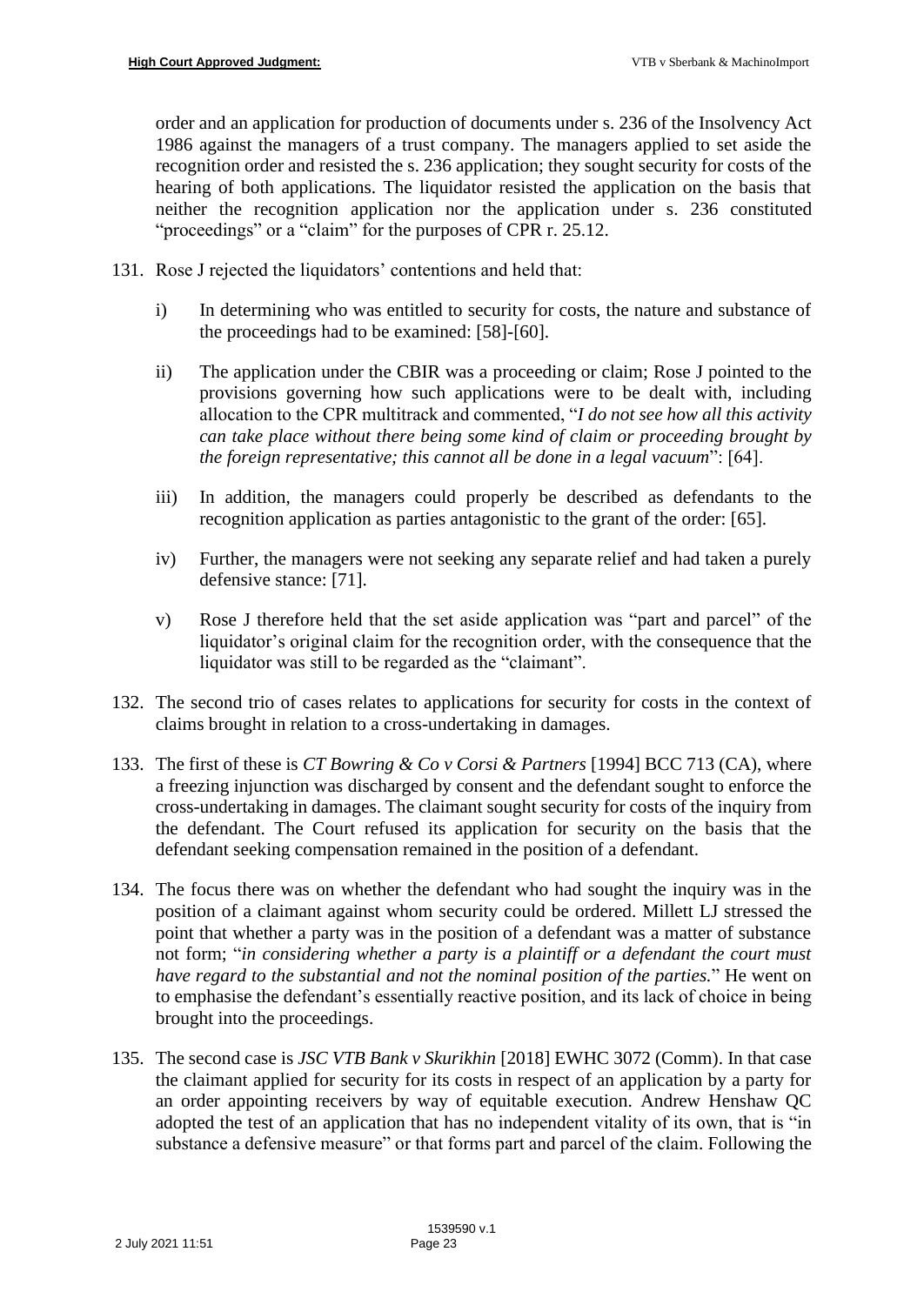reasoning in *Dalnyaya* he held that an application to discharge a receivership order was in substance a defensive measure.

- 136. The third case is my own recent decision in *JSC Karat-1 v Tugushev* [2021] EWHC 743 (Comm) [2021] 4 W.L.R. 66. That was a case also concerning a freezing injunction which had been discharged. Mr Tugushev (the claimant) had obtained a WFO against Mr Orlov (one of the defendants). The WFO was subsequently set aside for non-disclosure. Companies owned by Mr Orlov, which were not parties to the proceedings, obtained an order for an inquiry as to damages and sought to recover losses caused to them by the freezing injunction. Mr Tugushev sought security for costs of the inquiry on the basis that he was in substance a defendant to a claim for damages under the cross-undertakings. That application was refused, substantially following *CT Bowring*. I concluded that there was no reason why the companies which were "*obvious likely 'collateral damage' resulting from the freezing order*", should be in a different position to the original defendant. Further I concluded that it did not matter that the inquiry raised issues which would not arise for determination in the main proceedings or that the inquiry would result in final (rather than interim) relief.
- 137. VTB contended that while the judgment was right in the result (or at least explicable) on the basis that (i) the companies were wholly owned by the defendant in the proceedings and (ii) the reasoning of *CT Bowring* applied on the basis that the companies seeking to enforce the cross-undertaking were simply the corporate vehicles of the defendant, I may have gone too far at a couple of points in the judgment where I stated that the principle applied wherever a claim was made under the cross-undertaking in damages, whether by a party a related third party or by an unrelated third party.

# *Discussion*

- 138. It is perhaps convenient to start at this end of the authorities and consider whether these criticisms of the *Tugushev* judgment are well founded. This enables a consideration of the position so far as concerns the part of the Cargo Trial claim relating to the crossundertaking in damages. After that consideration can be given to the particular features of this case which distinguish it from the classical undertaking in damages claims.
- 139. Having considered the criticisms made by VTB of the judgment in *Tugushev*, I do not accept them. I continue to consider that the principle in *CT Bowring* applies to a person seeking damages under the cross-undertaking – whether or not that person is a defendant. It is of course true that Dillon LJ and Millett LJ expressed themselves by reference to the position of a defendant; but that was the situation which arose for decision in that case.
- 140. I do not consider that the analysis changes materially if the person affected by the injunction is not the defendant. It would be every bit as strange if an unrelated third party were to be regarded, in this particular context of an inquiry into damages, as being in the position of a claimant as if a defendant or a company controlled by a defendant were. Each of these people is brought into the orbit of the proceedings, and affected by them not of their own volition, but as "part and parcel" of the relief which is sought by the claimant to the action and which is granted by the Court. They may make a claim, but they make a claim reactively and essentially defensively – the question of whether they are acting thus has to be looked at by reference to the original injunction, not simply focussing down on the application to enforce the cross-undertaking.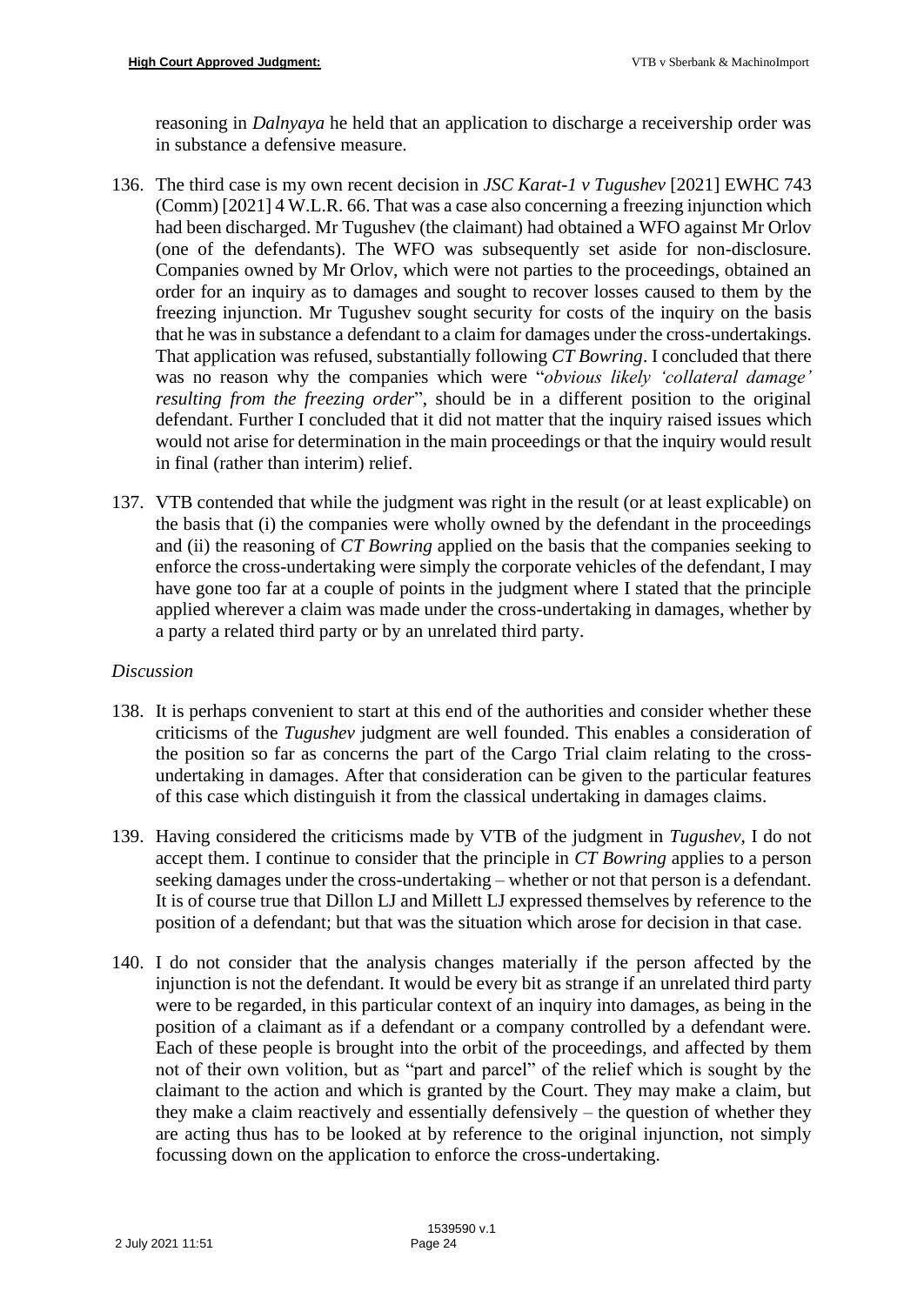- 141. The claim which they make is not a claim in freestanding proceedings, but is part of an inquiry brought into being by the original litigation and injunction and permitted by the Court (the undertaking being given to the Court and the granting of an inquiry into damages being in the discretion of the court – see for example *Cheltenham & Gloucester v Ricketts* [1993] 1 WLR 1545 at 1555B). Indeed one might say that the logic of the position is stronger *vis a vis* the third party (who has not been identified as a wrongdoer *vis a vis* the claimant and has not chosen to contest proceedings) than against the participating defendant against whom *ex hypothesi* a good arguable case for some relief has been established.
- 142. The point can be well tested by the exercise performed in *CT Bowring*. If one interposes the position of the third party, the same result is indicated:

"It was the plaintiff which chose to bring the proceedings … It was the plaintiff which chose to apply for interlocutory relief and to offer the court a cross-undertaking in damages as the price of obtaining such relief. It must have known that the injunction which it obtained might cause the [third party] loss, that it might subsequently be established that the injunction should not have been granted, and that the [third party] might seek to recover its loss by applying to enforce the cross-undertaking. It must have known that, if it chose to resist such an application, it might incur further irrecoverable costs. It did not qualify its crossundertaking by making its enforcement conditional on the [third party] providing security for costs. Had it attempted to do so, its cross-undertaking would have been rejected and its application for an injunction refused. Having offered the court an unqualified cross- undertaking, it now seeks to protect itself against a situation which it must have been able to foresee. That it should succeed is not an attractive proposition.

As for the [third party], it has had no choice in the matter. It has done nothing beyond reacting to the steps which the plaintiff has taken against it. …. The plaintiff obtained an injunction …. The [third party] claims that the existence of the injunction caused it loss; it seeks to recover the loss. It seeks only to be restored, so far as compensation can achieve it, to the position it was in before the proceedings began. The [third party] must counterattack to recover ground lost by an earlier defeat, but it makes no territorial claim of its own; it cannot fairly be described as an aggressor.

Although the [third party] is claiming monetary compensation for loss which it alleges it has sustained as a result of the injunction, it has no independent cause of action to recover such loss- It cannot bring separate proceedings, whether by writ or counterclaim in the existing proceedings- Its claim arises out of and is wholly dependent upon the plaintiffs cross-undertaking. Its only remedy is to enforce the cross-undertaking by applying under the liberty to apply in the proceedings in which the crossundertaking was given."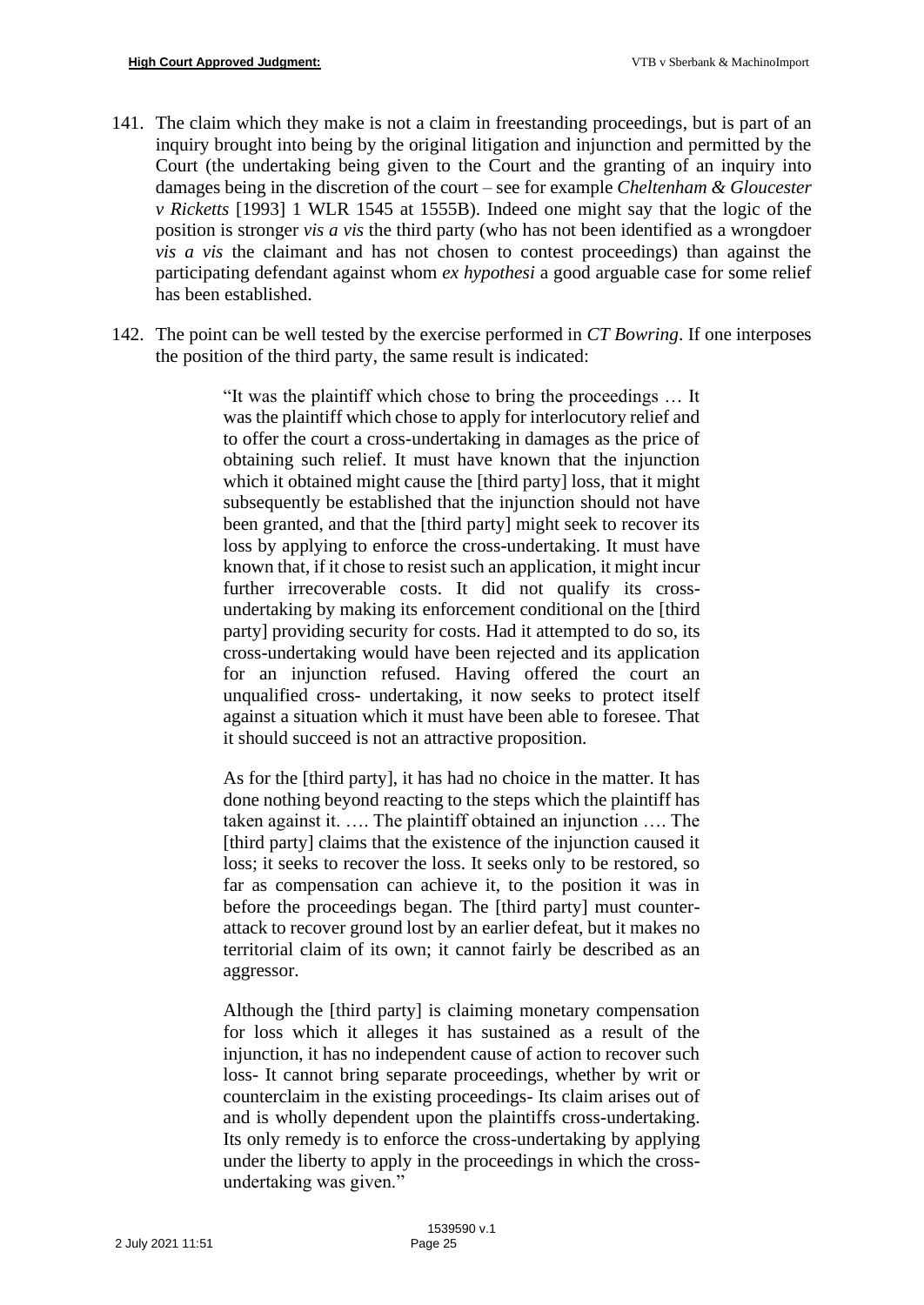- 143. Indeed in this case the "collateral damage" analogy goes somewhat further than it did in *Tugushev*; there the third parties were only likely to be affected. Here the injunction was explicitly and squarely aimed at Petraco – it was inevitable collateral damage if the injunction was not justified. It is unrealistic to describe Petraco, as VTB does, as "the aggressor". VTB had taken action which necessarily impinged on Petraco's position and had done so by means of an order in non-standard form, which has subsequently been found to be at least in some measure unjustified. Of course Petraco did not have to intervene; but nor does any affected third party have to seek redress for damage caused to it by an injunction. The fact that it is seeking relief cannot help VTB – that would always be the case in a cross-undertaking case. And of course that relief is confined to enforcement of the cross-undertaking, is calculated by reference to the cargo affected by the injunction and is sought to be funded by reference to the payment into court made as part of the injunction proceedings. The claim is perhaps as closely connected with the original injunction as can well be imagined.
- 144. This therefore is a starting point: to the extent that this is a claim under the undertaking in damages Petraco, not VTB, should be seen as being in the position of being the defendant; and by parity of reasoning VTB would be the claimant.
- 145. The question is whether the situation here is sufficiently different that the position should be regarded differently and the parties regarded as having "exchanged roles". There are a number of obvious distinctions. They are:
	- i) There is as yet no claim under the undertaking in damages; that only arises if it transpires that the injunction was wrongly granted;
	- ii) The claim under the undertaking is not the only matter in issue in the proceedings – there is at the heart of the proceedings the question of ownership of the Polar Rock Cargo;
	- iii) Petraco has positively sought to obtain an early determination of both issues;
	- iv) There is an order for VTB to serve Points of Defence.
- 146. As to the first of these I do not think that this makes any difference. The situation is not dissimilar to that in *Dalnyaya Step*, where affected third parties took the initiative in applying to set aside the recognition order. Even though there is as yet no order for an inquiry into damages under the cross-undertaking, the application is a necessary part of the journey to get to that point, and it is necessitated by and caused by the injunction.
- 147. Nor am I persuaded that the fact that that attack on the injunction involves the resolution of an arguably separate substantive issue (ownership) which could have been litigated in separate proceedings makes a difference. That "separate" issue is a necessary part of the challenge to the injunction and a precursor to the claim on the undertaking; it is not therefore truly separate. Further that issue of ownership would have no practical utility other than in this context once the cargo had been sold, rendering separate proceedings nugatory. Yet further those hypothetical separate proceedings could not obviate the need for the cross-undertaking proceedings, because the hypothetical separate proceedings could never result in compensation for the losses occasioned by the injunction.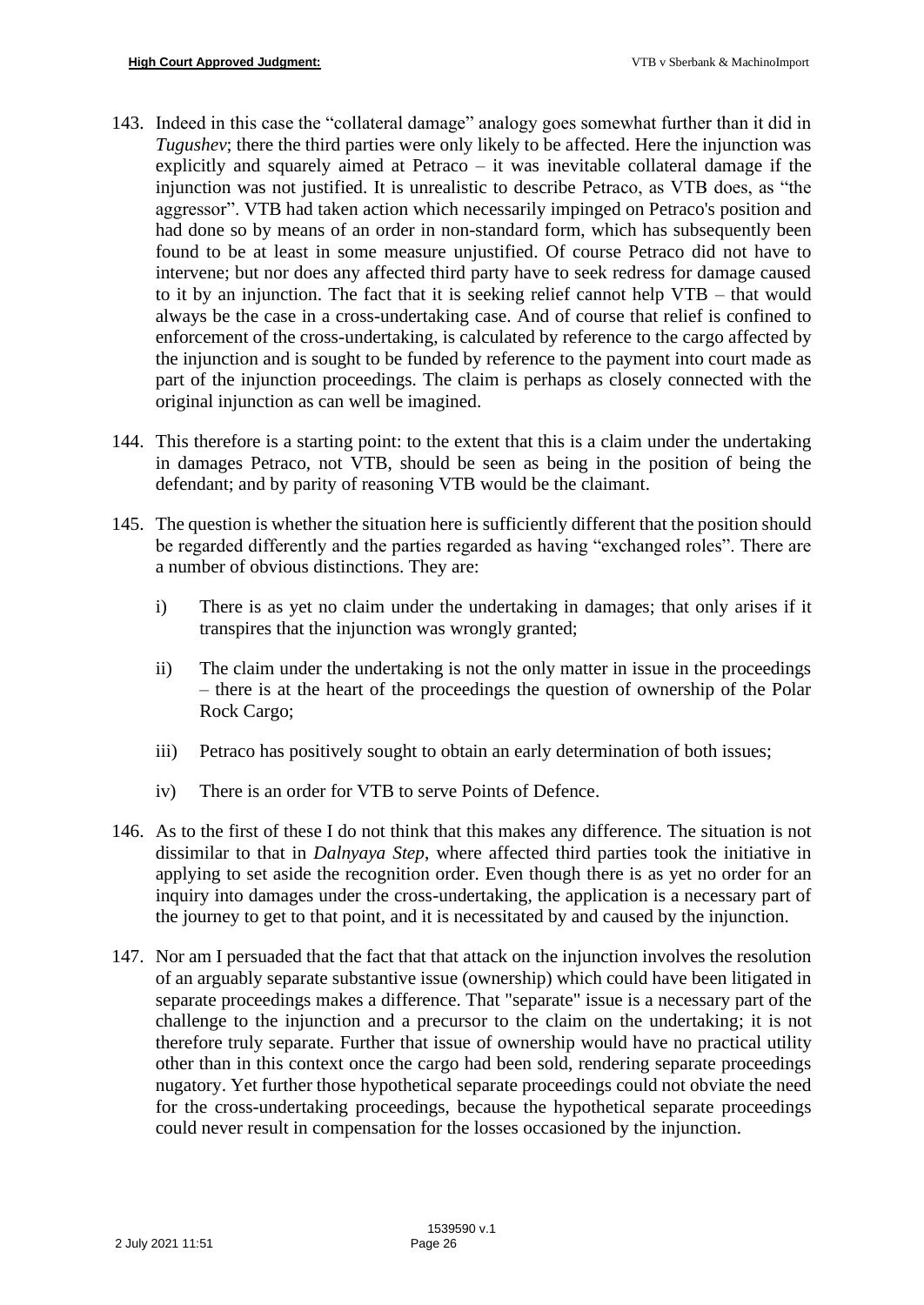- 148. Further while it is true that Petraco sought a summary determination of the ownership issue, that was a necessary building block for discharge of the injunction and for the substantive relief sought under the cross-undertaking. As for the sale of the Polar Rock Cargo, that was a step ultimately taken by consent to minimise risk and loss all round. This is not a free-standing, *Masri* type order for the trial of an issue. It is, again, integral to the injunction and focussed on the cross-undertaking.
- 149. Nor do I consider that there is anything in the Blair Order which makes a difference. Not only does that order not say that VTB is a defendant, even if it did *Stati v Kazakhstan* [2019] 1 WLR 897 shows that the mere act of directing pleadings to identify the parties' cases on an issue, to fix the order of pleadings, fix the timing for them, does not constitute the parties serving the particulars of claim as a claimant or the party responding to them a defendant. In that case David Richards LJ said at [22]:

"It is a commonplace for a court to direct the trial of an issue within existing proceedings, naming the party on whom the burden to establish the relevant point lies as the claimant on the issue, whether it is a claimant or a defendant in the proceedings. The effect of such an order is not to constitute the issue a separate, free-standing set of proceedings."

- 150. Further, the very authorities upon which VTB itself relies (such as *GFN*) make plain that the formal designation cannot prevent a claimant from being in reality a defendant; it follows that the reverse is also true.
- 151. To the extent that reliance was placed on *Ablyazov* I consider that reliance misplaced. There is obviously a similarity in that in that case the Court of Appeal held that the Court in one sense recognised that the intervening third parties were claiming relief against the claimant of their own volition. However the question there was not concerned with the trial of a substantive claim, but one which involved unwinding a transfer so as to render the assets in issue under the injunction amenable to enforcement. There was no focus on the question which is key here, because it did not matter. Nor is there a legal or functional equivalence in respect of the potential secondary route outlined in that case. In particular the necessary first step in the secondary approach in respect of the *Chabra* defendants posited by the Court of Appeal in that case was service of an application on the existing party. Here, of course, Antipinsky plays no part in the Cargo Trial.
- 152. Further the earlier part of the *Ablyazov* case tends to fall into line with the approach indicated above (although it does not deal squarely with the defendant point). In that case the Court of Appeal stated clearly in [88] that a very similar approach to that adopted by VTB here was not permissible:

"This is, in my judgment, a step too far. The applicants sought to exclude the shares in Dregon Land from the relevant orders on the footing that Mr Ablyazov had no beneficial interest in them. That did not open the way for the bank to bring an entirely different claim that Lapointec and Limia should be required to return shares (of which they were in fact the beneficial owners) because they had been party to a disposition which was to their knowledge in breach of those orders. Any such application would need to be brought by some originating process."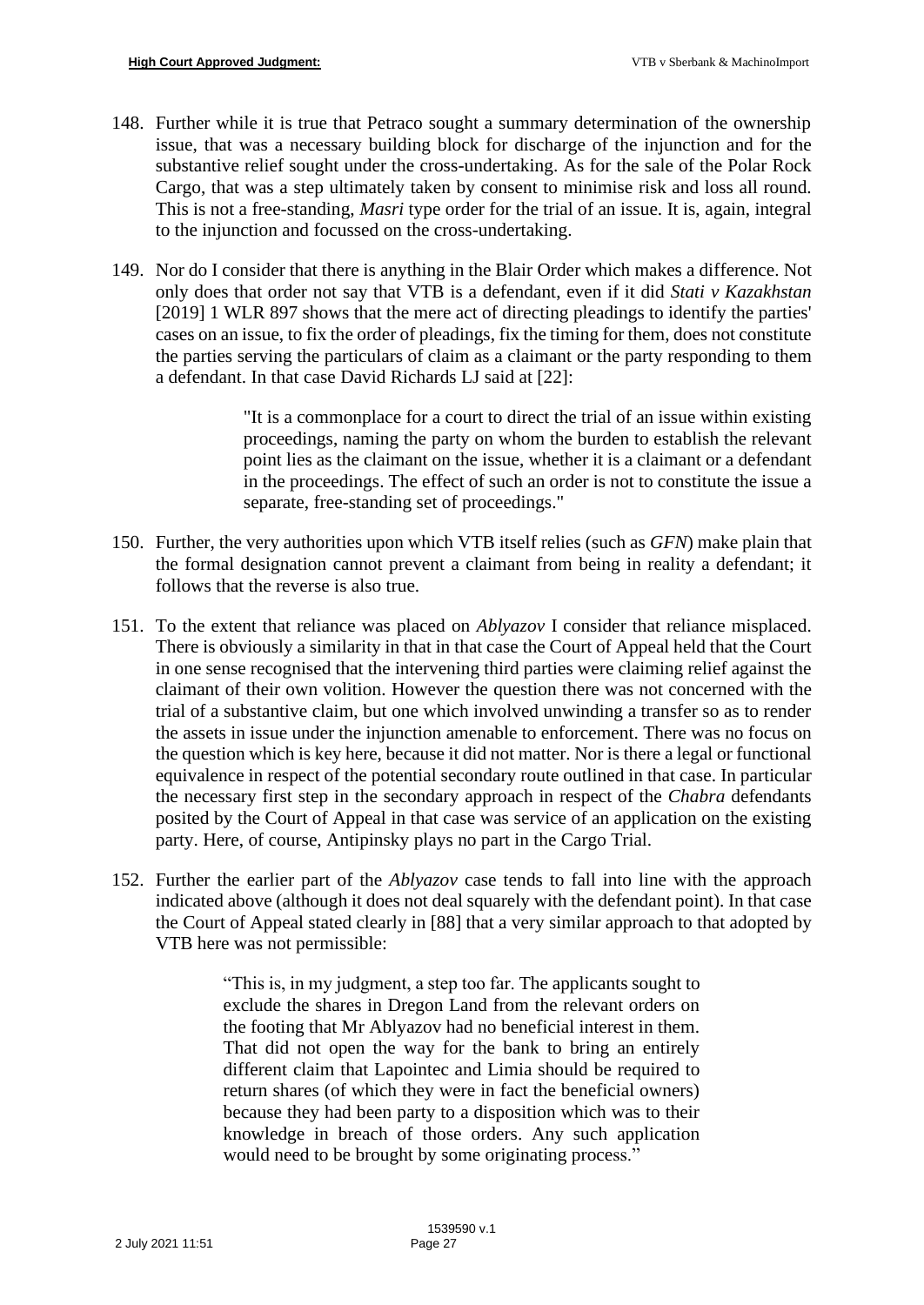- 153. While I would not quite agree with Sberbank that the case offers binding authority that one cannot use an intervention by a third party as a basis for directing the trial of a substantive claim, it does provide a consistent, negative indication.
- 154. This approach ties in with the indications given in the authorities that generally a substantive claim will need to be commenced via a claim form. Obviously the position is not absolute, as *GFN* demonstrates, but I accept that the absence of a claim form is indicative. And *GFN* was a very particular case in a very particular context. The magic there was in the nature of an insolvency where the creditors were in the nature of claimants and the particular procedure mandated by statute enabled the making of a substantive claim in what would generally be an anomalous way. The position was similar in *Re Dalnyaya Step* where the context was again insolvency.
- 155. There will be other examples; VTB has given examples of some of them, such as declarations. But in general a substantive claim seeking monetary relief needs to be commenced by originating process.
- 156. I therefore conclude that VTB is not to be regarded as being a defendant. It follows that the court has no jurisdiction to permit Part 20 claims to be brought against Sberbank and MachinoImport and that the applicants' challenge succeeds.
- 157. It is however appropriate that I should set out my conclusions on the other points; the remainder of this judgment sets out those conclusions - albeit now on a hypothetical basis.

## **Other jurisdictional considerations and Issue 2: discretion**

- 158. As I have noted this question of "Is VTB a Defendant?" was the question which the parties agreed was relevant and which was asked. However I raised with the parties a number of other questions as to jurisdiction. This was in part because there is a definite oddity about the question as posed in this context; and also because the jurisdictional question is potentially capable of being stress-tested against the situation which would pertain if one shifted the facts slightly.
- 159. One question, specifically raised as a discretionary (but not a jurisdictional) one by Sberbank, is whether the Part 20 procedure is apt at all in the context of an arbitration claim. This point links to a question which I posed: what would be the situation if VTB was a claimant? This is because if, in that case, it could join the third parties as defendants, the question posed would seem to be unnecessary; while if there is a problem in joining them as defendants that would seem to be suggestive. While Mr Gaisman eventually suggested that this was a route available, he did so with a degree of hesitation, and further consideration explained that hesitation.
- 160. The answer to the question given by Sberbank, and which seems to me to be correct, is that if VTB were a claimant it could not join the third parties as defendants because (i) the actual claim is an arbitration claim and (ii) in the arbitration claim, the Defendant is Antipinsky not Petraco. The result is that there is therefore no common issue which could found an application to join the applicants. The result is that it does not matter whether VTB is claimant or defendant; and that fact itself gives pause for thought.
- 161. Further the first half of this answer suggests to me that the real solution to the Part 20 point lies not in the magic of whether VTB is the claimant or defendant but in the nature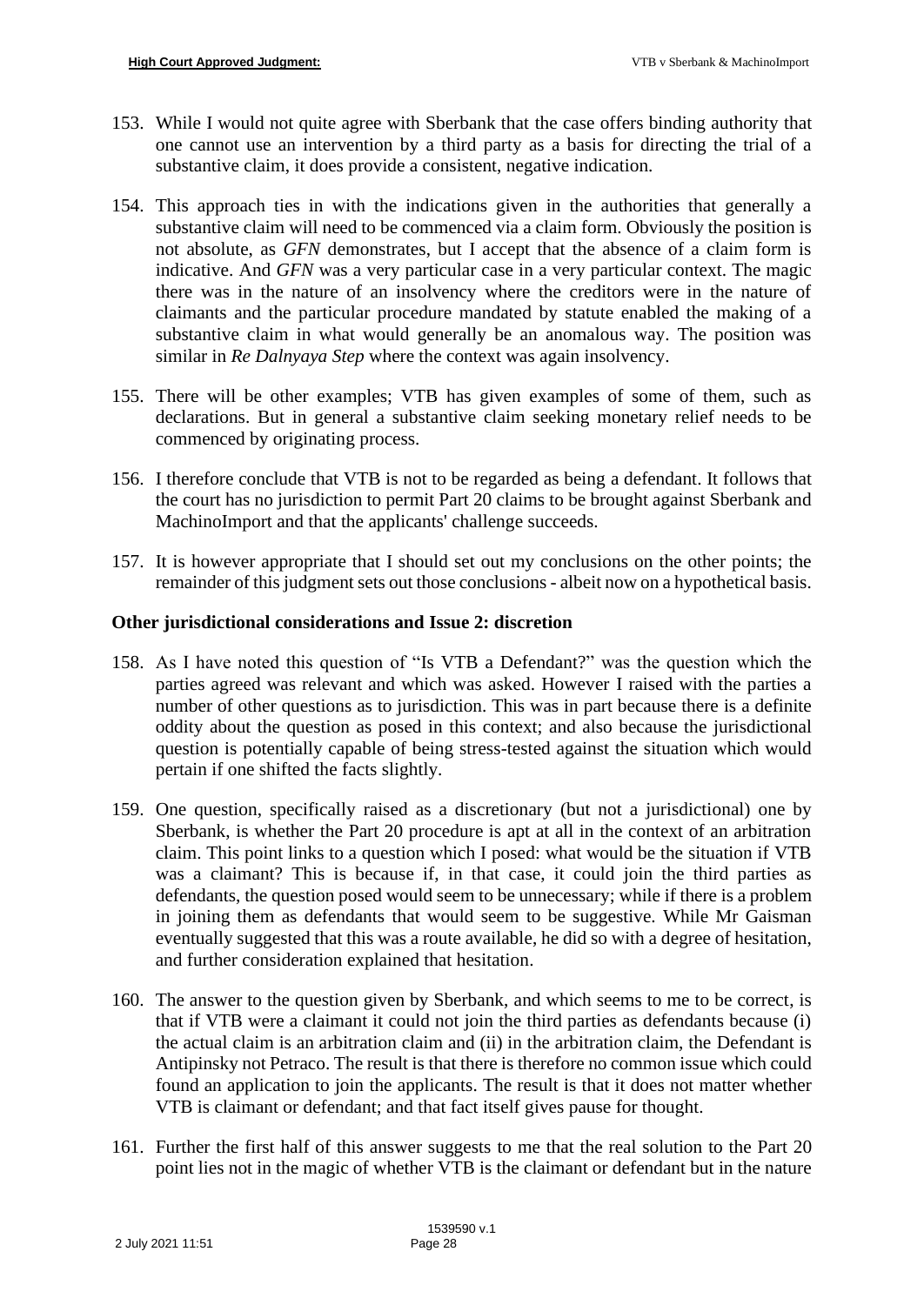of an arbitration claim. I doubt that it is contemplated that arbitration claims should give rise to Part 20 proceedings at all. While Mr Willan QC suggested that there may be cases where a Part 20 defendant could be joined to an arbitration claim (giving the example of a situation where an arbitration claim for a declaration that the tribunal had not been properly constituted, and suggesting there might be a Part 20 claim under s. 18), I am not entirely persuaded that he is right about that; it is not a situation which seems to arise and the process of Part 20 would not seem apt. Certainly the process is not one which seems to have been within the experience of any of the vastly experienced teams in this litigation.

- 162. The concerns as to the aptness of the procedure are only reinforced when one considers the second half of the answer - the position so far as concerns service out of any proceedings adding the applicants as defendants. Here one encounters the problem that because the Defendant to the arbitration claim is Antipinsky the third parties would not be necessary and proper parties to that claim.
- 163. The result is that the only possible way in which jurisdiction can be engaged (either to add the applicants as defendants or as Part 20 defendants) is if one regards the Cargo Trial as a freestanding claim, akin to a Part 7 claim. However one of the few points on which everyone is agreed in this case is that the Cargo Trial is not a freestanding Part 7 claim. This is so even when one considers the Consent Order. It might (potentially) have been argued that the Consent Order created something akin to a Part 7 claim – and indeed Phillips LJ seems to have floated this as a possibility. But that, again, the parties have agreed is not the case. It appears that one reason why this may not have happened is the service out problem which I have mentioned. But if so it would be, as Mr Holmes QC indicated, anomalous if the party giving a cross-undertaking could use the inquiry as an opportunity to join parties under the less exacting terms of Gateway (4) instead of trying to (and possibly failing to) satisfy Gateway (3) with an originating process.
- 164. The next problem is that nor could Part 7 proceedings have been created in this form. Even assuming a submission to jurisdiction, the claim could not be a claim by Petraco – because Petraco has no freestanding claim. Petraco has never sought to bring any substantive claim against VTB. In its Points of Claim, while the question of ownership is live, it has sought relief solely under VTB's cross-undertakings in damages, arguing that the WFO and Cargo Injunction (together with the order for sale) had deprived it of the Polar Rock Cargo, which otherwise would have been delivered to it by MachinoImport.
- 165. The Part 7 issue also ties into the fact that arbitration claims are Part 8 claims. Theninstructed leading counsel for VTB observed at the hearing at which the Blair Order was made that this was "*… in effect, the trial of an issue within a Part 8 claim…*". Although this Part 8 point was not expressly prayed in aid by the applicants, it is worthy of note that:
	- i) The CPR seems to envisage that Part 20 proceedings will be the exception rather than the rule in all Part 8 proceedings – that is why permission is always needed to bring Part 20 proceedings in a Part 8 claim (CPR 8.7).
	- ii) Arbitration claims are themselves a limited sub-set of the Part 8 process.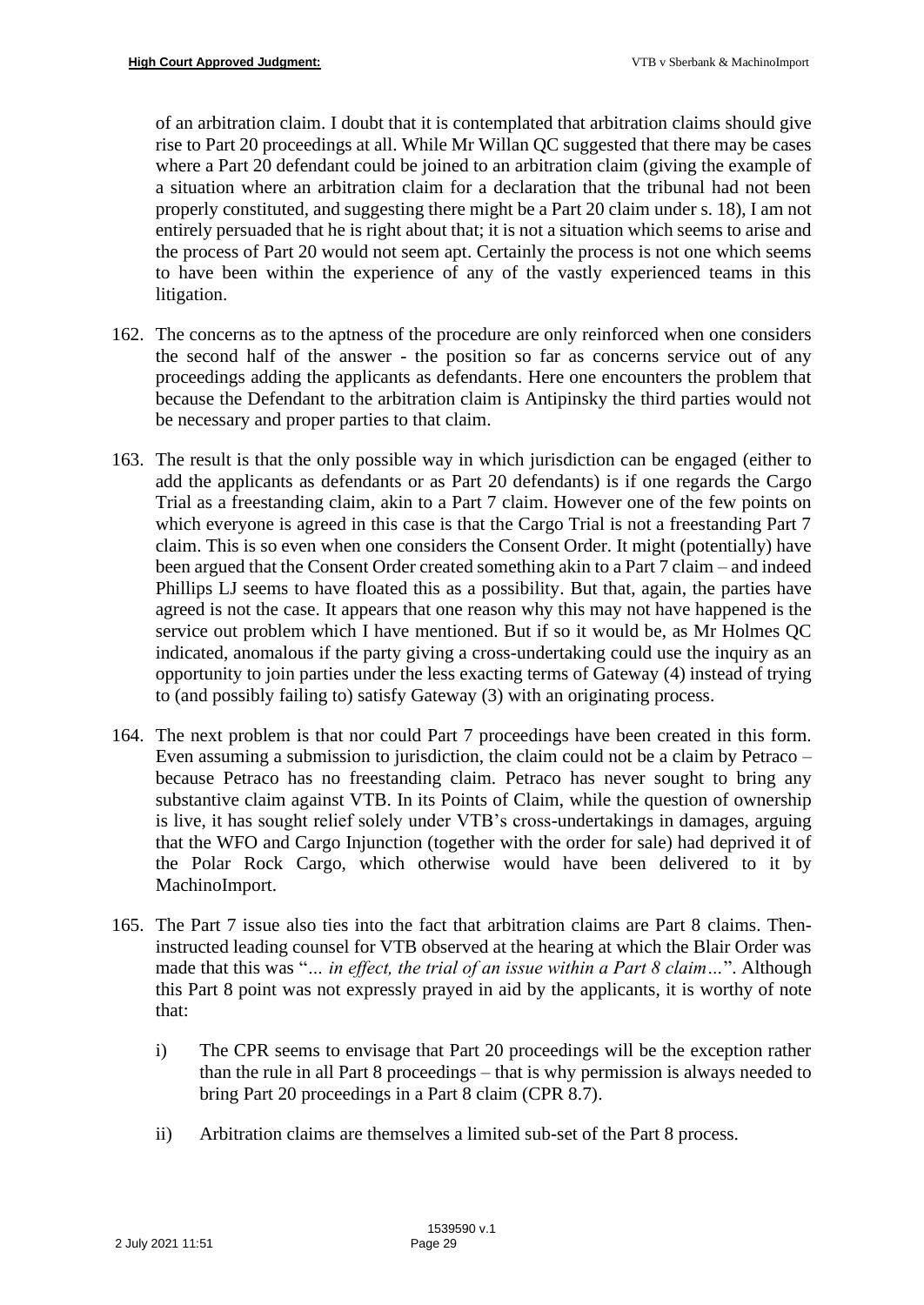- 166. Ultimately I am not asked to and do not need to decide whether any of the above means that there is no jurisdiction to add Part 20 defendants to arbitration claims and I therefore do not do so. I do however have considerable doubts as to whether there is jurisdiction to add defendants to or permit Part 20 proceedings in respect of a Part 8 arbitration claim; and I think it right to flag the issue as one which may arise for determination in another case. I note that HHJ Pelling QC seems to have expressed a similar scepticism in the recent case of *Shapoorji Pallonji v Yumn Ltd* [2021] EWHC 862 (Comm) at [6].
- 167. This brings me to the discretionary part of the consideration because even if (as I assume to be the case) the points above do not provide a further jurisdictional road block, they do feed into the analysis on discretion. Certainly Mr Willan is right in his submission that in the light of these points the situation in which a Part 20 process within an arbitration claim could be possible, let alone appropriate, would be very unusual.
- 168. To them are then added the considerations which relate specifically to the status of the proceedings as an arbitration claim. These are not insignificant.
- 169. This court has been seised of the matter pursuant to an Arbitration Claim made under CPR Part 62 – but only in its capacity as the supervisory court for six LCIA arbitrations.
- 170. There is important law as to the role of the supervisory Court. That role is very limited it is there to support the arbitration and no more. Section 1 of the Arbitration Act 1996 states:

"General principles.

The provisions of this Part are founded on the following principles, and shall be construed accordingly—

(a) the object of arbitration is to obtain the fair resolution of disputes by an impartial tribunal without unnecessary delay or expense;

(b) the parties should be free to agree how their disputes are resolved, subject only to such safeguards as are necessary in the public interest;

(c) in matters governed by this Part the court should not intervene except as provided by this Part."

- 171. This is reflected by dicta of this court. For example that of Colman J in *Kalmneft v Glencore* [2002] 1 Lloyd's Rep 128 at [57]: "*Supervisory intervention by the courts is minimal and well-defined*".
- 172. That is also reflected in the approach which these courts have taken to service out against non-parties and orders against non-parties, for example in *Cruz City 1 Mauritius Holdings v Unitech Ltd* [2015] 1 Lloyd's Rep. 191, *DTEK Trading SA v Morozov* [2017] 1 Lloyd's Rep. 126 – both of which the Court of Appeal chose not to overturn in *A. v C.* [2020] EWCA Civ 409; [2020] 1 WLR 3504. While it is well known that there is a range of views about whether that line should continue exactly as currently drawn, that is the position as matters stand.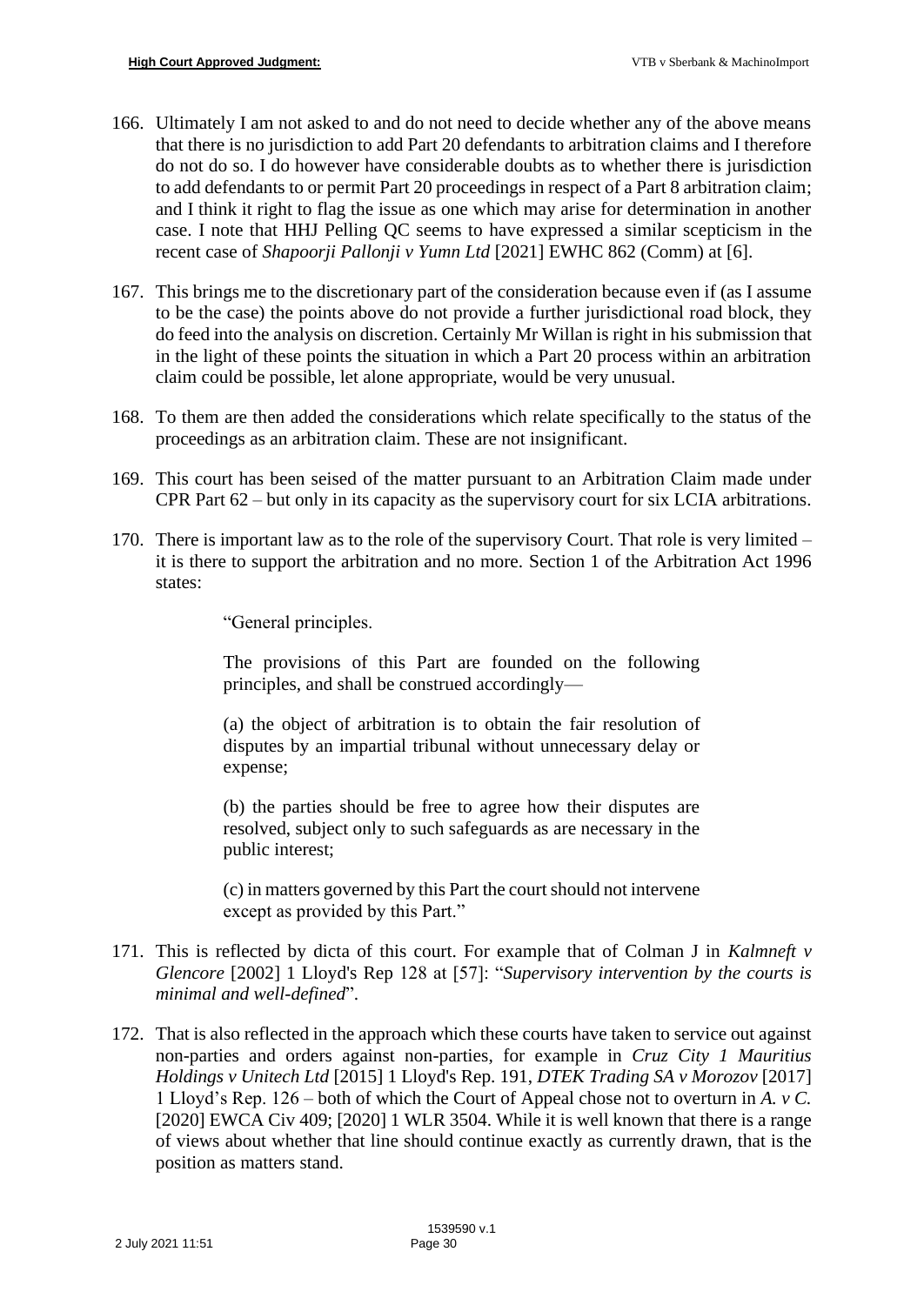- 173. All of this indicates to me that even if there is a jurisdiction to add Part 20 defendants to an arbitration claim, it is one which should be exercised sparingly.
- 174. Here, there are additional grounds for caution.
- 175. The first is that the arbitration claim itself is determined. The WFO has been continued subject to the removal of the prohibition on delivering the VGO, the Cargo Injunction has been discharged, and the Polar Rock Cargo has been sold. What is left in those proceedings is the working out of the consequences of the relief previously granted under the 1996 Act – essentially whether the undertaking in damages is engaged and if so what losses flow.
- 176. Secondly the additional claim contemplated is, as noted above, a very considerable expansion of the issue which was ordered to be tried.
- 177. That is significant where the court is specifically directed by CPR r. 20.9(2) to have regard to, amongst other matters, (a) the connection between the additional claim and the claim made by the claimant against the defendant, and (b) whether the additional claimant is seeking substantially the same remedy which some party is claiming from him.
- 178. In the Cargo Trial, the original "claim" made by Petraco was in substance for damages under the cross-undertaking, proceeding by reference to the injunctions and the arguments as to ownership to a conclusion that the injunctions wrongfully restrained MachinoImport from delivering the cargo to Petraco. The relief sought is damages, in the amount of the market value of the cargo and demurrage by way of payment out from the fortification provided by VTB to enable the cargo to be sold, representing the value of the Polar Rock Cargo. Implicitly, and consistently with previous estimates as to value those damages are less than US\$30 million. No other relief is claimed. The "counterclaim" by VTB against Sberbank and MachinoImport is a substantially freestanding claim in tort. It also dwarfs the original claim - it seeks over US\$300 million in respect of the alleged conspiracy to defraud VTB. It seeks substantially dissimilar relief. CPR r. 20.9 therefore points strongly against granting permission.
- 179. Because of this mismatch, permitting the "additional claim" to be introduced into these proceedings would expand the scope of the matters in issue far beyond the trial between VTB and Petraco. The "additional claim" would become the real substance of the proceedings. Even if Sir William Blair's original aspiration to conduct the Cargo Trial in three days may have been optimistic it is beyond doubt that the trial including the additional claim issues would be a hugely bigger endeavour. There would be a real element of allowing the tail to wag the dog – or as Mr Willan put it: "*It's not so much a case of the tail wagging the dog as the dog being dragged by its tail for some considerable distance*". Or one might say that the Part 20 proceedings are the cuckoo, vastly outgrowing the unfortunate host.
- 180. Added to this is the apparently perpetually stayed status of the arbitration claims in relation to which these proceedings are notionally supervisory. There has been a Partial Final Award, which gives VTB a right of over  $\epsilon$ 200 million against Antipinsky; while there technically remain claims for specific performance and damages for conspiracy: (i) specific performance seems highly unlikely ever to be feasible given the insolvency and (ii) for similar reasons any further recovery of damages is equally dubious. If there is in reality no arbitration extant, the role of this Court as a supervisory jurisdiction is over -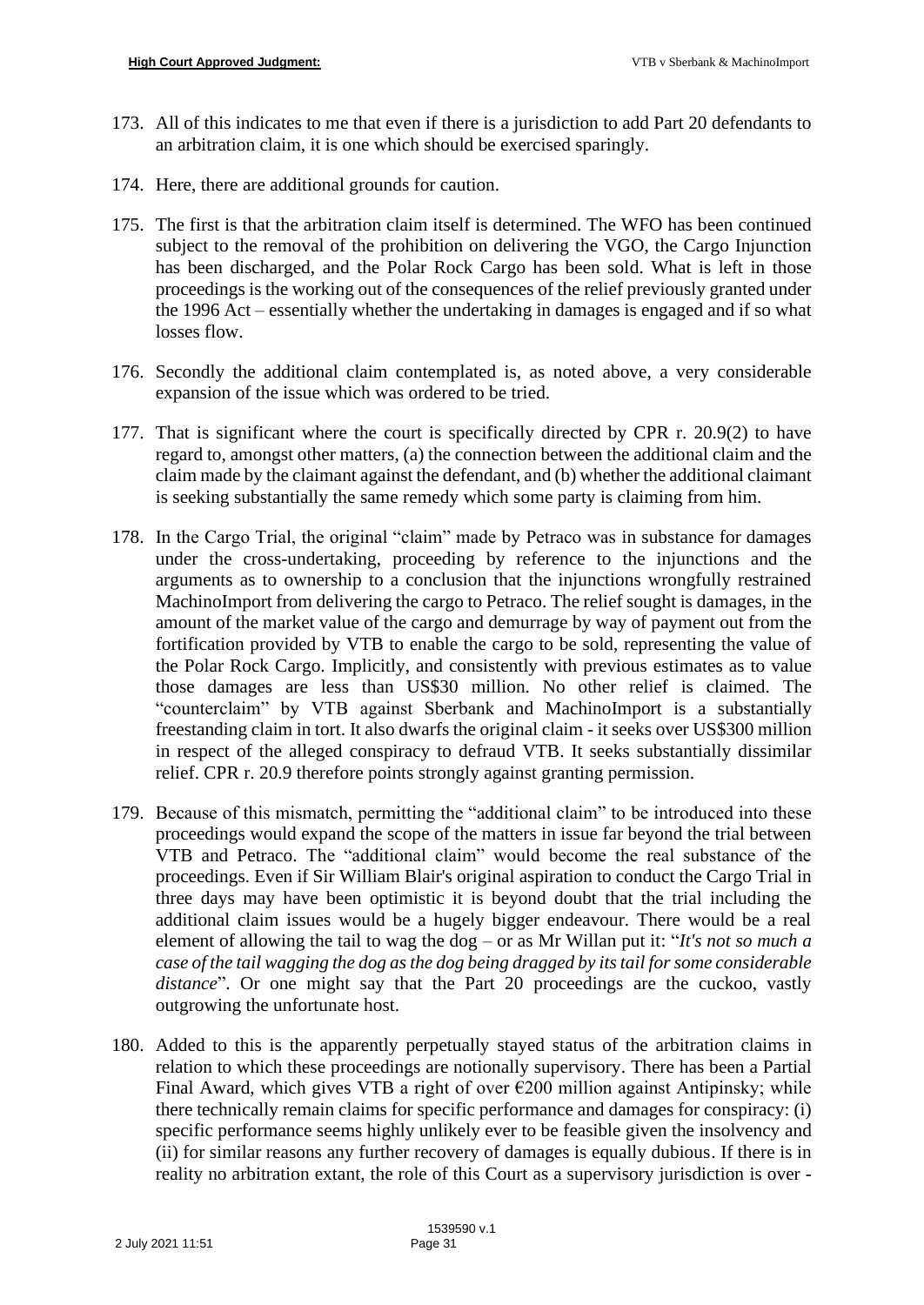save as it relates to the s. 44 proceedings. That is a very slim basis upon which to found such a major piece of litigation.

- 181. This is the more so when it cannot properly be said that this kind of trial was what was contemplated when the Cargo Trial was ordered. It is not in my judgment necessary to get into the detail of whether Sir William Blair should have been told more than he was of VTB's thinking as regards the potential for other parties. It is enough that it is clear that at the time he thought he was ordering a small expedited trial. It has transpired VTB wishes to have something which is profoundly inconsistent with that. It is entitled to try to persuade the Court that this is appropriate; but it cannot use Sir William's determination as adding any ballast to its arguments.
- 182. Taken together these points would (if the question had arisen) have persuaded me not to exercise the discretion to permit the issuance of Part 20 proceedings in respect of the Cargo Trial. This is a similar approach to that taken by Jacobs J in *Gaia River SA v Behike*  Ltd<sup>[2020]</sup> EWHC 2981 (Comm) at [21]; but there without the added dimension of the arbitration context and the approach of minimal intervention.
- 183. I therefore do not need to consider the variation on *ex turpi causa* which was run by Sberbank as part of the argument on discretion. The argument was that the only reason that there are any proceedings between VTB and Petraco is that VTB wrongly obtained the Cargo Injunction and a WFO containing a non-standard prohibition on Antipinsky delivering VGO in the ordinary course of its business. Sberbank's point was that Phillips LJ has concluded that VTB had no legal basis for obtaining such relief and that had VTB not wrongly obtained such relief, there would not have been any prohibition on the delivery of VGO under existing contracts in the ordinary course of business, and Petraco would never have needed to intervene in the Arbitration Claim. The applicants therefore say that VTB should not be permitted to take advantage of its own wrong.
- 184. There may well be something in this argument. However I would not have given it much weight, in circumstances where some part of the injunction remained, that part of the injunction would still have contained sufficient within it to have potential to cause Petraco concern and – even without pursuing any counterfactual to a conclusion – it is far from clear that Petraco would not have acted similarly even if the injunction had been in the most orthodox of forms. As it is, I place no weight on this factor, however because I do not need to.
- 185. It follows that even if there were jurisdiction to permit the making of a Part 20 claim in this case, I would refuse to exercise the discretion to do so. For similar reasons, had the point been live it seems that there would have been issues as to at least some of the gateways relied upon (Gateways (4) and (4A)). On the latter point it is worth noting that the irony would then be that there would be a route to jurisdiction under Gateway  $(6)(c)$ – in respect of the Letter of Assurance claims which have no cross-over at all with the Cargo Trial – but none is in respect of the elements of the claim which have some crossover with the Cargo Trial.

# **Forum Conveniens**

186. The argument on *forum conveniens* is composed of elements of agreement and elements of disagreement.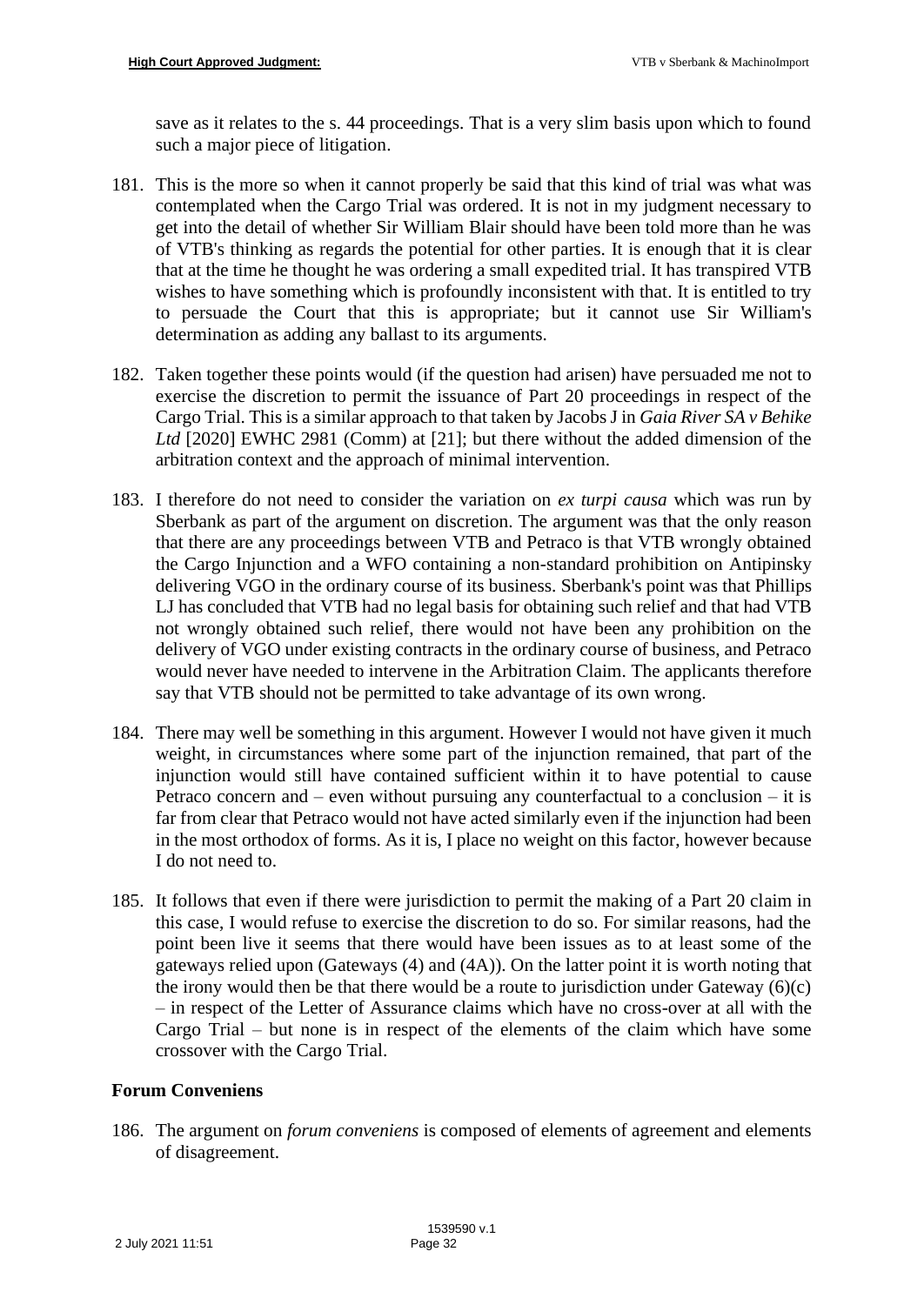### *The points of agreement*

- 187. The parties agree that the burden is on VTB to demonstrate that England is clearly the forum in which the claim can most suitably be tried in the interests of all the parties and in the ends of justice. They are also agreed on the elements which feed into that consideration, which is conducted by reference to such authorities as *The Spiliada* [1987] AC 460 at 475-484, *VTB Capital Plc v Nutritek International* Corp [2013] 2 AC 337 at [190] and *Lungowe v Vedanta Resources plc* [2020] AC 1045 at [66].
- 188. The parties are also in agreement that of these relevant elements, there is a very considerable body of factors which (subject to questions about the weight to be attached to them) point to Russia as the *forum conveniens*.
- 189. Those points can be summarised:
	- i) Connections to Russia/absence of connections to England: it is agreed that absent the Cargo Trial, England would not be the proper forum for these claims. The connections with England are virtually non-existent, whereas the connections with Russia are overwhelming.
	- ii) Location of parties: Antipinsky, MachinoImport and Sberbank are Russian businesses. VTB dealt with the relevant business through its Swiss office, but is closely connected with Russia (where some of the staff involved in the relevant events are based) given that it is the commodities arm of a major Russian banking group; the fact that VTB's predecessor was incorporated in England at the time of relevant events is irrelevant. Petraco operates from Switzerland.
	- iii) Relevant events, subject-matter and loss: Again the comparison is between overwhelming (Russia) and virtually none (England):
		- a) Russia: The claim relates to a refinery in Russia, which was taking prepayments and delivering oil products in Russia. Any conspiracy between Antipinsky, MachinoImport and Sberbank, would most probably have been formed in Russia. Virtually all of the relevant events took place in Russia, including all of the pleaded meetings involving VTB, Sberbank and MachinoImport. The loss principally consists of pre-payments made to Antipinsky in Russia, as well as the value of cargoes not delivered FOB in Murmansk, Russia. There are allegations that Sberbank controlled Antipinsky, which concerns matters taking place exclusively in Russia relating to the administration and governance of a Russian company (and which have already been considered within the Russian bankruptcy proceedings). The "Letter of Assurance" claims will require an investigation of the financial condition of Antipinsky (a Russian enterprise), which is a matter which necessarily features in the Russian bankruptcy proceedings.
		- b) England: There is one meeting in London (not pleaded in the Particulars of Additional Claim). There have been some references to internal risk meetings in England; but these are plainly of marginal relevance.
	- iv) Witnesses. No potential witnesses appear to be located in England. VTB's witnesses appear to be split between Switzerland and Russia. All of Sberbank's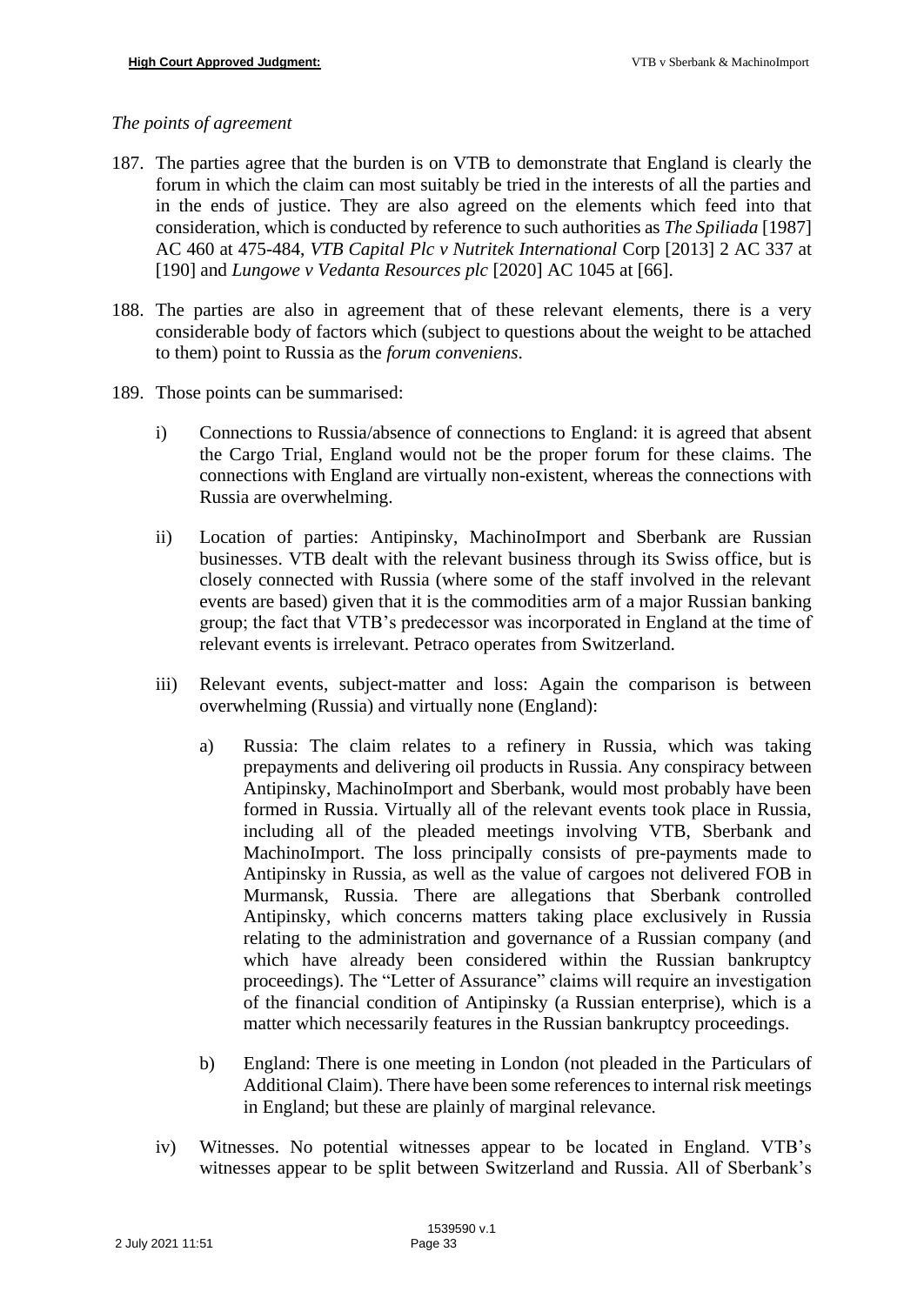witnesses are located in Russia. So too are MachinoImport's witnesses. The first language of the posited witnesses is Russian. Many of them would have to give evidence through interpreters even if (as VTB notes) some of them have given witness statements at this stage in English.

- v) Documents. Documents will overwhelmingly be held outside England. Sberbank and MachinoImport hold their documents in Russia and usually in the Russian language. To the extent that documents are obtained from Antipinsky (which is far more likely to occur if the proceedings are taking place in Russia, given that Antipinsky and its bankruptcy administrator are in Russia) they will overwhelmingly be in Russian.
- vi) Applicable law. The principal claim, i.e. for bad faith/ conspiracy to defraud, is governed by Russian law. There is a subsidiary claim which is governed by English Law.

## *Discussion*

190. There are three main disputed issues. One major one concerns the question of whether the Cargo Trial operates as a "trump card" in the light of *Vedanta*. Others concern the significance of the Russian law issues and the risk of irreconcilable judgments.

## *Disputed Issue 1: The importance of Russian law*

191. Dealing with the general situation first, Lord Mance held in *VTB* at [46]:

"it is generally preferable, other things being equal, that a case should be tried in the country whose law applies. However, that factor is of particular force if issues of law are likely to be important and if there is evidence of relevant differences in the legal principles or rules applicable to such issues in the two countries in contention as the appropriate forum."

- 192. In this case, the applicants say that it is overwhelmingly preferable for the Russian court to hear the proceedings because of the complexity of the legal issues involved. VTB for its part says that the complexity arguments are overegged and relies on two Russian law expert reports which suggest that the position is in fact clear.
- 193. VTB also contends that the Court should be slow to give weight to a contested assertion to the effect advanced by Sberbank and MachinoImport, in circumstances where it will also be said that whether the points are novel and complex is itself a novel and complex question or otherwise points in the direction of Russia (thereby giving rise to an infinite regression). It contends however that the key point is that these questions do not render Russia the appropriate forum, in circumstances where the same Russian law issues arise in respect of VTB's counterclaim against Petraco where damages are sought under Article 1064 RCC. The English court will therefore have to grapple with these issues even if the Jurisdiction Applications succeed.
- 194. Given the fact that *forum conveniens* is a point which now arises as a double contingency (i.e. if I am wrong both on jurisdiction and discretion), and that this is but one element within the *forum conveniens* analysis I will take these arguments relatively briefly.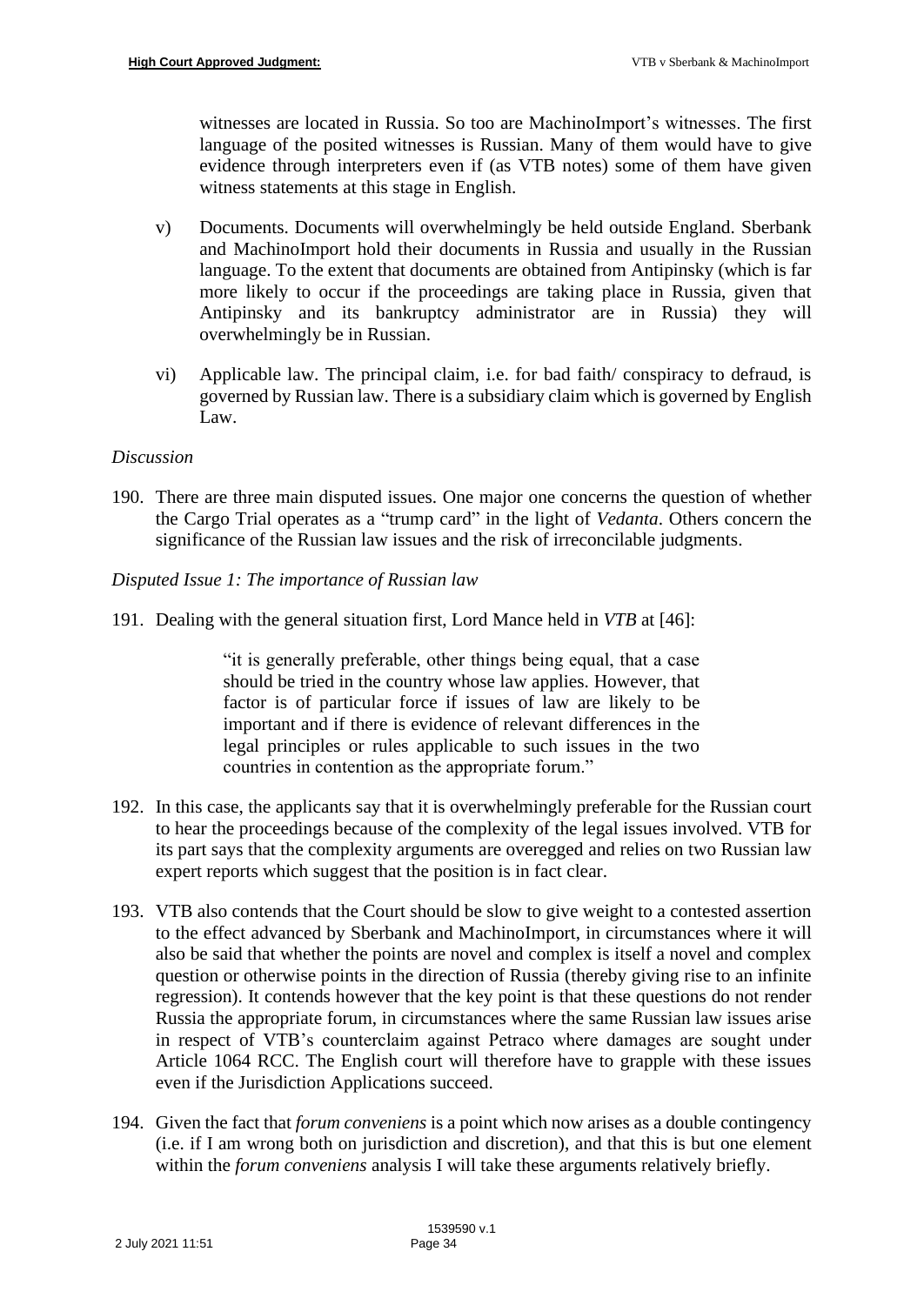- 195. I accept the submission that Russian law in the relevant respect is noticeably different to English Law. Article 1064 is part of the Russian Civil Code. While Mr Willan suggested that the Cargo Trial issue was akin to a *Lumley v Gye* claim, there is plainly a difference even as regards that aspect and that disjunction becomes more apparent when one turns to consider the separate claims sought to be brought in the Part 20 proceedings.
- 196. Moving further into the dispute the nature of the argument concerns the potential for a claim in tort where a claim in contract exists. There are issues as to whether concurrent claims are permissible at all, and if so the conditions which must be satisfied for the Russian Courts to permit such a claim. In particular there is an issue about whether the contractual claim must have been exhausted first (and, if so, when such exhaustion occurs).
- 197. As to the complexity of the arguments, it seems to me that a compelling case is made for this, so much so that I need not be unduly troubled by the submission that I should be slow to give weight to a contested assertion to the effect advanced by the applicants, in circumstances where it will also be said that whether the points are novel and complex is itself a novel and complex question or otherwise points in the direction of Russia, (and so on, by infinite regression).
- 198. Even being cautious about this point I am persuaded that the issue is both novel and complex. I have been provided with over 160 pages of (fairly dense) expert reports. They are supported by over 2,400 pages of exhibits. There is very little agreement between the experts – even the two applicants' experts take markedly different views, though tending to the same outcome. There are all sorts of complications. For example, at the straightforward end of the spectrum, there are some issues as to the best way to convey the meaning of some of the Russian law materials. There are, at the other end of the spectrum, obviously detailed issues as to whether cases are best analysed as showing this putative rule, or as pertaining to particular subject matter jurisdictions such as tax or crime. There are questions as to what would constitute exhaustion. The approach to these will obviously depend on construing the decisions in question, and may turn on quite short passages in those judgments looked at under a very intense spotlight.
- 199. Further, regardless of where they come out as to the correct answer in the evidence for the application, almost all of the experts (including VTB's own expert) have either in their reports or in academic pronouncements indicated that there is complexity. The vivid phrase *"epicentre of controversy"* was indeed used by Professor Baibak in one publication. To the extent that VTB's experts have suggested otherwise in their reports for this hearing, I am not persuaded by that evidence.
- 200. I am therefore satisfied that *prima facie* the Russian law issue, because it is complex, provides another significant reason why Russia would be the *forum conveniens*.
- 201. I also note that it is a particularly unappealing prospect to ask a judge of this court to express a view as to an area where Russian law appears to be hotly contentious and indeed in the process of development. This is the more so when any appeal from a decision on Russian law here would be impeded by being a decision on facts and expert evidence, where the Court of Appeal is very unlikely to interfere, whereas in Russia the full appeals process would be available.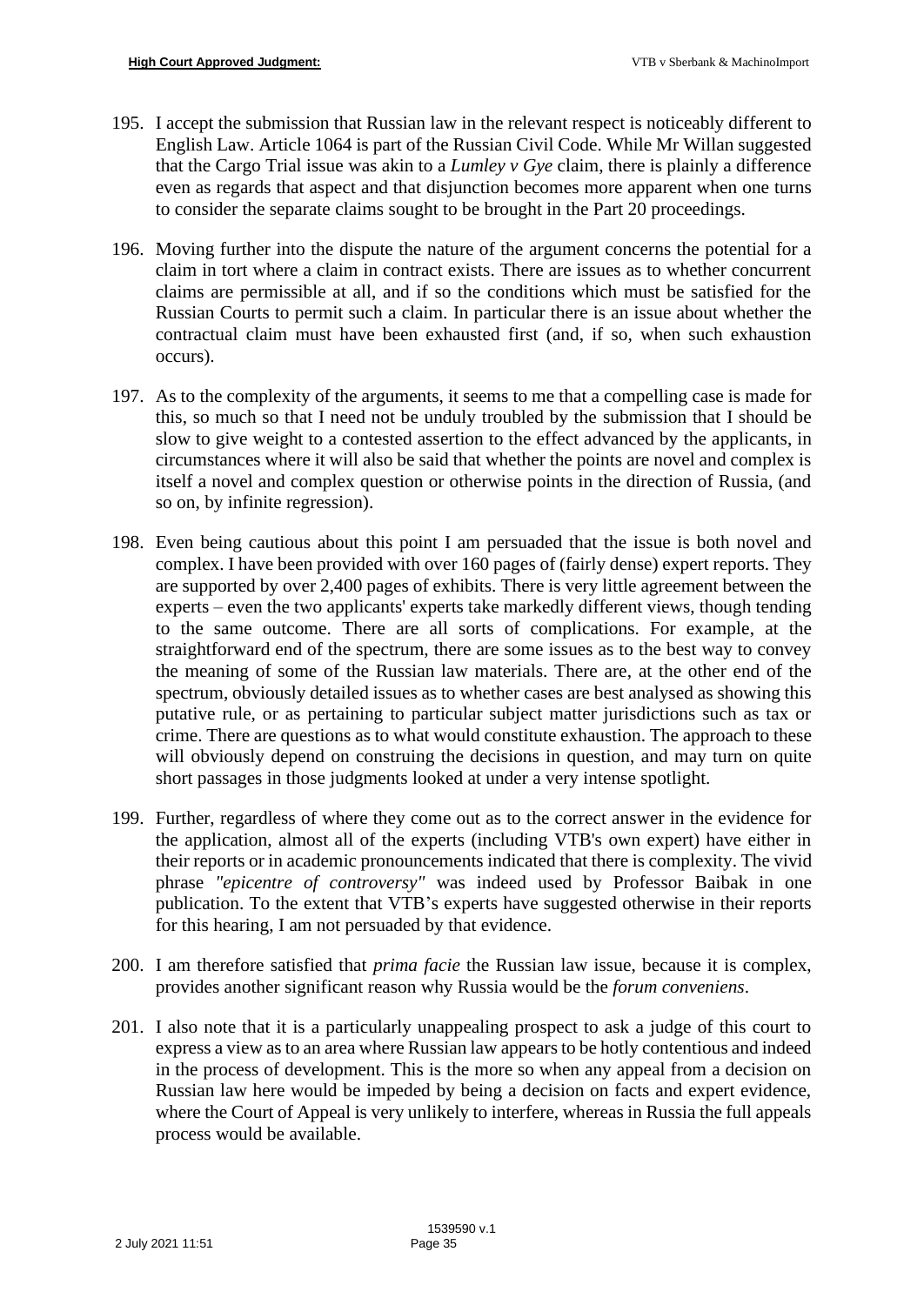202. Two further points were made to mitigate the force of this point. The first was that given that Sberbank's expert Professor Asoskov posits the exhaustion of remedies as the precondition for the bringing of such a claim, that condition will be satisfied by the time of trial because the bankruptcy will be complete. The second was that given that he also posited an exception where it is clear that contractual recovery is not possible, that condition is or will be met. In either event, says VTB, the Russian law issues while possibly complex now will not be so at the time of trial. The problem with this is that it is an argument which only works if Professor Asoskov's analysis is the one preferred; if Dr Gladyshev's view however is correct the issue will not have gone away.

## *Disputed Issue 2: The risk of irreconcilable judgments: Russian law*

- 203. Realistically VTB concentrated less fire on the question of whether the Russian law was complex. However it placed considerable weight on a related factor – the risk of irreconcilable judgments. Its case was that in a sense it mattered little how complex the Russian law was if it was going to have to be decided in the Cargo Trial in any event.
- 204. As for the question of whether these issues would require to be decided in the Cargo Trial in any event it may be the case that as matters stand some aspect of the Russian law does have to be decided; but aside from questions as to ambit of that dispute (and it seems quite possible that the different nature of the claim has some impact on this) that claim is not one that has to be brought in the Cargo Trial. That issue is only in the Cargo Trial because VTB has willed it so.
- 205. There is also the question of whether existing proceedings in Russia are likely to give rise to a risk of irreconcilable judgments. As to this I was not persuaded that there was real risk in this respect. The VTB petition appears to be the procedural admission of the debt created by the Partial Final Award in the arbitrations, and to pertain to matters which are unlikely to be in issue in the Cargo Trial or the proposed Part 20 proceedings.
- 206. The Promsvyazbank petition is more complicated. The first aspect pertains to a claim in unjust enrichment relating to some of the non-Polar Rock Cargo stored by the Polar Rock's owners. However I was not persuaded that it demonstrated VTB taking a contradictory position such that the Court would be concerned about the risk of irreconcilable judgments. The remaining aspects of this petition relate to the date of Antipinsky's insolvency, and VTB's knowledge of it. Here there may be some cross-over, but I did not judge it to be of a significant nature, such that inconsistency would create an issue.
- 207. As for the challenge of certain creditors to Sberbank's proof of debt, while that does squarely raise the question of Sberbank's control of Antipinsky, the allegation is very different (and narrower) to that advanced in this proposed claim and moreover that litigation is not litigation to which VTB is a party so as to create any estoppel against it.

# *Disputed Issue 3: The risk of irreconcilable judgments (other aspects)*

208. VTB also relied on the risk of irreconcilable judgments as regards other facts – in particular the factual issue as to double-selling, the diversion of cargoes intended for VTB and the status of the Antipinsky-MachinoImport Contract as well as the factual issues underpinning the case of bad faith. In particular it was submitted that the extent of Petraco's knowledge is inextricably bound up with the extent of MachinoImport's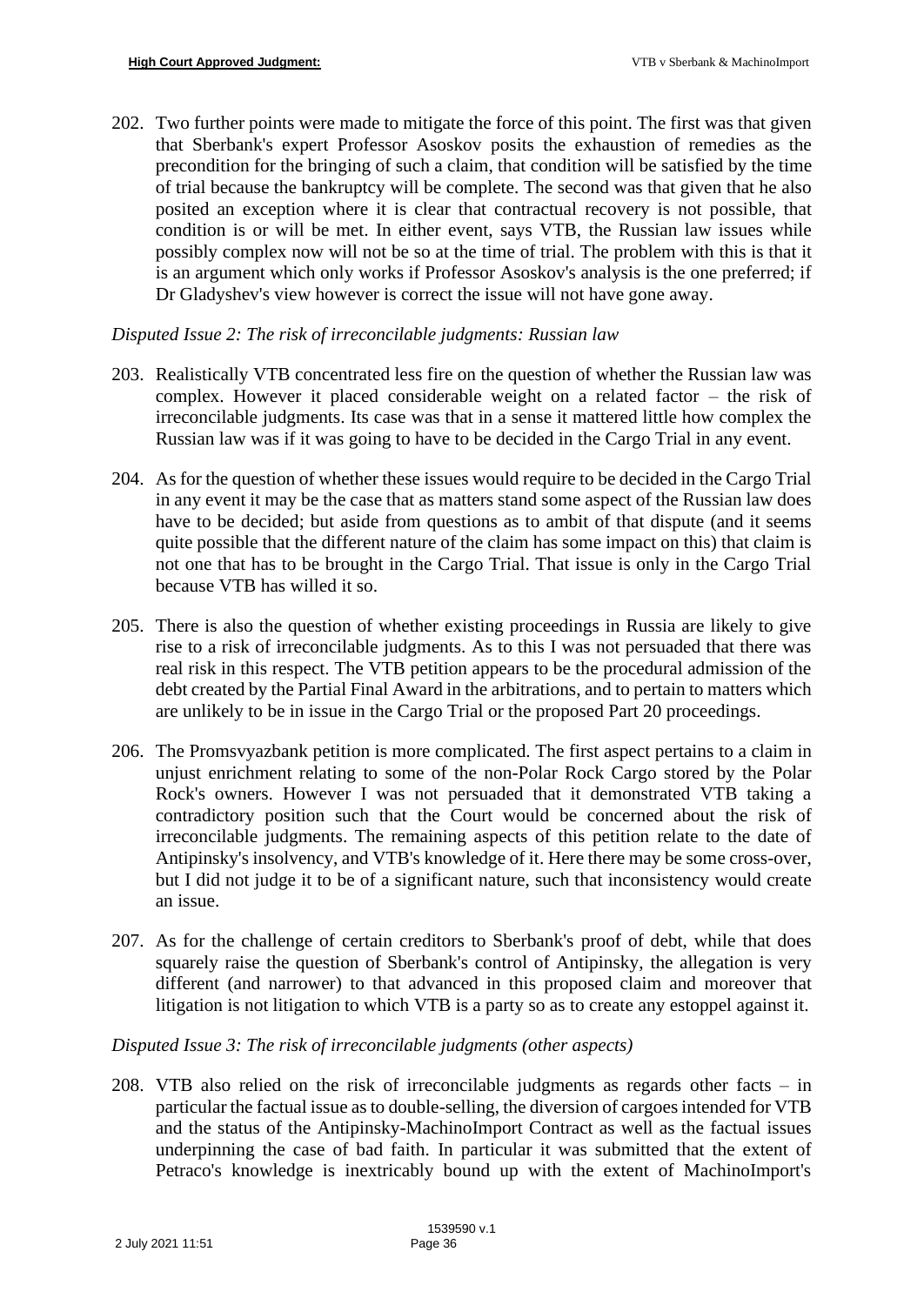knowledge and it would be a "complete mess" if the findings as to one alleged coconspirator contradicted the findings as to the other – which VTB sees as a significant possibility.

209. That there is some risk of irreconcilable judgments as relating to those factual aspects which arise in both claims is plain and is indeed accepted. As probably necessarily follows from the determinations I have already made I do not accept the submission that these are fundamental points which go to the heart of the matter in each claim and are of the utmost seriousness. This brings us to the point of asking: is even this lower degree of risk of irreconcilable judgments one which I am bound to find renders England the *forum conveniens*?

# *Disputed Issue 4: Is the Cargo Trial a Trump Card?*

210. VTB naturally placed much emphasis on the authorities which emphasise the desirability of hearing all related claims in one forum. Reference was made to the dictum of Brandon LJ in *The El Amria* [1981] 2 Lloyd's Rep 119, at 128rhc:

> "I do not regard it merely as convenient that the two actions, in which many of the same issues fall to be determined, should be tried together; rather that I regard it as a potential disaster from a legal point of view if they were not, because of the risk inherent in separate trials, one in Egypt and the other in England, that the same issues might be determined differently in the two countries."

- 211. Also relied on were *JSC BTA Bank v Granton Trade Ltd* [2011] 2 All ER (Comm) 542, *Donohue v Armco Inc* [2002] 1 All ER 749 and *BAT Industries Plc v Windward Prospects Ltd* [2014] 1 Lloyd's Rep 559.
- 212. However the centre of the argument was the decision in *Lungowe v Vedanta Resources Plc* [2020] 2 AC 1045.
- 213. In that case the Supreme Court considered the application of *forum conveniens* in the context of linked claims concerning toxic emissions from a mine in Zambia. The claimants were local residents who claimed that the mine's workings had affected them. They claimed damages from Konkola Copper Mines ("KCM"), the operator of the mine, and Vedanta, the parent company of KCM. Vedanta was sued in England as of right under Article 4(1) of the Brussels Regulation Recast. KCM was served out of the jurisdiction on the basis that it was a necessary or proper party to the claim against Vedanta. It was a case where every factor indicated that Zambia was the appropriate venue, but due to the decision in *Owusu v Jackson* [2005] QB 801 (ECJ), it was not possible for the claim against Vedanta to be stayed on *forum non conveniens* grounds. Coulson J and the Court of Appeal held that this meant that England was the proper forum, basing their decision in significant part on the risk of irreconcilable judgments. However, Vedanta had volunteered to submit to the jurisdiction of the Zambian Court so that the related claims against KCM and Vedanta could be resolved in that forum.
- 214. At [75] Lord Briggs observed: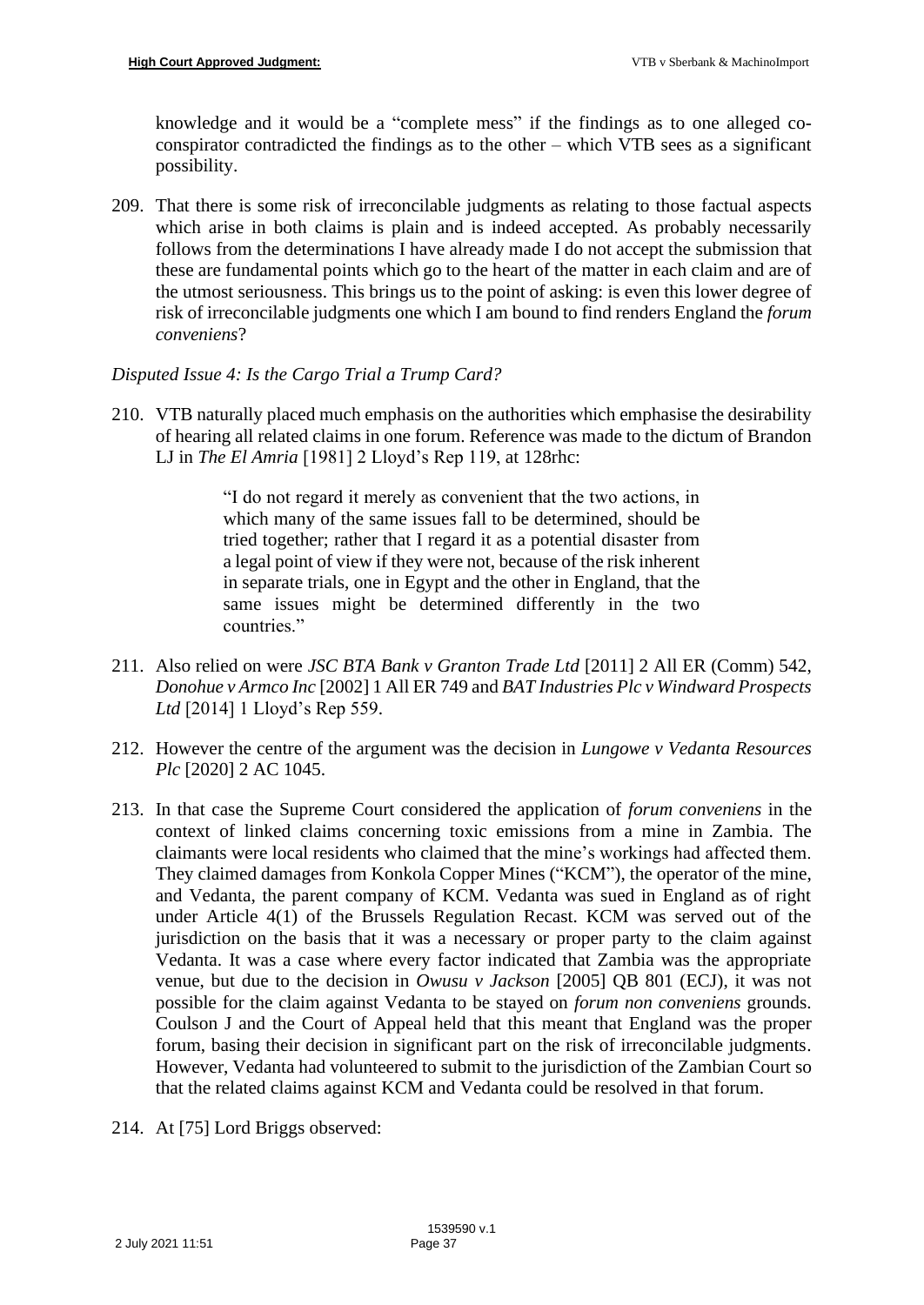"Vedanta had by the time of the hearing offered to submit to the jurisdiction of the Zambian courts, so that the whole case could be tried there. This did not, of course, prevent the claimants from continuing against Vedanta in England, nor could it give rise to any basis for displacing article 4 as conferring a right to do so upon the claimants. But it does lead to this consequence, namely that the reason why the parallel pursuit of a claim in England against Vedanta and in Zambia against KCM would give rise to a risk of irreconcilable judgments is because the claimants have chosen to exercise that right to continue against Vedanta in England, rather than because Zambia is not an available forum for the pursuit of the claim against both defendants. In this case it is the claimants rather than the defendants who claim that the risk of irreconcilable judgments would be prejudicial to them. Why (it may be asked) should that risk be a decisive factor in the identification of the proper place, when it is a factor which the claimants, having a choice, have brought upon themselves?"

- 215. He rejected Leggatt J's proposition in *OJSC VTB Bank v Parline* [2013] EWHC 3538 (Comm) that because a claimant has a right to sue the anchor defendant in England, there is "*no reason why the claimant should be expected or required to relinquish that right in order to avoid duplication of proceedings*," and concluded that if there is a more appropriate forum for the claims to be heard in the interests of justice, the English court will expect a claimant to relinquish an entitlement to sue an anchor defendant in England, or accept the risk of irreconcilable judgments.
- 216. There therefore arises a question as to what the *Vedanta* decision imports for this case, and in particular whether (per VTB) it simply carves out a narrow exception to the general rule in circumstances where the risk of overlapping judgments arises "purely" as a result of the choice of the claimant (and not where the choice of this forum is a rational one); or (per applicants) whether *Vedanta* evinces a step change, placing a new emphasis on the fact that the English Court will not go out of its way to assist a litigant to avoid the risk of irreconcilable judgments by joining foreign defendants to English proceedings where there is a more obviously appropriate forum and the litigant has brought the risk of irreconcilability upon itself.
- 217. The case has been considered in subsequent authorities, which are of some assistance in answering this question.
- 218. In *ED&F Man Capital v Straits (Singapore) Pte Ltd* [2020] 2 All ER (Comm) 515 (CA), the jurisdiction dispute arose against the background of an exclusive jurisdiction clause in favour of England, and pre-action disclosure proceedings brought by the claimant elsewhere (in Singapore). Upholding the decision at first instance, that there was a "world of difference" between the choice being considered in *Vedanta* and the choice in that case, a strong Court of Appeal rejected a submission that post *Vedanta* wherever the claimant had chosen to proceed against different defendants in different jurisdictions as had occurred here, multiplicity of proceedings and the risk of irreconcilable judgments ceased to be a factor of any real significance.
- 219. It held at [43] that: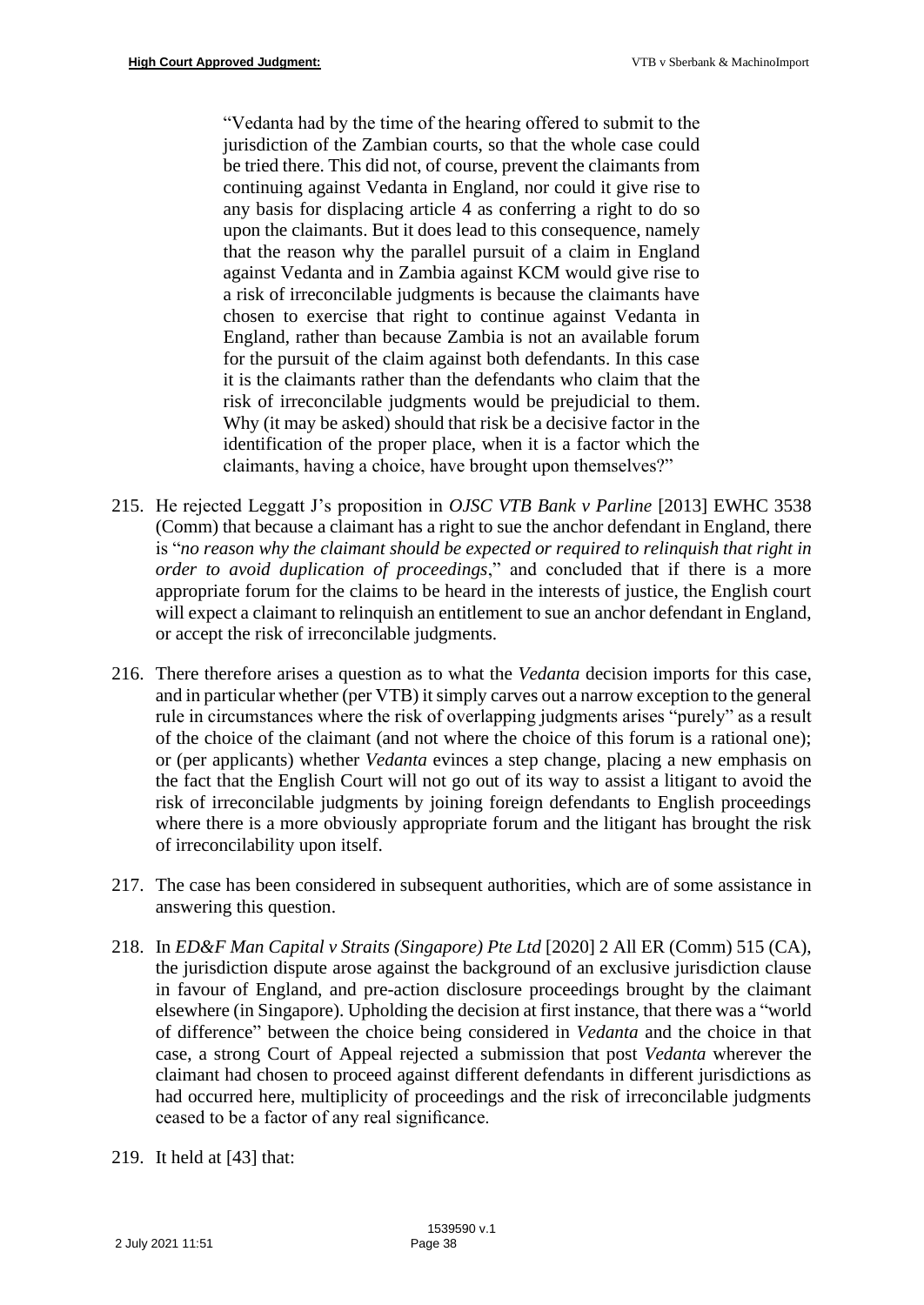"there is nothing in the decision of the Supreme Court in Vedanta which represents a step-change in the law requiring the Court in the present case to discount the importance of the avoidance of multiplicity of proceedings and the risk of irreconcilable judgments as a factor favouring resolution of all the claims against all the defendants in one forum, England."

- 220. It went on specifically to ask itself what general principle could be derived from *Vedanta* and answered the question by saying that the principle went no further than the passage at [69] of that judgment and that the ratio was to be found at [87].
- 221. Concluding at [46] the Court held that in *Vedanta* "*Lord Briggs JSC cannot have been intending to lay down some wider general principle which would apply to factual situations other than the one he was considering, nor would any such wider general principle be binding on this Court*." Rather, it was the fact that the anchor defendant had offered to submit to the foreign court which was crucial in Vedanta. In the case before the Court of Appeal, there was no such offer by the anchor defendants and therefore it could not be said that the risk of irreconcilable judgments arose from the decision of the claimant [47]. The Court therefore held [49] that the judge had been correct to distinguish *Vedanta* and to refuse to set aside the order for service out of the jurisdiction on the basis that it remained desirable for all the claims to be determined in a single forum, England.
- 222. The second relevant case is *National Bank Trust v Mints* [2021] EWHC 692 (Comm), where Sir Nigel Teare encapsulated *Vedanta* as follows:

"Where the risk of irreconcilable judgments arises because the claimants have chosen to exercise a right to sue a party in England rather than in a jurisdiction which is an available (and appropriate) forum the risk of inconsistent judgments loses its force because it has arisen from the claimants' own choice".

In that case however the judge came to the opposite conclusion because while Russia was otherwise the appropriate forum, a Russian judgment would not have been enforceable against the Mints defendants' assets in Cayman, whereas an English judgment would. At [67] the judge said: "*I accept that the Claimants exercised a choice to sue the Mints Defendants in England. But it was reasonable for them to make such a choice because of the relative ease of enforceability of an English, compared with a Russian, judgment*."

- 223. Among the available fora, England therefore became "the only rational choice", even though the Russian courts were available. Reliance was also placed on this judgment for its emphasis on the importance of a single forum in claims relating to conspiracy, and its recognition that an increased risk of irreconcilable judgments could be a factor even if the risk could not be altogether eliminated.
- 224. As for the legal question on *Vedanta* implicitly posed by the parties' differing approaches, I would venture to suggest that what *Vedanta* does is some way short of a step-change; and can most properly be seen as a reminder or point of emphasis. It emphasises the overall test and the fact specific nature of that test. If it makes a difference, that difference is to remind the Court when considering these issues that multiplicity of proceedings is only ever a factor, though it may be a factor of predominant importance in some cases – depending on the facts.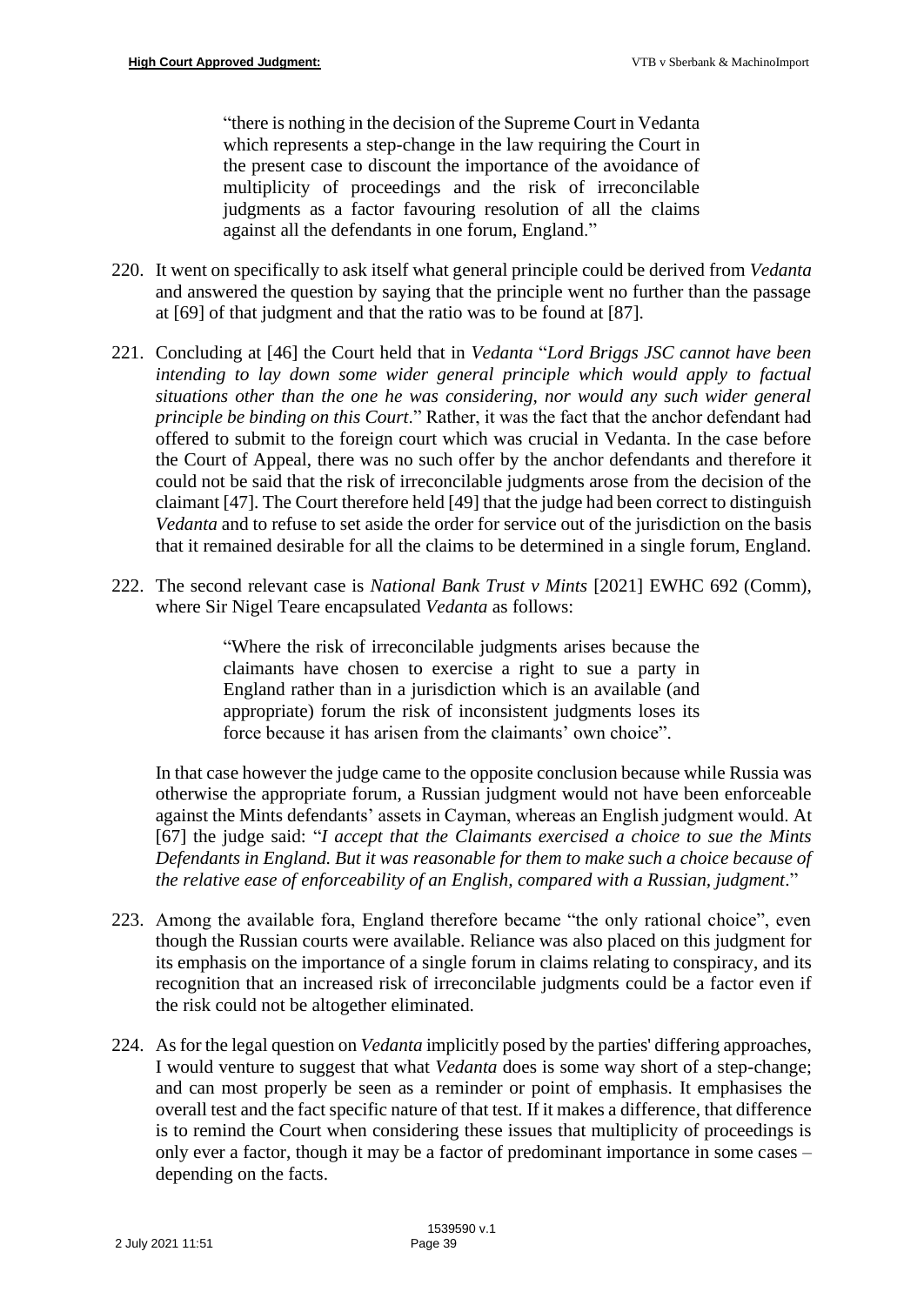- 225. The position here is both similar to and different from *Vedanta*. There is no real link to England; this is in essence a Russian case. It is before this court "purely" because VTB has chosen to bring an arbitration claim here. However there are two "non-choice" factors: (i) that claim was brought in support of the claim which VTB had to bring in London-based arbitration and (ii) Petraco cannot bring a claim on the cross-undertaking in damages in Russia. Thus part of the claim will continue here regardless; there is no question of the whole case being capable of transplantation.
- 226. The position here is also distinct from the position in *ED&F Man -* where substantive proceedings had to be brought here and the other proceedings were mere pre-action proceedings; here there is no requirement to bring proceedings here, and while the arbitrations must be brought here, VTB was under no obligation to seek interlocutory assistance from the supervising court. Further in addition to the other tie to Russia there has been at least some engagement of the Russian jurisdiction by VTB itself. The case is also different from *Mints* where there was evidence as to enforcement difficulties if the case was heard in Russia and an implicit acceptance that Russia would in the circumstances have been an irrational option.
- 227. I do not accept (as was tacitly suggested by Mr Gaisman) that Sir Nigel Teare in *National Bank Trust* should be taken as laying down a test of general application at [67] where he referred to a rational choice. Any such test would not really sit with the approaches in previous cases of high authority. Nor, if he did, would I accept the submission that the only rational choice for VTB was to make its Article 1064 claims against Petraco in England. I see this case as more akin to *Vedanta* – or to *ED&F Man*, but in reverse. The proceedings here should be seen as akin to the pre-action disclosure proceedings in Singapore in *ED&F Man*. The decision there was in essence that the tail of voluntary interlocutory proceedings should not wag the dog of the contractually agreed centre of gravity of the substantive litigation.
- 228. I would consider here likewise that the tail of the proceedings accessory to now defunct arbitrations should not wag the dog of a substantive dispute which is truly a Russian case. The risk of irreconcilable decisions is  $-$  as it must be  $-$  a factor. But it is not a trump card. And, given my conclusions earlier as to the limited nature of the overlap, while it must be a factor which is taken very seriously it does not become a factor of huge weight.

# *Weighing the uncontested factors in favour of Russia*

- 229. Having reached a conclusion on the main contentious issues, it is then necessary to assess just how strong are the uncontested factors in favour of Russia.
- 230. Any balanced reflection on those factors produces the result that the scales are extremely heavily weighted against this jurisdiction. Of course not all of the factors I have outlined above are of huge weight – and some of them are perhaps of less weight than they used to be. The location of events of course points toward Russia; but at the same time this court spends much of its time dealing with disputes whose centre of gravity is elsewhere. It therefore carries less weight than the huge preponderance of location factors in its favour might suggest.
- 231. Similarly the location of the parties and their documents, though a factor, is possibly less of a factor in these days, when law firms have representatives in most jurisdictions who can assist in the preparation of the case, and the disclosure exercise – and indeed when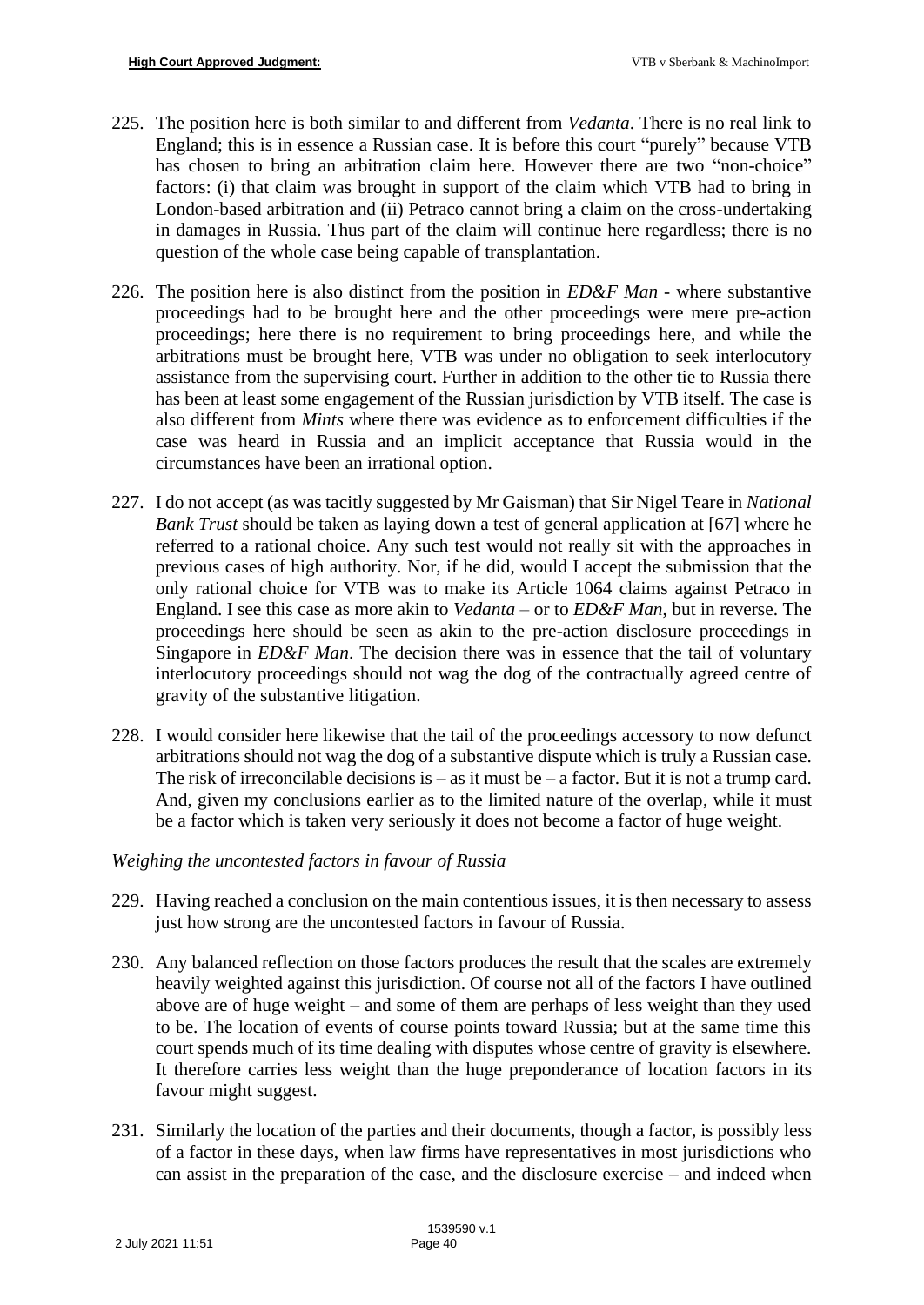the balance of disclosure has moved so much towards electronic documents, which are less location specific.

- 232. But there remain very weighty aspects. In this case there will be very serious focus on Sberbank's and MachinoImport's state of mind, motives and actions. This has an impact on how one views the documentary aspect; with the best will in the world, translations are not the ideal vehicle for this. This is the more so where (as is often the case when this type of allegation is made) the court is likely to want to examine internal messages and discussions between colleagues, which may be drafted informally.
- 233. Here I agree entirely with the submission made by Lord Goldsmith QC that it is far better to be working in the native language than from translations. This is a point which has also been referenced in *Mousavi-Khalkali v Abrishamchi* [2019] EWHC 2364 (Ch) by HHJ Eyre QC at [88]:

"The difficulties of translation and of interpreting the effect of what was said are compounded when the court is dealing with text messages, manuscript notes, and similar documents. Those are written in abbreviated form with context being of great importance in determining what an abbreviation meant or was intended to mean and with ample scope for argument about the true effect of a particular abbreviated note. It is already clear that there will be such dispute here. In such cases the outcome can depend on a judge having to make a determination between different nuances of meaning. That can involve a difficult exercise of judicial assessment even when the judge is a speaker of the language used. A judge working from a translation of notes (and in this case an English judge is unlikely to be familiar even with the script in which the notes are written) is in a markedly worse position to decide on a party's contention as to what was meant by a particular abbreviation than a judge who is a speaker of the language in question and who can make an assessment for him or herself of the credibility of a particular account of what was meant by a note."

- 234. Of course many of the documents which have emerged thus far are actually in English including the contracts and some of the pleaded emails. But it remains overwhelmingly likely that many of the key "informal" documents will be in Russian – as will the key source material for the Russian Law exercise. That is an area where working in translation is particularly inefficient, as there is a tendency for even skilled translators to differ and for there to be real scope for disagreement on the exactly correct translation of a key word in a decision or article.
- 235. Here there is also the factor of the Antipinsky bankruptcy; if there is a need to get documents from the bankruptcy administrator that will inevitably be much easier in Russia.
- 236. A similar point applies to witness evidence. Of course the court can take evidence through interpreters, and indeed remotely through interpreters. It is well used to doing so. But there is no doubt that (leaving aside the efficiency aspect – interpreted evidence inevitably taking longer and therefore being less efficient) interpreted evidence is less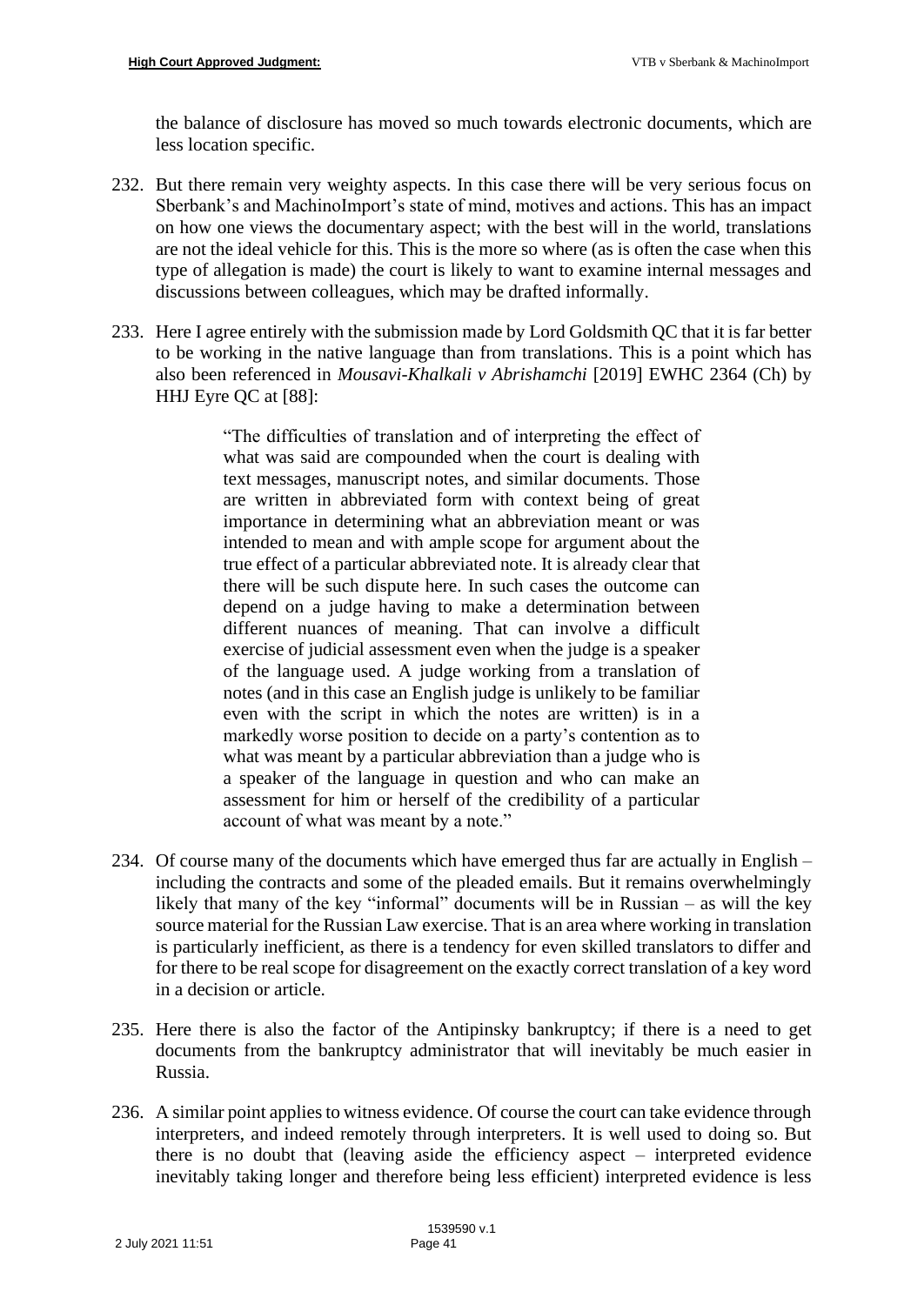easy to assess than evidence in a person's first language. To the limited extent that demeanour can properly come into the equation it becomes much more difficult to judge when the words accompanying it come later and in another person's voice. This is a point of some significance when serious allegations of dishonesty are in play.

- 237. There are also greater problems in testing a witness's evidence as robustly when they are giving evidence through an interpreter. The flow of evidence is disrupted; it becomes less easy to know when a lengthy answer can be interrupted; and there is ample scope for voluntary and involuntary confusion on the witness's part as to understanding the question.
- 238. Witness evidence and questions as to use of language here is likely to be of considerable importance. VTB's allegations bring a significant number of individuals into the firing line as to their honesty. In one instance, referenced at paragraph 58 of the Particulars of Additional Claim, VTB attributes detailed nuance to particular words alleged to have been said in a telephone conference attended by numerous individuals in Russia.
- 239. There is then the question of applicable law. The principal claim, i.e. for conspiracy to defraud, is governed by Russian law. Whilst the contractual claim under the "Letter of Assurance" is governed by English law, it seems unlikely that that claim will give rise to difficult issues of law: the issues will largely be factual ones, i.e. whether the statements were false and, if so, what loss has been suffered. But as regards Russian Law as I have concluded above there will have to be very considerable and complex Russian Law evidence, which is likely to have to be given through translated documents (a factor dealt with already) and orally though translators if the matter proceeds here. Such oral evidence will take much longer than would be the case in Russia and will be less efficient because of the need to explain basics and building blocks.
- 240. Of course some of the documents and witnesses and issues will be common between the Cargo Trial and the broader proposed Part 20 case. But for the reasons I have already given that overlap is only partial and cannot stop these factors presenting a very weighty factor in the balancing exercise.

#### *Conclusion*

- 241. I therefore need to pull together all these various factors and perform the exercise indicated by Lord Briggs at [66] of *Vedanta.*
- 242. Mr Gaisman urged me not to emulate King Solomon and divide VTB's litigation into two. Of course, it follows from what I have already decided above, that that is my decision. However even had I reached different conclusions on jurisdiction and on discretion, I would have concluded that this was a case where the burden of establishing that England was "clearly and distinctly" the most appropriate forum was not discharged, and that the court should refuse to exercise its discretion to permit service out.
- 243. Ultimately this decision comes down to a balancing exercise and so heavy are the factors in favour of Russia that unless the question of the proceedings here were a trump card (or in this context possibly a trump weight) – as I have decided it is not – the answer could only be that Russia is the *forum conveniens*.